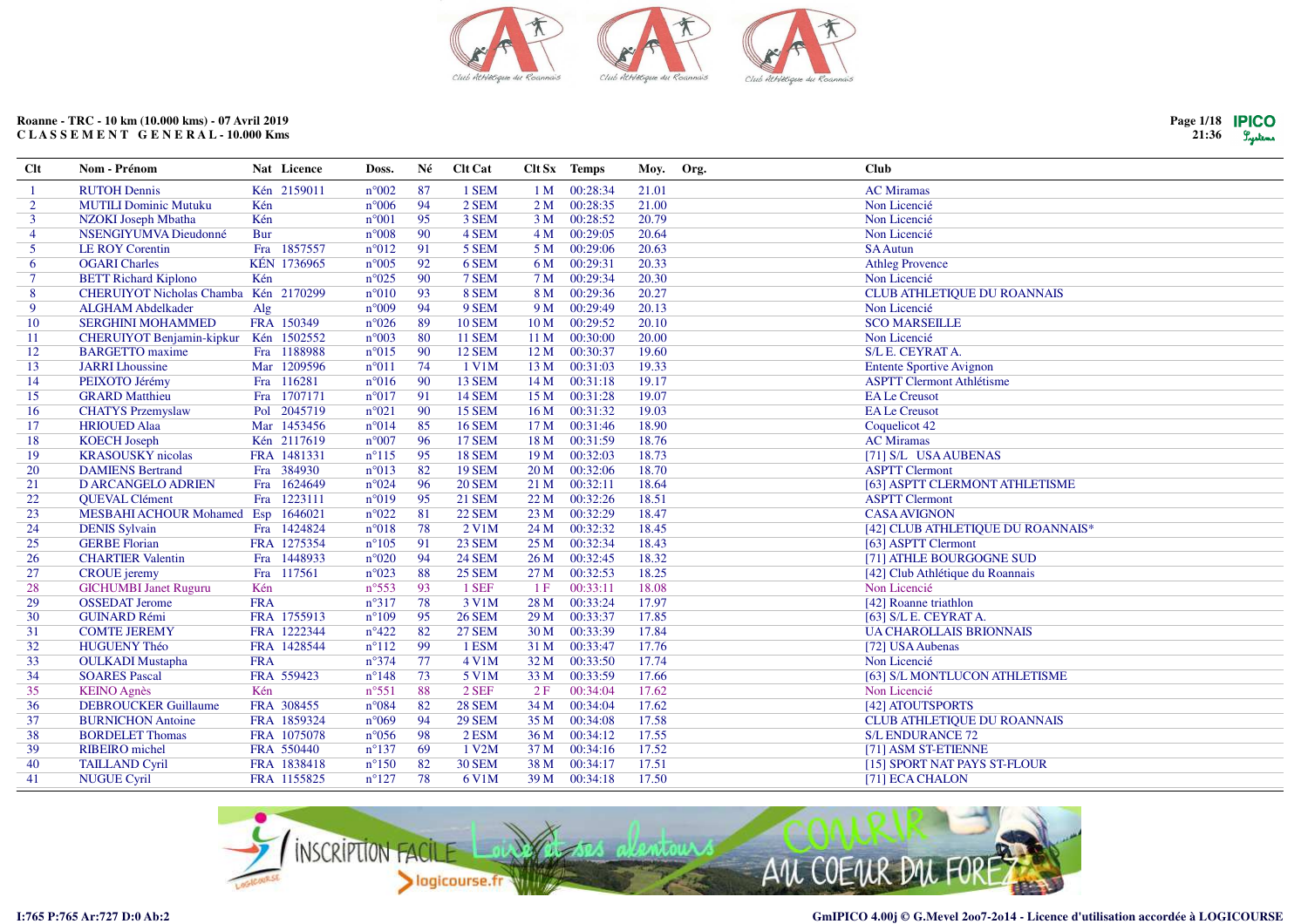

| Page 2/18 | <b>IPICO</b> |
|-----------|--------------|
| 21:36     | Lystems      |

| <b>Clt</b> | Nom - Prénom                 | Nat Licence | Doss.           | Né | <b>Clt Cat</b>     |      | Clt Sx Temps  | Moy.  | <b>Club</b><br>Org.                        |                                   |
|------------|------------------------------|-------------|-----------------|----|--------------------|------|---------------|-------|--------------------------------------------|-----------------------------------|
| 42         | <b>CHAPON David</b>          | FRA 1346643 | $n^{\circ}073$  | 71 | 7 V1M              | 40 M | 00:34:27      | 17.42 |                                            | [71] CLUB ATHLETIQUE DU ROANNAIS* |
| 43         | <b>GUIGAND OLIVIER</b>       | FRA 2153772 | $n^{\circ}108$  | 75 | <b>8 V1M</b>       | 41 M | 00:34:28      | 17.41 |                                            | [42] ASM ST-ETIENNE               |
| 44         | <b>LEROY Loic</b>            | FRA 1538786 | $n^{\circ}118$  | 99 | 3 ESM              | 42 M | 00:34:31      | 17.39 |                                            | [43] VELAY ATHLETISME             |
| 45         | <b>TRIOMPHE Aurélien</b>     | FRA 1461100 | $n^{\circ}042$  | 82 | <b>31 SEM</b>      | 43 M | 00:34:37      | 17.34 | <b>INTERSPORT MABLY</b><br><b>RC</b> Mably |                                   |
| 46         | DELAYRE julien               | FRA 1731432 | $n^{\circ}086$  | 86 | 32 SEM             | 44 M | 00:34:40      | 17.31 |                                            | [63] TEAM RUN FOREZ               |
| 47         | <b>CHASTANG</b> julien       | FRA 881689  | $n^{\circ}075$  | 78 | 9 V1M              | 45 M | 00:34:42      | 17.30 |                                            | [43] VELAY ATHLETISME             |
| 48         | <b>FRADIN</b> quentin        | FRA 1395862 | $n^{\circ}096$  | 99 | 4 ESM              | 46 M | 00:34:47      | 17.25 |                                            | [37] ASPTT CLERMONT ATHLETISME    |
| 49         | <b>CHASTEL</b> didier        | FRA 343559  | $n^{\circ}207$  | 72 | 10 V1M             | 47 M | 00:34:50      | 17.23 |                                            | [43] AC ONDAINE FIRMINY           |
| 50         | <b>CHANET FLORIAN</b>        | <b>FRA</b>  | $n^{\circ}409$  | 88 | 33 SEM             | 48 M | 00:34:50      | 17.23 | Non Licencié                               |                                   |
| 51         | <b>DE BRITO Mattieu</b>      | <b>FRA</b>  | $n^{\circ}223$  | 81 | <b>34 SEM</b>      | 49 M | 00:34:56      | 17.18 | [10] Non Licencié                          |                                   |
| 52         | <b>BENFATAH MANSOUR</b>      | FRA 1086092 | $n^{\circ}033$  | 61 | 2 V2M              | 50 M | 00:34:58      | 17.17 | <b>VILLE DE ROANNE</b>                     | [42] ORMA Riorges                 |
| 53         | <b>GAGNAIRE</b> clement      | <b>FRA</b>  | $n^{\circ}252$  | 97 | 5 ESM              | 51 M | 00:35:00      | 17.15 |                                            | [42] MASSILIA TRIATHLON           |
| 54         | <b>GENILLON</b> guéric       | <b>FRA</b>  | $n^{\circ}256$  | 79 | 11 V1M             |      | 52 M 00:35:04 | 17.11 | $[71]$ RCDC                                |                                   |
| 55         | <b>CORNELOUP Florian</b>     | FRA 213170  | $n^{\circ}081$  | 90 | 35 SEM             | 53 M | 00:35:08      | 17.08 |                                            | CLUB ATHLETIQUE DU ROANNAIS*      |
| 56         | <b>PONCHON</b> freddy        | FRA 264158  | $n^{\circ}133$  | 78 | 12 V1M             | 54 M | 00:35:15      | 17.03 |                                            | [69] S/L CAMN VILLEURBANNE        |
| 57         | <b>PRIETO</b> Frederic       | <b>FRA</b>  | $n^{\circ}333$  | 74 | 13 V1M             |      | 55 M 00:35:26 | 16.94 |                                            | [30] Non Licencié                 |
| 58         | <b>BERNARD Richard</b>       | FRA 246613  | $n^{\circ}179$  | 72 | 14 V1M             |      | 56 M 00:35:27 | 16.93 |                                            | [42] CLUB ATHLETISUE DU ROANNAIS  |
| 59         | <b>NIYONIZIGIYE Francine</b> | Bur 1344830 | $n^{\circ}554$  | 88 | 3 SEF              | 3F   | 00:35:33      | 16.88 | Lyon Athlétisme                            |                                   |
| 60         | <b>BONNET Antonin</b>        | FRA 1881642 | $n^{\circ}381$  | 01 | 1 JUM              | 57 M | 00:35:34      | 16.88 | <b>Velay Athletisme</b>                    |                                   |
| 61         | <b>PAUL Jeremy</b>           | <b>FRA</b>  | $n^{\circ}322$  | 92 | <b>36 SEM</b>      | 58 M | 00:35:37      | 16.85 |                                            | [42] Non Licencié                 |
| 62         | <b>CONVERTINI Lucas</b>      | FRA 2062495 | $n^{\circ}080$  | 98 | 6ESM               | 59 M | 00:35:42      | 16.81 |                                            | [63] S/L STADE CLERMONTOIS        |
| 63         | <b>BULIDON FREDERICK</b>     | <b>FRA</b>  | $n^{\circ}196$  | 72 | 15 V1M             | 60 M | 00:35:48      | 16.77 | [63] Non Licencié                          |                                   |
| 64         | <b>IDMHAND</b> Fatiha        | FRA 1095025 | $n^{\circ}$ 555 | 77 | 1 V <sub>1</sub> F | 4F   | 00:36:00      | 16.67 |                                            | Club Athlétique du Roannais       |
| 65         | <b>PELLE Marc</b>            | <b>FRA</b>  | $n^{\circ}323$  | 75 | 16 V1M             | 61 M | 00:36:03      | 16.65 |                                            | [63] Non Licencié                 |
| 66         | <b>CHANELIERE Didier</b>     | FRA 1191354 | $n^{\circ}072$  | 69 | 3 V2M              | 62 M | 00:36:06      | 16.63 |                                            | [42] CLUB ATHLETIQUE DU ROANNAIS* |
| 67         | <b>SALGUEIRO Alfred</b>      | FRA 1374357 | $n^{\circ}145$  | 70 | 17 V1M             | 63 M | 00:36:06      | 16.63 |                                            | [63] ASPTT ATHLETISME CLERMONT FD |
| 68         | <b>ROUSSEL Thierry</b>       | FRA 245299  | $n^{\circ}142$  | 69 | 4 V2M              | 64 M | 00:36:16      | 16.55 |                                            | [31] S/L MONTLUCON ATHLETISME     |
| 69         | <b>GAILLAT Dimitri</b>       | FRA 1479542 | $n^{\circ}099$  | 95 | <b>37 SEM</b>      | 65 M | 00:36:19      | 16.53 |                                            | [42] COQUELICOT 42*               |
| 70         | <b>GAUDIN</b> Anthony        | FRA 1878671 | $n^{\circ}103$  | 89 | <b>38 SEM</b>      | 66 M | 00:36:19      | 16.52 |                                            | [71] CLUB ATHLETIQUE DU ROANNAIS* |
| 71         | <b>ENJOLRAS</b> olivier      | <b>FRA</b>  | $n^{\circ}238$  | 71 | 18 V1M             | 67 M | 00:36:22      | 16.50 | [63] Non Licencié                          |                                   |
| 72         | <b>BLANCHARD</b> cyril       | FRA 1462084 | $n^{\circ}051$  | 90 | <b>39 SEM</b>      | 68 M | 00:36:24      | 16.49 |                                            | [71] UA CHAROLAIS BRIONNAIS       |
| 73         | <b>DUFLOS SEBASTIEN</b>      | FRA 1212467 | $n^{\circ}040$  | 92 | 40 SEM             | 69 M | 00:36:25      | 16.48 | <b>BOCCARD</b>                             | [42] Club Athlétique du Roannais  |
| 74         | <b>PROPHETE Corentin</b>     | <b>FRA</b>  | $n^{\circ}334$  | 95 | 41 SEM             | 70 M | 00:36:26      | 16.47 |                                            | [32] Non Licencié                 |
| 75         | <b>GUETTON BRICE</b>         | <b>FRA</b>  | $n^{\circ}274$  | 90 | 42 SEM             | 71 M | 00:36:30      | 16.45 | <b>ROANNE TRI</b>                          |                                   |
| 76         | MASCLAUX Frédéric            | FRA 1879251 | $n^{\circ}123$  | 69 | 5 V2M              | 72 M | 00:36:30      | 16.44 |                                            | [63] ASPTT CLERMONT ATHLETISME    |
| 77         | RODRIGUEZ johan              | <b>FRA</b>  | $n^{\circ}344$  | 92 | 43 SEM             | 73 M | 00:36:32      | 16.42 | [69] Non Licencié                          |                                   |
| 78         | <b>DEVAUX MATHIS</b>         | <b>FRA</b>  | $n^{\circ}231$  | 01 | $2$ JUM            | 74 M | 00:36:33      | 16.42 |                                            | [32] Non Licencié                 |
| 79         | <b>GINET</b> raphael         | FRA 673086  | $n^{\circ}106$  | 70 | 19 V1M             | 75 M | 00:36:42      | 16.35 |                                            | [42] Club Athlétique du Roannais  |
| 80         | <b>DESWARTE Grégoire</b>     | FRA 1506380 | $n^{\circ}088$  | 90 | 44 SEM             | 76 M | 00:36:46      | 16.33 |                                            | [25] ASPTT CLERMONT ATHLETISME    |
| 81         | <b>CLEMENT Philippe</b>      | <b>FRA</b>  | $n^{\circ}212$  | 80 | 45 SEM             | 77 M | 00:36:47      | 16.32 |                                            | [42] Amicale Laïque Charlieu      |
| 82         | <b>CHAMPALLE Thierry</b>     | FRA 301704  | $n^{\circ}071$  | 66 | 6 V2M              |      | 78 M 00:36:48 | 16.31 |                                            | [42] CLUB ATHLETIQUE DU ROANNAIS* |

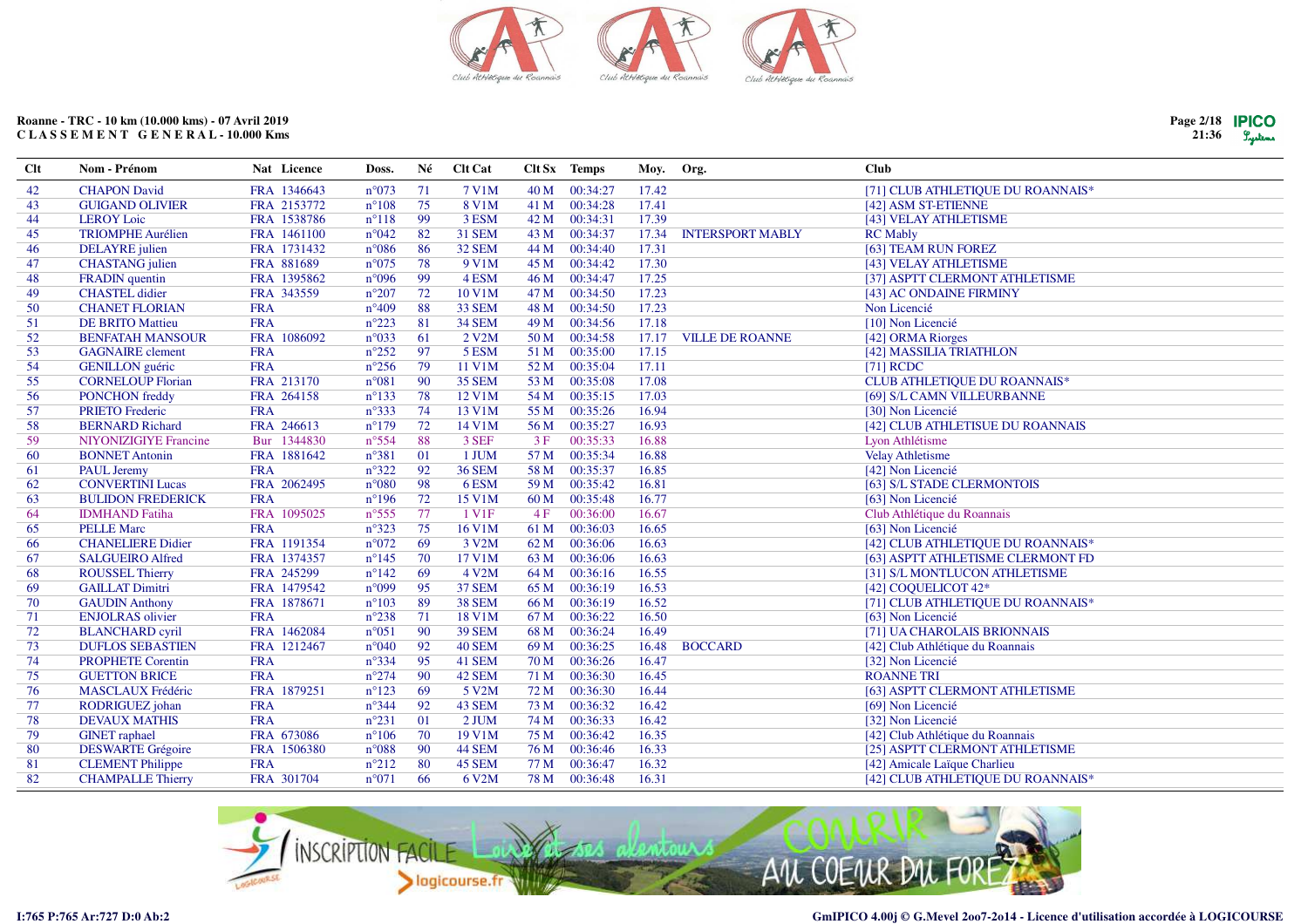

| $Cl$ t | Nom - Prénom                | Nat Licence  | Doss.           | Né  | <b>Clt Cat</b>      |                  | Clt Sx Temps  | Moy. Org. |                          | <b>Club</b>                        |
|--------|-----------------------------|--------------|-----------------|-----|---------------------|------------------|---------------|-----------|--------------------------|------------------------------------|
| 83     | <b>JEAN Michael</b>         | <b>FRA</b>   | $n^{\circ}281$  | 80  | <b>46 SEM</b>       | 79 M             | 00:37:10      | 16.15     |                          | [63] Non Licencié                  |
| 84     | <b>CHARDON Jérémy</b>       | <b>FRA</b>   | $n^{\circ}203$  | 90  | 47 SEM              | 80 M             | 00:37:11      | 16.14     |                          | [42] Non Licencié                  |
| 85     | <b>PETIT Michel</b>         | FRA 1636104  | $n^{\circ}132$  | 71  | 20 V1M              | 81 M             | 00:37:11      | 16.14     |                          | [42] Club Athlétique du Roannais   |
| -86    | <b>JAGOREL Alexis</b>       | FRA 1968426  | $n^{\circ}113$  | 87  | 48 SEM              | 82 M             | 00:37:12      | 16.13     |                          | <b>CLUB ATHLETIQUE DU ROANNAIS</b> |
| 87     | <b>BONNETAIN Jean-Luc</b>   | FRA 1953844  | $n^{\circ}054$  | 65  | 7 V2M               | 83 M             | 00:37:13      | 16.13     |                          | [71] ATHLE BOURGOGNE SUD           |
| 88     | <b>BREVET</b> albéric       | <b>FRA</b>   | $n^{\circ}193$  | 91  | 49 SEM              | 84 M             | 00:37:23      | 16.05     |                          | [42] Non Licencié                  |
| 89     | <b>FAYOLLE Damien</b>       | FRA 2061301  | $n^{\circ}094$  | 91  | <b>50 SEM</b>       | 85 M             | 00:37:28      | 16.01     |                          | <b>UA CHAROLAIS BRIONNAIS</b>      |
| 90     | <b>LEJEUNE David</b>        | FRA 1441938  | $n^{\circ}117$  | 91  | <b>51 SEM</b>       | 86 M             | 00:37:38      | 15.95     |                          | [63] S/L E. CEYRAT A.              |
| 91     | FERRARI Jérémy              | <b>FRA</b>   | $n^{\circ}244$  | 85  | <b>52 SEM</b>       |                  | 87 M 00:37:44 | 15.91     |                          | [42] Roanne Triathlon              |
| 92     | PAJOT Raphaël               | <b>FRA</b>   | $n^{\circ}319$  | 93  | <b>53 SEM</b>       | 88 M             | 00:37:49      | 15.87     |                          | [42] Y'A.C.A. Courir               |
| 93     | <b>BAADECHE Housni</b>      | <b>FRA</b>   | $n^{\circ}169$  | 82  | <b>54 SEM</b>       | 89 M             | 00:37:52      | 15.85     |                          | Non Licencié                       |
| 94     | <b>SCALLIET</b> thomas      | <b>FRA</b>   | $n^{\circ}349$  | 79  | 21 V1M              | 90 M             | 00:37:53      | 15.84     |                          | [43] Non Licencié                  |
| 95     | <b>DESSERTINE Benoît</b>    | <b>FRA</b>   | $n^{\circ}230$  | 84  | <b>55 SEM</b>       | 91 M             | 00:37:55      | 15.83     |                          | [69] Non Licencié                  |
| 96     | <b>MARCHAND Laurent</b>     | FRA 1732390  | $n^{\circ}120$  | 73  | 22 V1M              | 92 M             | 00:37:57      | 15.82     |                          | [42] CALC Charlieu                 |
| 97     | <b>PRELOT</b> Quentin       | <b>FRA</b>   | $n^{\circ}332$  | 89  | <b>56 SEM</b>       | 93 M             | 00:37:59      | 15.80     |                          | [42] Non Licencié                  |
| 98     | <b>DOUCET Thomas</b>        | FRA 188078   | $n^{\circ}090$  | 01  | 3 JUM               | 94 M             | 00:38:01      | 15.78     |                          | CLUB ATHLETIQUE DU ROANNAIS        |
| 99     | <b>PARADINAS Cedric</b>     | <b>FRA</b>   | $n^{\circ}321$  | 83  | <b>57 SEM</b>       | 95 M             | 00:38:02      | 15.78     |                          | [17] Non Licencié                  |
| 100    | <b>JACQUET Jeoffrey</b>     | <b>FRA</b>   | $n^{\circ}279$  | 99  | 7 ESM               | 96 M             | 00:38:06      | 15.75     |                          | [42] Non Licencié                  |
| 101    | <b>JEUNE Pascal</b>         | FRA 1475577  | $n^{\circ}037$  | 69  | 8 V2M               | 97 M             | 00:38:07      | 15.75     | <b>MLLE DESSERT</b>      | [42] Club Athlétique du Roannais   |
| 102    | <b>GESTIN Luc</b>           | <b>FRA</b>   | $n^{\circ}257$  | 81  | <b>58 SEM</b>       | 98 M             | 00:38:09      | 15.73     |                          | [42] Non Licencié                  |
| 103    | <b>MARILLER Christophe</b>  | FRA 20163929 | $n^{\circ}121$  | 90  | <b>59 SEM</b>       | 99 M             | 00:38:12      | 15.71     |                          | <b>CLUB ATHLETIQUE DU ROANNAIS</b> |
| 104    | <b>GRANGEON Guillaume</b>   | FRA 2023181  | $n^{\circ}107$  | 86  | 60 SEM              | 100 M            | 00:38:12      | 15.71     |                          | [42] COQUELICOT 42*                |
| 105    | <b>TERRIER Sébastien</b>    | FRA 1653283  | $n^{\circ}151$  | 81  | 61 SEM              | 101 M            | 00:38:15      | 15.69     |                          | [71] UA CHAROLAIS BRIONNAIS        |
| 106    | <b>MALZIEU REMI</b>         | <b>FRA</b>   | $n^{\circ}410$  | 92  | 62 SEM              | 102 M            | 00:38:17      | 15.68     |                          | Non Licencié                       |
| 107    | <b>BOULEDRAK</b> radoin     | <b>FRA</b>   | $n^{\circ}191$  | 77  | 23 V1M              | 103 M            | 00:38:19      | 15.66     |                          | [69] Non Licencié                  |
| 108    | <b>MAQUET Diane</b>         | FRA 1121504  | $n^{\circ}$ 556 | 77  | $2$ V <sub>1F</sub> | 5F               | 00:38:21      | 15.65     | <b>VALENTIN TRAITEUR</b> | Club Athlétique du Roannais        |
| 109    | <b>ERARD</b> jacques        | FRA 474881   | $n^{\circ}093$  | 57  | 1 V3M               | 104 M            | 00:38:22      | 15.64     |                          | [42] CLUB ATHLETIQUE DU ROANNAIS*  |
| 110    | <b>AGOUD Yassine</b>        | <b>FRA</b>   | $n^{\circ}395$  | 88  | 63 SEM              | 105 M            | 00:38:25      | 15.62     |                          | Non Licencié                       |
| 111    | <b>BERNARD</b> anthony      | <b>FRA</b>   | $n^{\circ}432$  | -90 | 64 SEM              | 106 M            | 00:38:26      | 15.61     |                          | Non Licencié                       |
| 112    | <b>DUBOST</b> raphael       | <b>FRA</b>   | $n^{\circ}232$  | 74  | 24 V1M              | 107 M            | 00:38:29      | 15.60     |                          | [71] Non Licencié                  |
| 113    | <b>DESSEIGNET KEVIN</b>     | <b>FRA</b>   | $n^{\circ}371$  | 01  | 4 JUM               | 108 M            | 00:38:32      | 15.57     |                          | Non Licencié                       |
| 114    | <b>PIRES Manon</b>          | FRA 1859025  | $n^{\circ}596$  | 96  | 4 SEF               | 6F               | 00:38:34      | 15.56     |                          | <b>ASPTT CLERMONT ATHLETISME</b>   |
| 115    | <b>DUBOIS</b> Benjamin      | <b>FRA</b>   | $n^{\circ}847$  | 85  | 65 SEM              | 109 <sub>M</sub> | 00:38:37      | 15.54     | <b>CEGELEC</b>           | [42] Non Licencié                  |
| 116    | <b>SCORDIA Julien</b>       | FRA 1889596  | $n^{\circ}392$  | 77  | 25 V1M              | 110 M            | 00:38:40      | 15.52     |                          | Running Club de Mably              |
| 117    | <b>BARD</b> Adrien          | <b>FRA</b>   | $n^{\circ}170$  | 81  | <b>66 SEM</b>       | 111 M            | 00:38:42      | 15.51     |                          | [42] CAL Charlieu                  |
| 118    | <b>WOLF MARCEL</b>          | FRA 675025   | $n^{\circ}031$  | 64  | 9 V2M               | 112M             | 00:38:47      | 15.47     | <b>VILLE DE ROANNE</b>   | [42] ORMA Riorges                  |
| 119    | <b>GIRERD Claude</b>        | <b>FRA</b>   | $n^{\circ}263$  | -66 | 10 V2M              | 113M             | 00:38:49      | 15.46     |                          | [69] ASVEL Triathlon               |
| 120    | <b>TERRAT</b> florian       | <b>FRA</b>   | $n^{\circ}354$  | 87  | 67 SEM              | 114M             | 00:38:51      | 15.45     |                          | [42] YACA COURIR CUBLIZE           |
| 121    | <b>CUPILLARD Christophe</b> | <b>FRA</b>   | $n^{\circ}219$  | 83  | 68 SEM              | 115M             | 00:38:51      | 15.45     |                          | [42] Non Licencié                  |
| 122    | <b>ACHOUR Yazid</b>         | <b>FRA</b>   | $n^{\circ}922$  | 79  | 26 V1M              | 116 M            | 00:38:52      | 15.44     | <b>TEAM FORMUP</b>       | [42] Non Licencié                  |
| 123    | <b>DEOUIDT</b> celine       | FRA 1008746  | $n^{\circ}577$  | 90  | 5 SEF               | 7F               | 00:38:55      | 15.42     |                          | [63] ASPTT CLERMONT ATHLETISME     |



Page 3/18 **IPICO**<br>21:36 *Lyslama*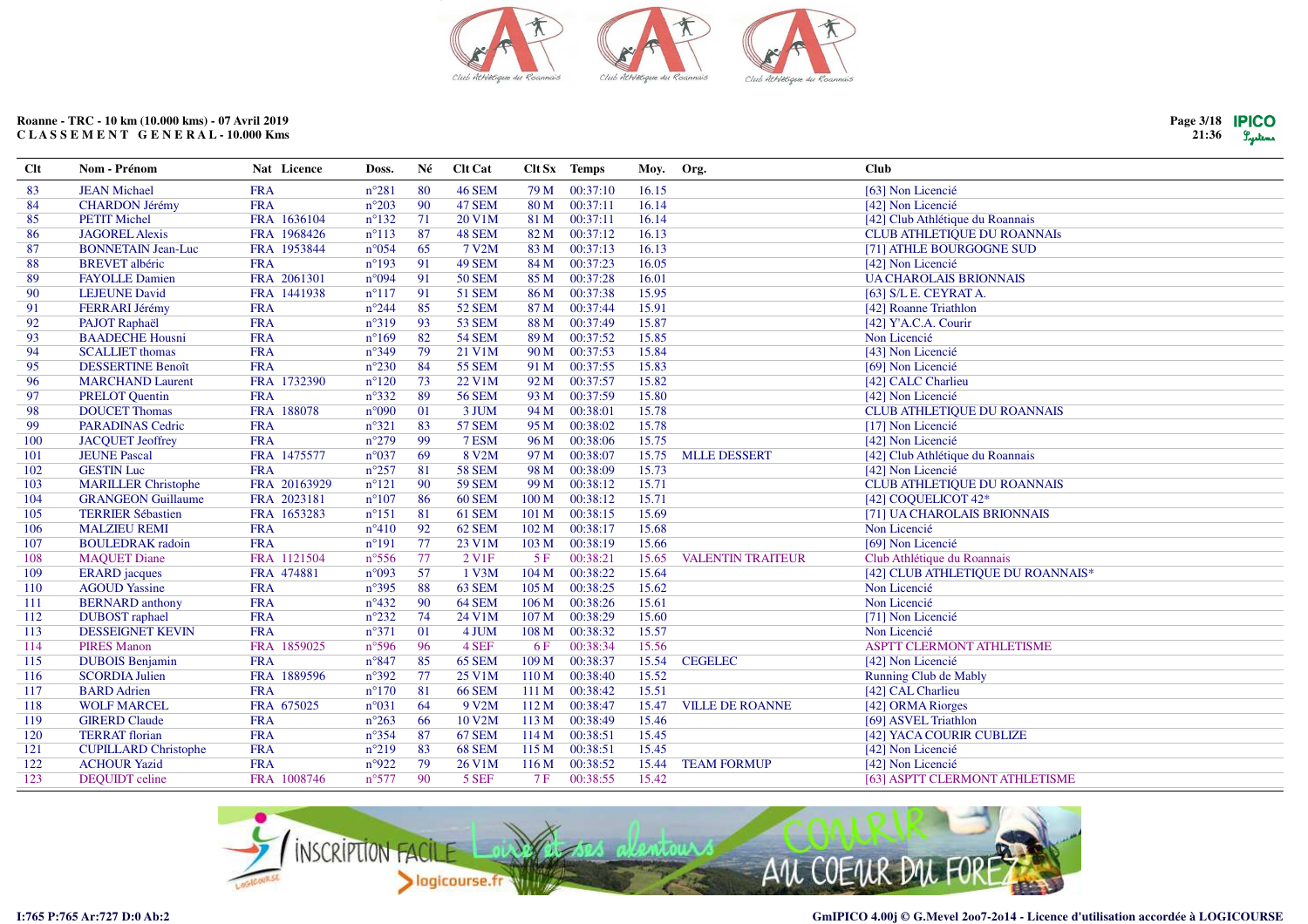

Org.

Club

Clt Cat

Clt Sx Temps

# Roanne - TRC - 10 km (10.000 kms) - 07 Avril 2019 CLASSEMENT GENERAL-10.000 Kms

Nat Licence

Doss.

Né

Nom - Prénom

**Clt** 

| 124 | <b>MAUPETIT Romain</b>     | FRA 2083453 | $n^{\circ}124$ | 99 | 8ESM          |                  | 117 M 00:38:58 | 15.40 |                | <b>CLUB ATHLETIQUE DU ROANNAIS</b>    |
|-----|----------------------------|-------------|----------------|----|---------------|------------------|----------------|-------|----------------|---------------------------------------|
| 125 | MESSAOUDI nassim           | <b>FRA</b>  | $n^{\circ}308$ | 89 | 69 SEM        | 118 M            | 00:38:59       | 15.39 |                | Non Licencié                          |
| 126 | <b>MOLLIÉ</b> Sylvain      | <b>FRA</b>  | $n^{\circ}310$ | 74 | 27 V1M        | 119 <sub>M</sub> | 00:39:02       | 15.37 |                | [42] Roanne triathlon                 |
| 127 | <b>MIGUET</b> guillaume    | FRA 1926328 | $n^{\circ}126$ | 75 | 28 V1M        | 120 <sub>M</sub> | 00:39:03       | 15.37 |                | [71] UA CHAROLAIS BRIONNAIS           |
| 128 | <b>LARGER STEPHANE</b>     | <b>FRA</b>  | $n^{\circ}424$ | 72 | 29 V1M        | 121 M            | 00:39:04       | 15.36 |                | Non Licencié                          |
| 129 | PAYANT Théophile           | <b>FRA</b>  | $n^{\circ}129$ | 97 | 9 ESM         | 122 M            | 00:39:05       | 15.36 |                | [42] ROANNE TRIATHLON                 |
| 130 | <b>DETRAVE Christophe</b>  | FRA 1822498 | $n^{\circ}089$ | 76 | 30 V1M        | 123 M            | 00:39:09       | 15.33 |                | [71] ATHLE BOURGOGNE SUD              |
| 131 | <b>GARAND</b> camille      | FRA 1866852 | $n^{\circ}581$ | 02 | 1 CAF         | 8F               | 00:39:10       | 15.32 |                | <b>S/L USA AUBENAS</b>                |
| 132 | RODIER hervé               | FRA 321461  | $n^{\circ}140$ | 67 | 11 V2M        | 124 M            | 00:39:11       | 15.32 |                | [72] S/L USA AUBENAS                  |
| 133 | SCALOGNA jocelyn           | FRA 283610  | $n^{\circ}146$ | 72 | 31 V1M        | 125 M            | 00:39:13       | 15.31 |                | [71] GRAND CHALON ATHLETISME          |
| 134 | <b>POIZAT</b> laurie       | FRA 558646  | $n^{\circ}597$ | 92 | 6 SEF         | 9F               | 00:39:14       | 15.30 |                | [63] ASPTT CLERMONT ATHLETISME        |
| 135 | <b>ROUCHOUZE Alexis</b>    | FRA 2067515 | $n^{\circ}141$ | 89 | <b>70 SEM</b> | 126 M            | 00:39:21       | 15.25 |                | [42] RUNNING CLUB DE MABLY            |
| 136 | <b>ISNARD Christian</b>    | <b>FRA</b>  | $n^{\circ}278$ | 72 | 32 V1M        | 127 M            | 00:39:22       | 15.25 |                | Non Licencié                          |
| 137 | <b>RUBERTI Mattéo</b>      | <b>FRA</b>  | $n^{\circ}144$ | 02 | 1 CAM         | 128 M            | 00:39:25       | 15.23 |                | [42] COMITE SPORTIF DU LAC DES SAPINS |
| 138 | RUBERTI Frédéric           | FRA 1642172 | $n^{\circ}143$ | 74 | 33 V1M        | 129 M            | 00:39:25       | 15.22 |                | [42] TEAM INTERSPORT                  |
| 139 | <b>FERREIRA SYLVAIN</b>    | <b>FRA</b>  | n°935          | 79 | 34 V1M        | 130 M            | 00:39:26       | 15.22 | <b>SOROFI</b>  | [42] Non Licencié                     |
| 140 | <b>VASSAL Fabrice</b>      | FRA 555718  | $n^{\circ}155$ | 60 | 12 V2M        | 131 M            | 00:39:27       | 15.21 |                | [35] EACC DOMPIERRE                   |
| 141 | VEILLAUD dominique         | FRA 1560912 | $n^{\circ}156$ | 74 | 35 V1M        | 132 M            | 00:39:28       | 15.21 |                | [71] UA CHAROLAIS BRIONNAIS           |
| 142 | <b>MEUNIER BENJAMIN</b>    | <b>FRA</b>  | $n^{\circ}932$ | 85 | <b>71 SEM</b> | 133 M            | 00:39:30       | 15.19 | <b>BOCCARD</b> | [42] Non Licencié                     |
| 143 | <b>HEROS Marvin</b>        | FRA 2068725 | $n^{\circ}111$ | 93 | <b>72 SEM</b> | 134 M            | 00:39:30       | 15.19 |                | [42] RUNNING CLUB DE MABLY            |
| 144 | <b>PUILLET Jean-Paul</b>   | FRA 354429  | $n^{\circ}136$ | 58 | 2 V3M         | 135 M            | 00:39:40       | 15.13 |                | [69] CLUB ATHLETIQUE DU ROANNAIS      |
| 145 | <b>GIGNOUX Jean-Pierre</b> | <b>FRA</b>  | $n^{\circ}259$ | 65 | 13 V2M        | 136 M            | 00:39:42       | 15.12 |                | [42] Non Licencié                     |
| 146 | <b>VALLAS Sébastien</b>    | <b>FRA</b>  | $n^{\circ}361$ | 97 | <b>10 ESM</b> | 137 M            | 00:39:43       | 15.11 |                | [42] Non Licencié                     |
| 147 | <b>GARNIER JEROME</b>      | FRA 1848632 | $n^{\circ}102$ | 75 | 36 V1M        | 138 M            | 00:39:43       | 15.11 |                | [63] S/L AS MONTFERRAND               |
| 148 | DE CAMPOS manuel           | <b>FRA</b>  | $n^{\circ}224$ | 72 | 37 V1M        | 139 M            | 00:39:48       | 15.08 |                | [42] Non Licencié                     |
| 149 | <b>BRIAT Olivier</b>       | FRA 1901212 | $n^{\circ}064$ | 70 | 38 V1M        | 140 M            | 00:39:49       | 15.07 |                | [63] ASPTT CLERMONT ATHLETISME        |
| 150 | <b>FOUGERARD Laurent</b>   | <b>FRA</b>  | $n^{\circ}249$ | 69 | 14 V2M        | 141 M            | 00:39:57       | 15.02 |                | [42] Non Licencié                     |
| 151 | <b>MASSE</b> Jean-Philippe | <b>FRA</b>  | $n^{\circ}303$ | 82 | <b>73 SEM</b> | 142 M            | 00:39:57       | 15.02 |                | [38] Non Licencié                     |
| 152 | <b>GOUTARD Romain</b>      | <b>FRA</b>  | $n^{\circ}267$ | 87 | <b>74 SEM</b> | 143 M            | 00:40:00       | 15.00 |                | [42] Non Licencié                     |
| 153 | PROTON anthony             | <b>FRA</b>  | $n^{\circ}335$ | 85 | <b>75 SEM</b> | 144 M            | 00:40:01       | 15.00 |                | Non Licencié                          |
| 154 | <b>BOURDILLON Gilles</b>   | <b>FRA</b>  | $n^{\circ}834$ | 85 | <b>76 SEM</b> | 145 M            | 00:40:18       | 14.89 | <b>OPHEOR</b>  | [42] Non Licencié                     |
| 155 | <b>JOB</b> Mathieu         | FRA 448108  | $n^{\circ}114$ | 90 | <b>77 SEM</b> | 146 M            | 00:40:20       | 14.88 |                | [63] S/L AS MONTFERRAND               |
| 156 | <b>RODRIGUEZ Yohann</b>    | <b>FRA</b>  | $n^{\circ}416$ | 80 | <b>78 SEM</b> | 147 M            | 00:40:21       | 14.87 |                | Non Licencié                          |
| 157 | <b>BRUSSEAU</b> stephane   | FRA 2037548 | $n^{\circ}066$ | 66 | 15 V2M        | 148 M            | 00:40:33       | 14.80 |                | [42] RUNNING CLUB DE MABLY            |
| 158 | <b>MAMESSIER Arnaud</b>    | <b>FRA</b>  | $n^{\circ}846$ | 72 | 39 V1M        | 149 M            | 00:40:34       | 14.79 | <b>CEGELEC</b> | [42] Non Licencié                     |
| 159 | <b>MICHAUD</b> arnaud      | FRA 736060  | $n^{\circ}125$ | 72 | 40 V1M        | 150 M            | 00:40:35       | 14.79 |                | [71] UA CHAROLAIS BRIONNAIS           |
| 160 | <b>ATTIA</b> abdelsalem    | <b>FRA</b>  | $n^{\circ}164$ | 73 | 41 V1M        | 151 M            | 00:40:37       | 14.77 |                | [42] Non Licencié                     |
| 161 | <b>AYRAL</b> thierry       | FRA 1324430 | $n^{\circ}044$ | 83 | <b>79 SEM</b> | 152 M            | 00:40:39       | 14.76 |                | [69] S/L ASUL BRON                    |
| 162 | <b>ALVES Anthony</b>       | <b>FRA</b>  | $n^{\circ}161$ | 85 | <b>80 SEM</b> | 153 M            | 00:40:44       | 14.74 |                | [42] Non Licencié                     |
| 163 | <b>LOTISSIER GREG</b>      | <b>FRA</b>  | $n^{\circ}372$ | 96 | <b>81 SEM</b> | 154 M            | 00:40:51       | 14.69 |                | Non Licencié                          |
| 164 | <b>MARTIN</b> justo        | <b>FRA</b>  | $n^{\circ}302$ | 71 | 42 V1M        | 155 M            | 00:40:51       | 14.69 |                | [42] Non Licencié                     |
|     |                            |             |                |    |               |                  |                |       |                |                                       |



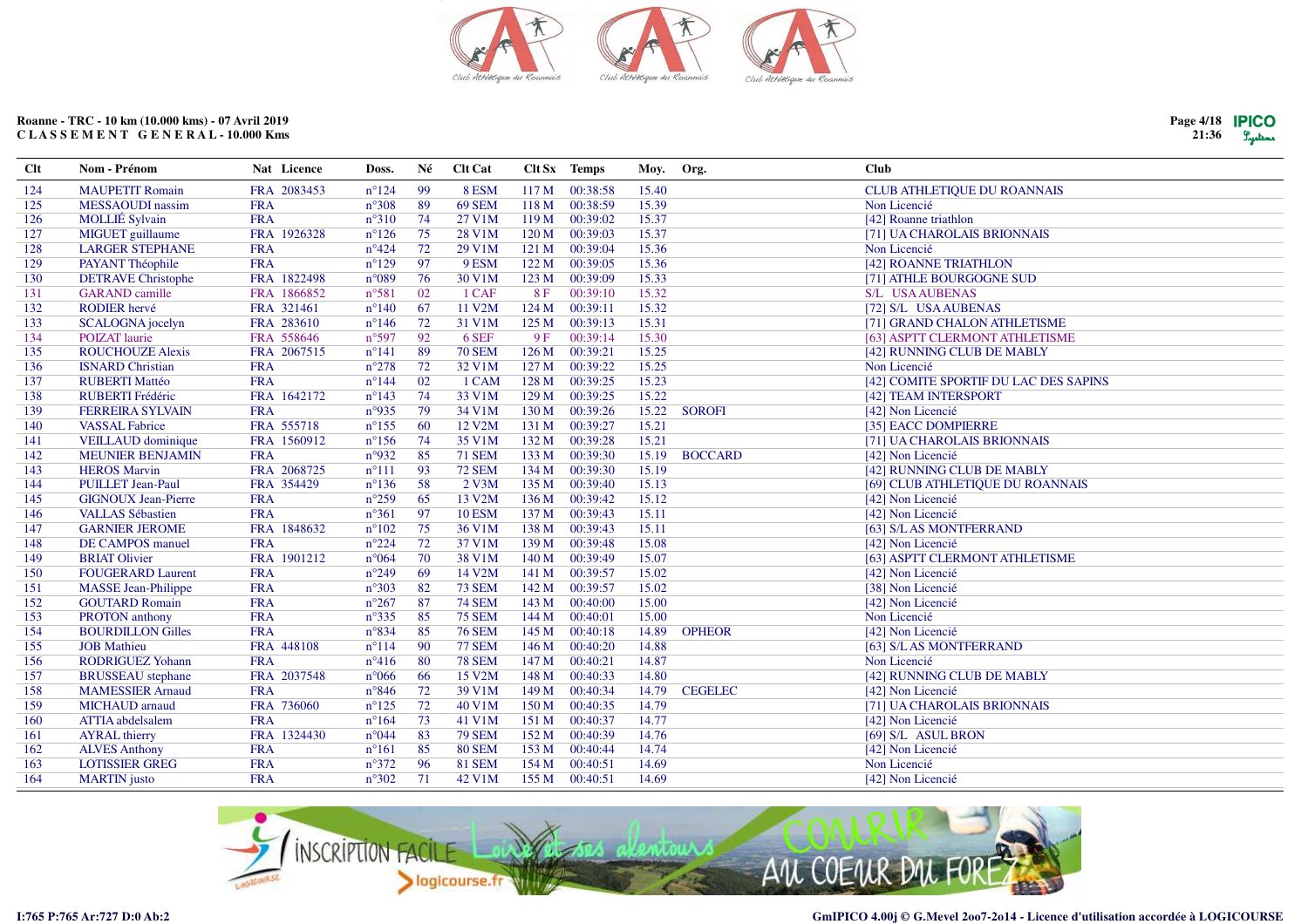

| Clt | Nom - Prénom                 | Nat Licence | Doss.           | Né | <b>Clt Cat</b> |                  | Clt Sx Temps   | Moy.  | Org.                     | <b>Club</b>                       |
|-----|------------------------------|-------------|-----------------|----|----------------|------------------|----------------|-------|--------------------------|-----------------------------------|
| 165 | <b>MURARD</b> gilles         | <b>FRA</b>  | $n^{\circ}313$  | 72 | 43 V1M         | 156 M            | 00:40:51       | 14.69 |                          | [71] Non Licencié                 |
| 166 | <b>CHAILLOU</b> Sebastien    | <b>FRA</b>  | $n^{\circ}418$  | 73 | 44 V1M         | 157 M            | 00:40:53       | 14.68 |                          | Non Licencié                      |
| 167 | <b>POMMAZ Philippe</b>       | <b>FRA</b>  | n°911           | 97 | <b>11 ESM</b>  | 158 M            | 00:40:53       | 14.68 | AA                       | [69] Non Licencié                 |
| 168 | <b>SOTTON Julien</b>         | <b>FRA</b>  | $n^{\circ}351$  | 88 | <b>82 SEM</b>  | 159 M            | 00:40:57       | 14.65 |                          | [42] Non Licencié                 |
| 169 | <b>VERNIN</b> yves           | <b>FRA</b>  | $n^{\circ}364$  | 61 | 16 V2M         | 160 M            | 00:40:59       | 14.64 |                          | [42] Non Licencié                 |
| 170 | <b>GAILLAT</b> patrick       | FRA 501138  | $n^{\circ}100$  | 61 | 17 V2M         | 161 M            | 00:41:01       | 14.63 |                          | [42] RUNNING CLUB DE MABLY        |
| 171 | <b>GRIVOT Pierre</b>         | <b>FRA</b>  | $n^{\circ}271$  | 87 | <b>83 SEM</b>  | 162 M            | 00:41:04       | 14.61 |                          | [42] Non Licencié                 |
| 172 | <b>IMBERT MURIEL</b>         | FRA 987670  | $n^{\circ}586$  | 75 | 3 V1F          | 10F              | 00:41:11       | 14.57 |                          | [63] S/AS MONTFERRAND             |
| 173 | <b>ORY</b> Michel            | FRA 989101  | $n^{\circ}128$  | 58 | 3 V3M          | 163 M            | 00:41:11       | 14.57 |                          | [42] Club Athlétique du Roannais  |
| 174 | <b>FONTANEY Jeremie</b>      | <b>FRA</b>  | $n^{\circ}245$  | 88 | <b>84 SEM</b>  | 164 M            | 00:41:12       | 14.57 |                          | Non Licencié                      |
| 175 | <b>COMBY</b> david           | FRA 1295334 | $n^{\circ}079$  | 70 | 45 V1M         | 165 M            | 00:41:23       | 14.50 |                          | [42] CLUB ATHLETIQUE DU ROANNAIS* |
| 176 | <b>BOUTARANE</b> fred        | FRA 1863264 | $n^{\circ}063$  | 73 | 46 V1M         | 166M             | 00:41:25       | 14.49 |                          | [42] RC MABLY                     |
| 177 | <b>MALLARD BRUNO</b>         | FRA 1863267 | $n^{\circ}119$  | 72 | 47 V1M         | 167 M            | 00:41:27       | 14.48 |                          | [42] RUNNING CLUB DE MABLY        |
| 178 | <b>ROOUES</b> olivier        | <b>FRA</b>  | $n^{\circ}378$  | 80 | <b>85 SEM</b>  | 168 M            | 00:41:29       | 14.46 |                          | Non Licencié                      |
| 179 | <b>LAFLEUR MARIE</b>         | <b>FRA</b>  | $n^{\circ}728$  | 88 | 7 SEF          | 11F              | 00:41:33       | 14.44 |                          | Non Licencié                      |
| 180 | <b>BASILE Alberto</b>        | FRA 1216244 | $n^{\circ}045$  | 79 | 48 V1M         | 169 <sub>M</sub> | 00:41:38       | 14.41 |                          | [42] CLUB ATHLETIQUE DU ROANNAIS* |
| 181 | <b>BRUN Julien</b>           | <b>FRA</b>  | $n^{\circ}194$  | 85 | <b>86 SEM</b>  | 170 M            | 00:41:42       | 14.39 |                          | [42] Non Licencié                 |
| 182 | <b>LEGATH Julien</b>         | <b>FRA</b>  | $n^{\circ}291$  | 77 | 49 V1M         | 171 M            | 00:41:42       | 14.39 |                          | Non Licencié                      |
| 183 | <b>TRACLET Alexandre</b>     | <b>FRA</b>  | $n^{\circ}357$  | 91 | <b>87 SEM</b>  | 172 M            | 00:41:46       | 14.37 |                          | Non Licencié                      |
| 184 | <b>SALLA Pierre adrien</b>   | <b>FRA</b>  | $n^{\circ}346$  | 92 | <b>88 SEM</b>  | 173 M            | 00:41:48       | 14.35 |                          | Non Licencié                      |
| 185 | <b>LECOMTE CLAIRE</b>        | FRA 1166037 | $n^{\circ}590$  | 79 | 4 V1F          | 12F              | 00:41:49       | 14.35 |                          | [63] ASPTT Clermont               |
| 186 | <b>TAOUFIQ Yahya Oussama</b> | <b>FRA</b>  | n°946           | 93 | <b>89 SEM</b>  | 174 M            | 00:41:52       | 14.33 | <b>VALENTIN TRAITEUR</b> | Non Licencié                      |
| 187 | <b>MAUPAS GUILLAUME</b>      | <b>FRA</b>  | $n^{\circ}396$  | 80 | <b>90 SEM</b>  | 175 M            | 00:41:52       | 14.33 |                          | Non Licencié                      |
| 188 | <b>DUBANCHET Jerome</b>      | <b>FRA</b>  | $n^{\circ}214$  | 77 | 50 V1M         | 176 M            | 00:41:56       | 14.31 |                          | [42] Non Licencié                 |
| 189 | <b>BERTHELOT Michel</b>      | <b>FRA</b>  | $n^{\circ}182$  | 72 | 51 V1M         | 177 M            | 00:42:04       | 14.27 |                          | [71] Non Licencié                 |
| 190 | <b>BRUEL</b> andre           | FRA 2038123 | $n^{\circ}065$  | 54 | 4 V3M          | 178 M            | 00:42:04       | 14.26 |                          | [42] LA FOULEE FOREZIENNE*        |
| 191 | <b>TREILLE Marlene</b>       | <b>FRA</b>  | $n^{\circ}708$  | 82 | 8 SEF          | 13F              | 00:42:05       | 14.26 |                          | [42] Non Licencié                 |
| 192 | <b>ZAPOTOCZNY Yohann</b>     | <b>FRA</b>  | $n^{\circ}366$  | 85 | <b>91 SEM</b>  | 179 M            | 00:42:06       | 14.25 |                          | [42] Roanne triathlon             |
| 193 | <b>DUMONT Mickael</b>        | <b>FRA</b>  | n°928           | 92 | <b>92 SEM</b>  | 180 M            | 00:42:07       | 14.25 | <b>TEAM FORMUP</b>       | [42] Non Licencié                 |
| 194 | <b>BUISSON Romane</b>        | FRA 1332306 | $n^{\circ}$ 568 | 95 | 9 SEF          | 14F              | 00:42:07       | 14.25 |                          | [21] DIJON UC*                    |
| 195 | <b>VIGNON François-Régis</b> | FRA 1292443 | $n^{\circ}038$  | 69 | 18 V2M         | 181 M            | 00:42:10       | 14.23 | <b>EXCO HESIO</b>        | [42] Club Athlétique du Roannais  |
| 196 | <b>PAPILLON</b> mikael       | <b>FRA</b>  | $n^{\circ}320$  | 93 | <b>93 SEM</b>  | 182 M            | 00:42:15       | 14.21 |                          | [42] Non Licencié                 |
| 197 | <b>PERNET Francis</b>        | FRA 1443927 | $n^{\circ}131$  | 59 | 5 V3M          | 183 M            | 00:42:16       | 14.20 |                          | [63] COURIR EN LIVRADOIS FOREZ    |
| 198 | <b>OSELIN</b> Lionel         | <b>FRA</b>  | $n^{\circ}868$  |    | <b>94 SEM</b>  | 184 M            | 00:42:21       | 14.17 | <b>GROUPE DEVEAUX</b>    | Non Licencié                      |
| 199 | <b>WOLF JEAN LUC</b>         | FRA 1743291 | $n^{\circ}030$  | 69 | 19 V2M         | 185 M            | 00:42:22       | 14.16 | <b>VILLE DE ROANNE</b>   | [42] ORMA Riorges                 |
| 200 | <b>RAMILLON THIERRY</b>      | <b>FRA</b>  | n°929           | 64 | 20 V2M         | 186 M            | 00:42:24       | 14.16 | <b>BOCCARD</b>           | [42] Non Licencié                 |
| 201 | FERNANDES raphael            | <b>FRA</b>  | $n^{\circ}243$  | 73 | 52 V1M         | 187 M            | 00:42:26       | 14.15 |                          | [42] ORMA                         |
| 202 | <b>BOIVIN</b> jerome         | <b>FRA</b>  | $n^{\circ}188$  | 74 | 53 V1M         | 188 M            | 00:42:27       | 14.14 |                          | [42] Non Licencié                 |
| 203 | <b>ARDEBOL Ludivine</b>      | <b>FRA</b>  | $n^{\circ}608$  | 78 | 5 V1F          | 15F              | 00:42:29       | 14.13 |                          | $[42]$ CSADN                      |
| 204 | <b>VERNASSIERE Gilles</b>    | FRA 860944  | $n^{\circ}157$  | 58 | 6 V3M          | 189 M            | 00:42:31       | 14.12 |                          | [42] CLUB ATHLETIQUE DU ROANNAIS* |
| 205 | <b>RIVES</b> gilles          | FRA 1475448 | $n^{\circ}139$  | 63 | 21 V2M         |                  | 190 M 00:42:33 | 14.10 |                          | [42] CLUB ATHLETIQUE DU ROANNAIS* |
|     |                              |             |                 |    |                |                  |                |       |                          |                                   |



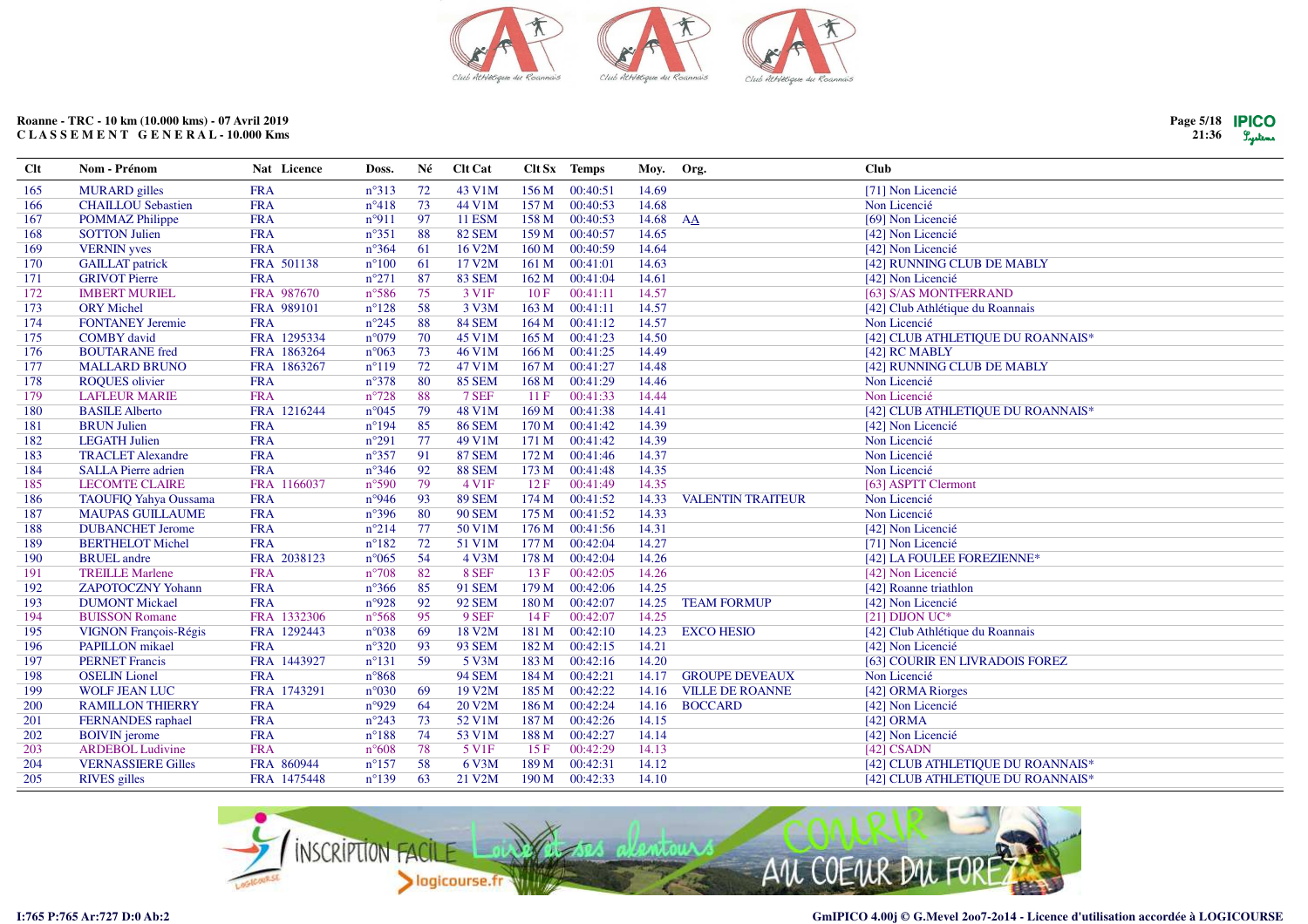

| Page 6/18 <b>PICO</b> | $21:36$ $9$ yellows |
|-----------------------|---------------------|
|                       |                     |

| <b>Clt</b> | Nom - Prénom              | Nat Licence | Doss.           | Né  | Clt Cat           |       | Clt Sx Temps   | Moy.  | Org.                          | <b>Club</b>                       |
|------------|---------------------------|-------------|-----------------|-----|-------------------|-------|----------------|-------|-------------------------------|-----------------------------------|
| 206        | <b>DUPUY Yvan</b>         | FRA 1153487 | n°092           | 77  | 54 V1M            | 191 M | 00:42:34       | 14.10 |                               | [42] COOUELICOT 42*               |
| 207        | <b>RIVIERE Eric</b>       | <b>FRA</b>  | $n^{\circ}341$  | 82  | <b>95 SEM</b>     | 192 M | 00:42:35       | 14.09 |                               | [69] Non Licencié                 |
| 208        | <b>THOMAS JOSUE</b>       | FRA 1942786 | $n^{\circ}035$  | 80  | <b>96 SEM</b>     | 193 M | 00:42:45       | 14.04 | <b>SAGG PEUGEOT</b>           | [42] ORMA Riorges                 |
| 209        | <b>BERTHELIER Daniel</b>  | FRA 1191352 | $n^{\circ}049$  | 60  | 22 V2M            | 194 M | 00:42:47       | 14.03 |                               | [71] CLUB ATHLETIQUE DU ROANNAIS* |
| 210        | <b>MARINIER Benjamin</b>  | <b>FRA</b>  | $n^{\circ}853$  | 89  | <b>97 SEM</b>     | 195 M | 00:42:47       | 14.03 | <b>GRAND OPTICAL CHARLIEU</b> | Non Licencié                      |
| 211        | <b>FALCONNIER Harold</b>  | <b>FRA</b>  | n°927           | 80  | <b>98 SEM</b>     | 196 M | 00:42:53       | 13.99 | <b>TEAM FORMUP</b>            | [42] Non Licencié                 |
| 212        | <b>FRANZELLA Massimo</b>  | FRA 1735559 | n°097           | 64  | 23 V2M            | 197 M | 00:42:54       | 13.99 |                               | [58] AO NIVERNAISE (NEVERS)       |
| 213        | <b>CHASSY</b> rene        | <b>FRA</b>  | $n^{\circ}206$  | 66  | 24 V2M            |       | 198 M 00:42:56 | 13.98 |                               | [71] Non Licencié                 |
| 214        | <b>BLANCHARD</b> patrick  | FRA 425097  | $n^{\circ}052$  | 61  | 25 V2M            | 199 M | 00:42:59       | 13.96 |                               | [69] AS RISPOLI VILLEURBANNE      |
| 215        | <b>MASSON</b> Vincent     | <b>FRA</b>  | $n^{\circ}304$  | 83  | <b>99 SEM</b>     | 200 M | 00:43:00       | 13.96 |                               | Non Licencié                      |
| 216        | <b>GUERY Aurélien</b>     | <b>FRA</b>  | $n^{\circ}273$  | 91  | <b>100 SEM</b>    | 201 M | 00:43:02       | 13.94 |                               | Non Licencié                      |
| 217        | <b>CNUDDE</b> Marion      | FRA 2068248 | $n^{\circ}571$  | 84  | <b>10 SEF</b>     | 16F   | 00:43:10       | 13.90 |                               | [32] RC VICHY                     |
| 218        | <b>BERTHIER Eric</b>      | <b>FRA</b>  | $n^{\circ}862$  |     | <b>101 SEM</b>    | 202 M | 00:43:14       | 13.88 | <b>GROUPE DEVEAUX</b>         | Non Licencié                      |
| 219        | <b>TRACLET Patrick</b>    | <b>FRA</b>  | $n^{\circ}358$  | 68  | 26 V2M            | 203 M | 00:43:15       | 13.87 |                               | Non Licencié                      |
| 220        | <b>ARNAL Jean-Pierre</b>  | FRA 1874781 | $n^{\circ}043$  | 50  | 7 V3M             | 204 M | 00:43:18       | 13.86 |                               | [42] CLUB ATHLETIQUE DU ROANNAIS* |
| 221        | <b>CREPIN Pierre</b>      | <b>FRA</b>  | $n^{\circ}218$  | 86  | <b>102 SEM</b>    | 205 M | 00:43:18       | 13.86 |                               | [42] Non Licencié                 |
| 222        | <b>FOUILLET</b> patrice   | FRA 1676932 | $n^{\circ}095$  | 71  | 55 V1M            | 206 M | 00:43:23       | 13.84 |                               | [42] Club Athlétique du Roannais  |
| 223        | <b>VERCHÈRE Wilfrid</b>   | <b>FRA</b>  | $n^{\circ}363$  | 89  | <b>103 SEM</b>    | 207 M | 00:43:29       | 13.80 |                               | [15] Non Licencié                 |
| 224        | <b>MONIER</b> marc        | <b>FRA</b>  | $n^{\circ}311$  | 54  | 8 V3M             | 208 M | 00:43:31       | 13.79 |                               | [42] Non Licencié                 |
| 225        | <b>TONOLI</b> serge       | FRA 1340557 | $n^{\circ}154$  | 59  | 9 V3M             | 209 M | 00:43:32       | 13.78 |                               | $[42]$ ASMSE                      |
| 226        | <b>GARCIA Grégory</b>     | <b>FRA</b>  | $n^{\circ}254$  | 87  | <b>104 SEM</b>    | 210 M | 00:43:34       | 13.78 |                               | [42] Non Licencié                 |
| 227        | <b>LESTOCK Mike</b>       | <b>USA</b>  | $n^{\circ}294$  | 74  | 56 V1M            | 211 M | 00:43:35       | 13.77 |                               | [42] Non Licencié                 |
| 228        | <b>THOVISTE Romain</b>    | <b>FRA</b>  | n°951           | 91  | <b>105 SEM</b>    | 212 M | 00:43:36       | 13.77 | <b>VALENTIN TRAITEUR</b>      | Non Licencié                      |
| 229        | <b>LAVAL Cyril</b>        | <b>FRA</b>  | $n^{\circ}290$  | 77  | 57 V1M            | 213 M | 00:43:36       | 13.76 |                               | Non Licencié                      |
| 230        | <b>BERRY</b> Sebastien    | <b>FRA</b>  | $n^{\circ}181$  | 77  | 58 V1M            | 214 M | 00:43:40       | 13.74 |                               | [42] Non Licencié                 |
| 231        | <b>RAGE</b> philippe      | <b>FRA</b>  | $n^{\circ}336$  | 61  | 27 V2M            | 215 M | 00:43:42       | 13.73 |                               | [63] Non Licencié                 |
| 232        | <b>THIVANT</b> alexandre  | <b>FRA</b>  | $n^{\circ}356$  | 73  | 59 V1M            | 216 M | 00:43:49       | 13.69 |                               | [42] Non Licencié                 |
| 233        | <b>BOUDEMIENE Faradji</b> | <b>FRA</b>  | $n^{\circ}871$  |     | <b>106 SEM</b>    | 217 M | 00:43:50       | 13.69 | <b>GROUPE DEVEAUX</b>         | Non Licencié                      |
| 234        | <b>CREMONESI</b> matthieu | <b>FRA</b>  | $n^{\circ}217$  | 83  | <b>107 SEM</b>    | 218 M | 00:43:52       | 13.68 |                               | [42] Non Licencié                 |
| 235        | <b>GIRARDIN</b> Dominique | <b>FRA</b>  | $n^{\circ}261$  | 55  | 10 V3M            | 219 M | 00:43:54       | 13.67 |                               | [42] Non Licencié                 |
| 236        | <b>BARRALLON Franck</b>   | <b>FRA</b>  | $n^{\circ}173$  | 91  | <b>108 SEM</b>    | 220 M | 00:43:59       | 13.65 |                               | Non Licencié                      |
| 237        | <b>ROBIN EMERIC</b>       | <b>FRA</b>  | $n^{\circ}438$  | 93  | <b>109 SEM</b>    | 221 M | 00:44:00       | 13.64 |                               | Non Licencié                      |
| 238        | <b>ROYER CHRISTOPHE</b>   | <b>FRA</b>  | $n^{\circ}811$  | -66 | 28 V2M            | 222 M | 00:44:05       | 13.61 | <b>VILLE DE ROANNE</b>        | [42] Non Licencié                 |
| 239        | <b>SEGUIN Eric</b>        | <b>FRA</b>  | $n^{\circ}864$  |     | <b>110 SEM</b>    | 223 M | 00:44:09       | 13.59 | <b>GROUPE DEVEAUX</b>         | Non Licencié                      |
| 240        | <b>SOARES</b> serge       | FRA 2043861 | $n^{\circ}350$  | 67  | 29 V2M            | 224 M | 00:44:10       | 13.59 |                               | [71] ATHLE BOURGOGNE SUD          |
| 241        | <b>PERRIN Virginie</b>    | <b>FRA</b>  | $n^{\circ}716$  | 79  | 6 V <sub>1F</sub> | 17F   | 00:44:11       | 13.58 |                               | Non Licencié                      |
| 242        | <b>BONNEFOND Hervé</b>    | <b>FRA</b>  | $n^{\circ}190$  | 59  | 11 V3M            | 225 M | 00:44:15       | 13.56 |                               | [42] Non Licencié                 |
| 243        | <b>GIBERNON Jérémy</b>    | <b>FRA</b>  | $n^{\circ}258$  | 91  | <b>111 SEM</b>    | 226 M | 00:44:16       | 13.56 |                               | [32] Non Licencié                 |
| 244        | <b>LACROIX</b> david      | <b>FRA</b>  | $n^{\circ}284$  | 89  | <b>112 SEM</b>    | 227 M | 00:44:17       | 13.55 |                               | [69] Non Licencié                 |
| 245        | <b>CHATAL Philippe</b>    | <b>FRA</b>  | $n^{\circ}866$  |     | <b>113 SEM</b>    | 228 M | 00:44:20       | 13.53 | <b>GROUPE DEVEAUX</b>         | Non Licencié                      |
| 246        | <b>BOURCHANIN Pauline</b> | FRA 2068318 | $n^{\circ}$ 566 | 86  | <b>11 SEF</b>     | 18F   | 00:44:27       | 13.50 |                               | Club Athlétique du Roannais       |

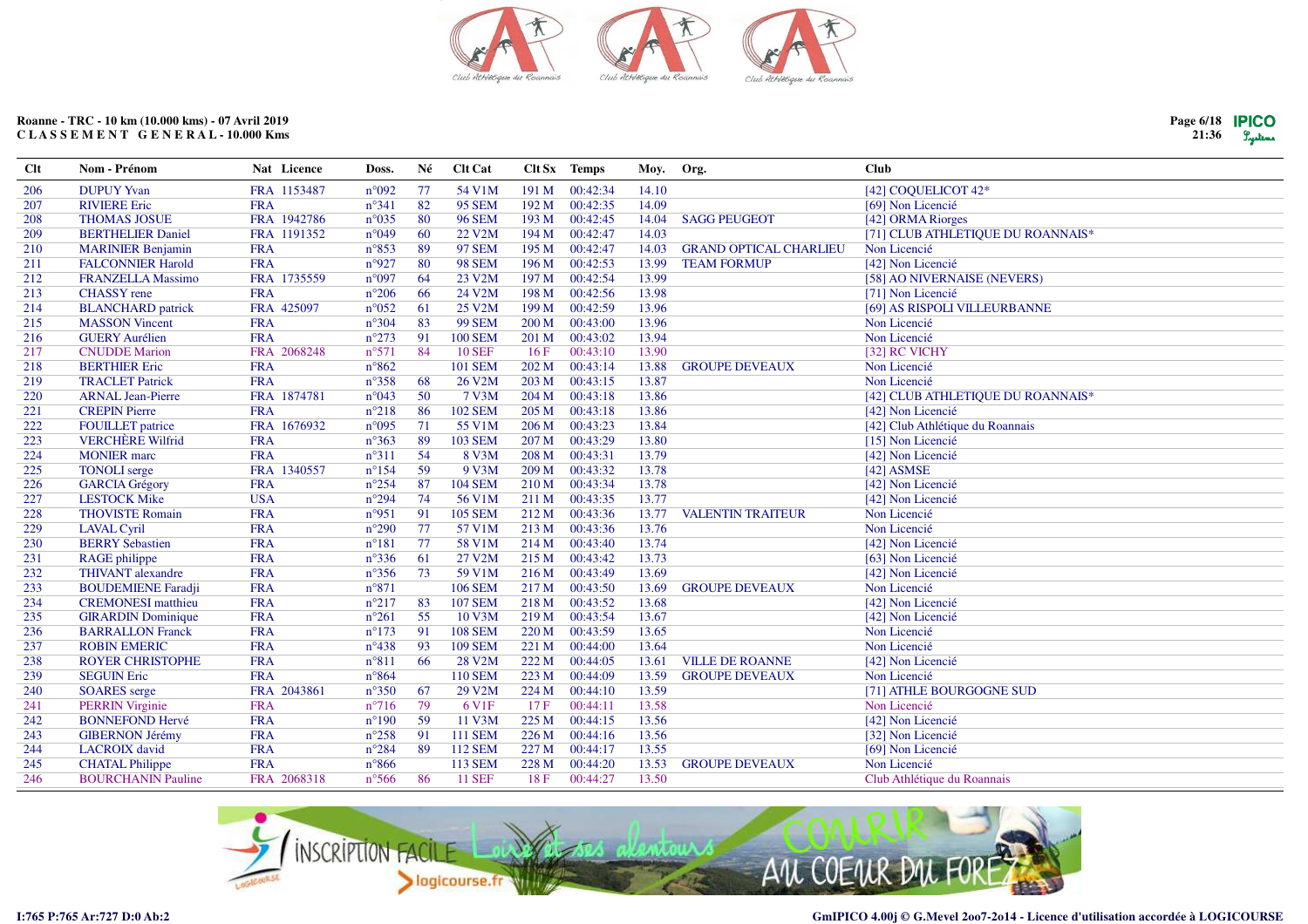

Clt Nom Prénom Nat Licence Doss. Né Clt Cat Clt Sx Temps Moy. Org. Club

# **Roanne - TRC - 10 km (10.000 kms) - 07 Avril 2019C L A S S E M E N T G E N E R A L - 10.000 Kms**

| 247 | <b>PRAS Jean-Luc</b>         | FRA 2068991 | $n^{\circ}134$ | -57            | 12 V3M              | 229 M | 00:44:29 | 13.49 |                          | Club Athlétique du Roannais        |
|-----|------------------------------|-------------|----------------|----------------|---------------------|-------|----------|-------|--------------------------|------------------------------------|
| 248 | <b>VILLAR OSCAR</b>          | <b>FRA</b>  | $n^{\circ}413$ | 0 <sup>0</sup> | 5 JUM               | 230 M | 00:44:36 | 13.46 |                          | Non Licencié                       |
| 249 | <b>BRAGARD Sylvain</b>       | <b>FRA</b>  | $n^{\circ}428$ | 83             | <b>114 SEM</b>      | 231 M | 00:44:40 | 13.43 |                          | Non Licencié                       |
| 250 | PEPIN FLORENT                | <b>FRA</b>  | $n^{\circ}434$ | 82             | <b>115 SEM</b>      | 232 M | 00:44:42 | 13.42 |                          | Non Licencié                       |
| 251 | <b>BEAUTRIX Charlène</b>     | <b>FRA</b>  | $n^{\circ}614$ | 82             | <b>12 SEF</b>       | 19F   | 00:44:43 | 13.42 |                          | [42] Non Licencié                  |
| 252 | <b>FAYET BENJAMIN</b>        | <b>FRA</b>  | $n^{\circ}440$ | 94             | <b>116 SEM</b>      | 233 M | 00:44:47 | 13.40 |                          | Non Licencié                       |
| 253 | <b>KHADRAOUI</b> Nordine     | <b>FRA</b>  | n°398          | 71             | 60 V1M              | 234 M | 00:44:48 | 13.40 |                          | Non Licencié                       |
| 254 | <b>COUDERT Maxime</b>        | FRA 1131405 | $n^{\circ}082$ | 96             | <b>117 SEM</b>      | 235 M | 00:44:50 | 13.39 |                          | [42] RUNNING CLUB DE MABLY         |
| 255 | POYET JEAN PHILIPPE          | <b>FRA</b>  | $n^{\circ}411$ | 61             | 30 V2M              | 236 M | 00:44:50 | 13.39 |                          | Non Licencié                       |
| 256 | <b>TAUSSAT JEREMIE</b>       | <b>FRA</b>  | $n^{\circ}412$ | 95             | <b>118 SEM</b>      | 237 M | 00:44:51 | 13.38 |                          | Non Licencié                       |
| 257 | <b>COUSSO</b> Serge          | FRA 959650  | $n^{\circ}083$ | 66             | 31 V2M              | 238 M | 00:44:51 | 13.38 |                          | [69] asul bron                     |
| 258 | <b>LEROI</b> Estelle         | FRA 583759  | n°591          | 77             | 7 V1F               | 20F   | 00:44:51 | 13.38 |                          | [63] LIMAGNE-ATHLETES-ENDURANCE    |
| 259 | <b>JONIN Nathalie</b>        | FRA 228567  | $n^{\circ}561$ | 68             | 1 V <sub>2F</sub>   | 21F   | 00:44:55 | 13.36 | <b>DEVERNOIS</b>         | Club Athlétique du Roannais        |
| 260 | FURNON grégory               | <b>FRA</b>  | $n^{\circ}251$ | 80             | <b>119 SEM</b>      | 239 M | 00:44:55 | 13.36 |                          | [42] Non Licencié                  |
| 261 | <b>SINGER Lucas</b>          | FRA 1306066 | $n^{\circ}147$ | 01             | 6 JUM               | 240 M | 00:44:57 | 13.35 |                          | [71] GRAND CHALON ATHLETISME       |
| 262 | <b>MAYERE JEANPAUL</b>       | <b>FRA</b>  | $n^{\circ}439$ | 56             | 13 V3M              | 241 M | 00:44:57 | 13.35 |                          | Non Licencié                       |
| 263 | <b>BOURG</b> Abigael         | FRA 1973511 | $n^{\circ}567$ | 01             | 1 JUF               | 22F   | 00:44:57 | 13.35 |                          | [71] GRAND CHALON ATHLETISME       |
| 264 | <b>DERACHE Emmanuel</b>      | FRA 713177  | $n^{\circ}087$ | 76             | 61 V1M              | 242 M | 00:44:58 | 13.34 |                          | [71] GRAND CHALON ATHLETISME       |
| 265 | <b>BARONNAT LAURENT</b>      | <b>FRA</b>  | $n^{\circ}172$ | 61             | 32 V <sub>2</sub> M | 243 M | 00:45:02 | 13.33 |                          | [71] Non Licencié                  |
| 266 | <b>PELLE Thomas</b>          | <b>FRA</b>  | $n^{\circ}324$ | 89             | <b>120 SEM</b>      | 244 M | 00:45:08 | 13.29 |                          | [69] Non Licencié                  |
| 267 | <b>LIÈVRE</b> Arnaud         | <b>FRA</b>  | $n^{\circ}295$ | 99             | <b>12 ESM</b>       | 245 M | 00:45:11 | 13.28 |                          | [42] Non Licencié                  |
| 268 | <b>DANIEL Damien</b>         | <b>FRA</b>  | $n^{\circ}221$ | 84             | <b>121 SEM</b>      | 246 M | 00:45:14 | 13.27 |                          | [42] Non Licencié                  |
| 269 | <b>GEORGES Maxime</b>        | <b>FRA</b>  | n°399          | 87             | <b>122 SEM</b>      | 247 M | 00:45:18 | 13.25 |                          | Roanne Tri                         |
| 270 | <b>BERRY Nicolas</b>         | FRA 1433624 | n°041          | 80             | <b>123 SEM</b>      | 248 M | 00:45:20 | 13.24 | <b>VALENTIN TRAITEUR</b> | Club Athlétique du Roannais        |
| 271 | <b>GIRAUDO JULIEN</b>        | <b>FRA</b>  | $n^{\circ}419$ | 85             | <b>124 SEM</b>      | 249 M | 00:45:22 | 13.23 |                          | Non Licencié                       |
| 272 | <b>BOURRICANT NICOLAS</b>    | <b>FRA</b>  | $n^{\circ}192$ | 79             | 62 V1M              | 250 M | 00:45:26 | 13.21 |                          | [42] Non Licencié                  |
| 273 | <b>BIEVRE PERRIN Laurent</b> | FRA 1920803 | $n^{\circ}050$ | 81             | <b>125 SEM</b>      | 251 M | 00:45:29 | 13.20 |                          | Club Athlétique du Roannais        |
| 274 | <b>ESCUDERO</b> Thomas       | <b>FRA</b>  | $n^{\circ}239$ | 99             | <b>13 ESM</b>       | 252 M | 00:45:29 | 13.19 |                          | [43] Non Licencié                  |
| 275 | <b>FRECHET Antonin</b>       | FRA 2098735 | n°098          | 02             | 2 CAM               | 253 M | 00:45:34 | 13.17 |                          | <b>CLUB ATHLETIQUE DU ROANNAIS</b> |
| 276 | <b>BIZEBARD</b> Adrien       | <b>FRA</b>  | $n^{\circ}186$ | 84             | <b>126 SEM</b>      | 254 M | 00:45:35 | 13.16 |                          | [42] Non Licencié                  |
| 277 | <b>BESVILLE Julien</b>       | <b>FRA</b>  | $n^{\circ}184$ | 82             | <b>127 SEM</b>      | 255 M | 00:45:36 | 13.16 |                          | Non Licencié                       |
| 278 | <b>KERHERVE JEAN-YVES</b>    | <b>FRA</b>  | $n^{\circ}282$ | 66             | 33 V2M              | 256 M | 00:45:43 | 13.13 |                          | [29] Non Licencié                  |
| 279 | <b>FRANC</b> laure           | <b>FRA</b>  | $n^{\circ}640$ | 80             | <b>13 SEF</b>       | 23 F  | 00:45:46 | 13.11 |                          | [42] ORMA                          |
| 280 | <b>BENZERROUG Karim</b>      | FRA 708956  | n°047          | 64             | 34 V2M              | 257 M | 00:45:48 | 13.10 |                          | [42] ASM ST-ETIENNE                |
| 281 | <b>BIANCHINI Frédéric</b>    | <b>FRA</b>  | $n^{\circ}185$ | 80             | <b>128 SEM</b>      | 258 M | 00:45:50 | 13.09 |                          | [42] Non Licencié                  |
| 282 | <b>MICHEL HUGO</b>           | <b>FRA</b>  | $n^{\circ}433$ | 03             | 3 CAM               | 259 M | 00:45:50 | 13.09 |                          | Non Licencié                       |
| 283 | <b>POUILLOUX Pierre</b>      | <b>FRA</b>  | $n^{\circ}330$ | 01             | 7 JUM               | 260 M | 00:45:51 | 13.09 |                          | [42] Non Licencié                  |
| 284 | <b>MOUTTET Thierry</b>       | <b>FRA</b>  | n°950          | 68             | 35 V2M              | 261 M | 00:45:52 | 13.08 | <b>VALENTIN TRAITEUR</b> | Non Licencié                       |
| 285 | <b>RATHIER Romain</b>        | <b>FRA</b>  | n°908          | 90             | <b>129 SEM</b>      | 262 M | 00:45:55 | 13.07 | AA                       | [42] Non Licencié                  |
| 286 | <b>BARDONNET Kyliann</b>     | <b>FRA</b>  | $n^{\circ}171$ | 02             | 4 CAM               | 263 M | 00:45:56 | 13.07 |                          | [42] Non Licencié                  |
| 287 | <b>ENJALBERT</b> edouard     | <b>FRA</b>  | $n^{\circ}237$ | 88             | <b>130 SEM</b>      | 264 M | 00:45:59 | 13.05 |                          | Non Licencié                       |
|     |                              |             |                |                |                     |       |          |       |                          |                                    |



**Page 7/18 21:36**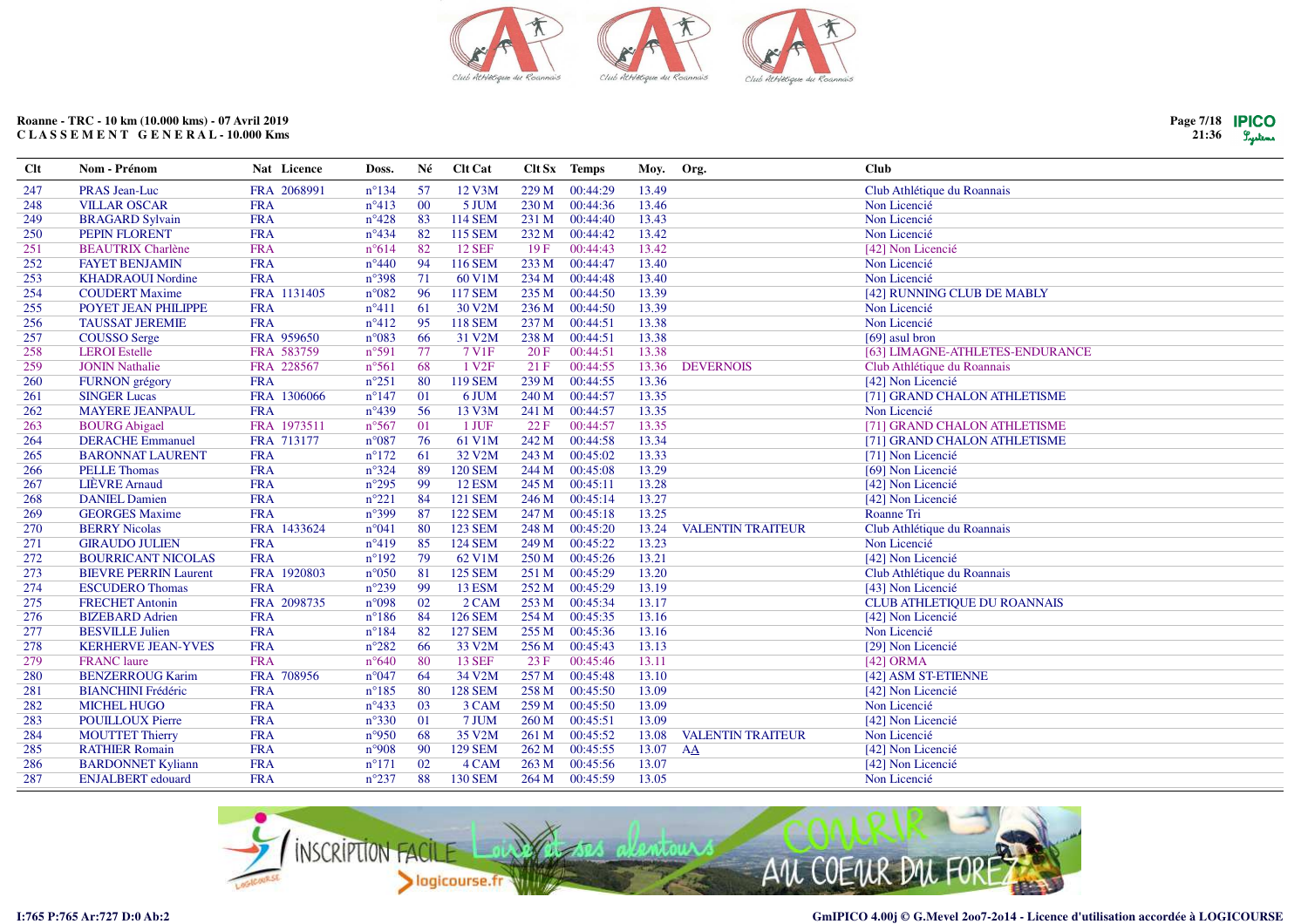

Moy. Org.

 $Club$ 

#### Roanne - TRC - 10 km (10.000 kms) - 07 Avril 2019 CLASSEMENT GENERAL-10.000 Kms

Nat Licence

Doss.

Né

Clt Cat

Clt Sx Temps

Nom - Prénom

**Clt** 

| 288 | <b>COELHO ANTHONY</b>           | <b>FRA</b>  | $n^{\circ}429$ | 86   | 131 SEM           | 265 M | 00:46:01 | 13.04 |                          | Non Licencié                       |
|-----|---------------------------------|-------------|----------------|------|-------------------|-------|----------|-------|--------------------------|------------------------------------|
| 289 | <b>VALLET Sébastien</b>         | <b>FRA</b>  | $n^{\circ}362$ | 72   | 63 V1M            | 266 M | 00:46:02 | 13.04 |                          | [71] Non Licencié                  |
| 290 | <b>CHILARD Cyril</b>            | <b>FRA</b>  | $n^{\circ}391$ | 78   | 64 V1M            | 267 M | 00:46:06 | 13.02 |                          | Non Licencié                       |
| 291 | <b>BRUNELIN MARC</b>            | <b>FRA</b>  | $n^{\circ}837$ | 70   | 65 V1M            | 268 M | 00:46:08 | 13.01 | <b>SAGG PEUGEOT</b>      | [42] Non Licencié                  |
| 292 | <b>RENAUDIE</b> francois        | <b>FRA</b>  | $n^{\circ}339$ | 71   | 66 V1M            | 269 M | 00:46:08 | 13.01 |                          | [69] Non Licencié                  |
| 293 | <b>BONIN</b> henri              | <b>FRA</b>  | $n^{\circ}189$ | 64   | 36 V2M            | 270 M | 00:46:11 | 13.00 |                          | [42] Non Licencié                  |
| 294 | JACQUET Jérôme                  | <b>FRA</b>  | $n^{\circ}280$ | 74   | 67 V1M            | 271 M | 00:46:19 | 12.95 |                          | [42] Non Licencié                  |
| 295 | <b>DEBATISSE THOMAS</b>         | <b>FRA</b>  | $n^{\circ}435$ | 76   | 68 V1M            | 272 M | 00:46:22 | 12.94 |                          | Non Licencié                       |
| 296 | <b>MARCHAND Fred</b>            | <b>FRA</b>  | $n^{\circ}300$ | 93   | <b>132 SEM</b>    | 273 M | 00:46:27 | 12.92 |                          | [42] Non Licencié                  |
| 297 | <b>BUZET-BAGUE Sébastien</b>    | <b>FRA</b>  | $n^{\circ}197$ | 83   | 133 SEM           | 274 M | 00:46:31 | 12.90 |                          | Non Licencié                       |
| 298 | <b>BERTRAND Jean-Michel</b>     | <b>FRA</b>  | $n^{\circ}869$ | -67  | 37 V2M            | 275 M | 00:46:32 | 12.90 | <b>GROUPE DEVEAUX</b>    | Non Licencié                       |
| 299 | <b>CHERMANNE Marion</b>         | FRA 2147580 | $n^{\circ}570$ | 98   | 1 ESF             | 24 F  | 00:46:33 | 12.89 |                          | [42] TEAM CONSEILS COURSEAPIED.COM |
| 300 | <b>LAGOUTE Daniel</b>           | FRA 1520141 | $n^{\circ}116$ | 52   | 14 V3M            | 276 M | 00:46:34 | 12.89 |                          | <b>CLUB ATHLETIQUE DU ROANNAIS</b> |
| 301 | <b>DELORIERE</b> Antoine        | <b>FRA</b>  | $n^{\circ}368$ | 70   | 69 V1M            | 277 M | 00:46:35 | 12.88 |                          | Non Licencié                       |
| 302 | <b>MATRAY</b> gregoire          | <b>FRA</b>  | $n^{\circ}305$ | 85   | <b>134 SEM</b>    | 278 M | 00:46:36 | 12.88 |                          | [69] Non Licencié                  |
| 303 | <b>DEPALLE Yves</b>             | <b>FRA</b>  | $n^{\circ}227$ | 68   | 38 V2M            | 279 M | 00:46:37 | 12.87 |                          | [42] Non Licencié                  |
| 304 | <b>TROUILLET Pierre-Camille</b> | <b>FRA</b>  | $n^{\circ}360$ | -96  | 135 SEM           | 280 M | 00:46:39 | 12.86 |                          | Non Licencié                       |
| 305 | PICARD julien                   | <b>FRA</b>  | $n^{\circ}326$ | 88   | <b>136 SEM</b>    | 281 M | 00:46:42 | 12.85 |                          | [42] Non Licencié                  |
| 306 | FEDRIGO pascal                  | <b>FRA</b>  | $n^{\circ}242$ | 70   | 70 V1M            | 282 M | 00:46:45 | 12.84 |                          | [69] yaca courir                   |
| 307 | <b>MEMBRÉ</b> Cassandra         | <b>FRA</b>  | $n^{\circ}670$ | - 96 | <b>14 SEF</b>     | 25F   | 00:46:46 | 12.83 |                          | [42] Non Licencié                  |
| 308 | <b>HEM Guillaume</b>            | <b>FRA</b>  | $n^{\circ}277$ | 81   | <b>137 SEM</b>    | 283 M | 00:46:46 | 12.83 |                          | [71] Non Licencié                  |
| 309 | <b>HEDELIUS Maxime</b>          | <b>FRA</b>  | n°903          | 90   | <b>138 SEM</b>    | 284 M | 00:46:47 | 12.83 | AA                       | [69] Non Licencié                  |
| 310 | <b>DEGRANGES Alain</b>          | FRA 1692274 | $n^{\circ}085$ | 57   | 15 V3M            | 285 M | 00:46:49 | 12.82 |                          | [42] CLUB ATHLETIQUE DU ROANNAIS*  |
| 311 | <b>RAQUIN Maxime</b>            | <b>FRA</b>  | $n^{\circ}337$ | 84   | <b>139 SEM</b>    | 286 M | 00:46:50 | 12.82 |                          | [42] Non Licencié                  |
| 312 | <b>BAIZET</b> Géraldine         | FRA 2146071 | $n^{\circ}563$ | 78   | 8 V <sub>1F</sub> | 26F   | 00:46:50 | 12.81 |                          | Club Athlétique du Roannais        |
| 313 | <b>SAUTET</b> florian           | <b>FRA</b>  | $n^{\circ}347$ | -89  | <b>140 SEM</b>    | 287 M | 00:46:54 | 12.80 |                          | Non Licencié                       |
| 314 | <b>MOOS</b> Catherine           | <b>FRA</b>  | $n^{\circ}679$ | 57   | 1 V3F             | 27 F  | 00:46:56 | 12.78 |                          | Non Licencié                       |
| 315 | <b>MONTEL VINCENT</b>           | <b>FRA</b>  | $n^{\circ}312$ | 88   | <b>141 SEM</b>    | 288 M | 00:46:57 | 12.78 |                          | [63] Non Licencié                  |
| 316 | <b>CHATELUS Goran</b>           | <b>FRA</b>  | $n^{\circ}386$ | -88  | 142 SEM           | 289 M | 00:46:59 | 12.77 |                          | Non Licencié                       |
| 317 | <b>MOLIERE</b> nicole           | FRA 1216242 | $n^{\circ}595$ | 60   | 2 V2F             | 28 F  | 00:47:00 | 12.77 |                          | [42] CLUB ATHLETIQUE DU ROANNAIS*  |
| 318 | <b>DENONFOUX Marc</b>           | <b>FRA</b>  | $n^{\circ}833$ | 84   | 143 SEM           | 290 M | 00:47:00 | 12.77 | <b>OPHEOR</b>            | [42] Non Licencié                  |
| 319 | <b>INGUIMBERTI GREGORY</b>      | <b>FRA</b>  | n°933          | 74   | 71 V1M            | 291 M | 00:47:04 | 12.75 | <b>SOROFI</b>            | [42] Non Licencié                  |
| 320 | <b>BARTHOMEUF Mathieu</b>       | <b>FRA</b>  | $n^{\circ}175$ | 82   | <b>144 SEM</b>    | 292 M | 00:47:06 | 12.74 |                          | [42] Non Licencié                  |
| 321 | <b>SERINO Alexandre</b>         | <b>FRA</b>  | n°952          | 84   | 145 SEM           | 293 M | 00:47:08 | 12.73 | <b>VALENTIN TRAITEUR</b> | Non Licencié                       |
| 322 | <b>FRANC</b> Loïc               | <b>FRA</b>  | $n^{\circ}250$ | 74   | 72 V1M            | 294 M | 00:47:11 | 12.72 |                          | [42] Non Licencié                  |
| 323 | <b>CORTAY</b> valerie           | <b>FRA</b>  | $n^{\circ}627$ | 72   | 9 V <sub>1F</sub> | 29F   | 00:47:11 | 12.72 |                          | [42] Non Licencié                  |
| 324 | <b>CHABRY Thomas</b>            | <b>FRA</b>  | $n^{\circ}404$ | 82   | <b>146 SEM</b>    | 295 M | 00:47:14 | 12.71 |                          | Non Licencié                       |
| 325 | <b>LOMBARD</b> Jérôme           | <b>FRA</b>  | $n^{\circ}296$ | 81   | <b>147 SEM</b>    | 296 M | 00:47:15 | 12.70 |                          | [42] Non Licencié                  |
| 326 | <b>FOREST</b> alexandre         | <b>FRA</b>  | $n^{\circ}246$ | 83   | <b>148 SEM</b>    | 297 M | 00:47:17 | 12.69 |                          | [42] Non Licencié                  |
| 327 | <b>DUMAS JEAN PHILIPPE</b>      | <b>FRA</b>  | $n^{\circ}825$ | 57   | 16 V3M            | 298 M | 00:47:19 | 12.68 | <b>VILLE DE ROANNE</b>   | [42] Non Licencié                  |
| 328 | <b>CHAILLOU Delphine</b>        | <b>FRA</b>  | $n^{\circ}727$ | 75   | 10 V1F            | 30 F  | 00:47:19 | 12.68 |                          | Non Licencié                       |
|     |                                 |             |                |      |                   |       |          |       |                          |                                    |



 $\overline{a}$ 

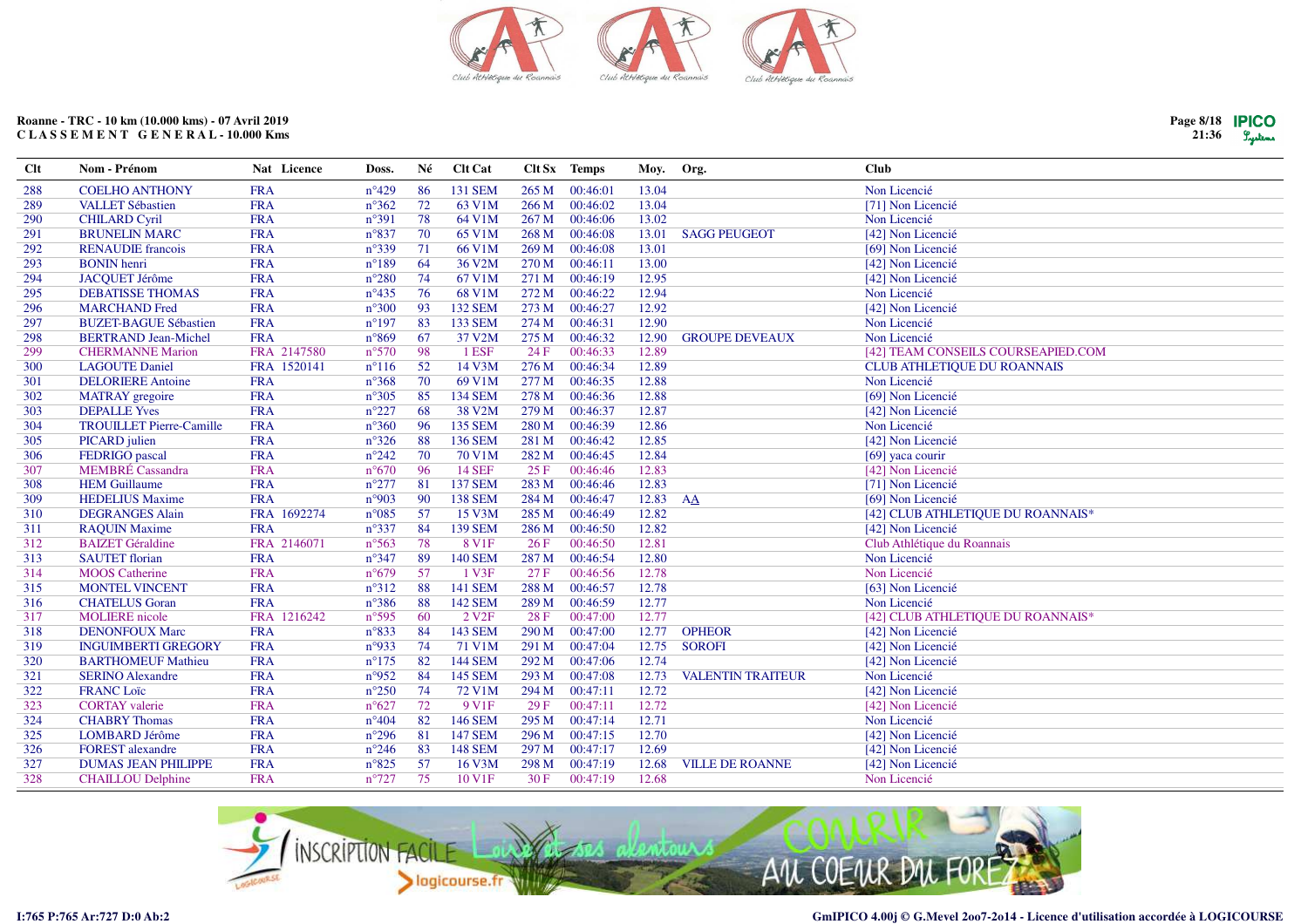

| $Cl$ t | Nom - Prénom                 | Nat Licence | Doss.           | Né             | <b>Clt Cat</b>    |       | Clt Sx Temps   | Moy.      | Org.                | <b>Club</b>                        |
|--------|------------------------------|-------------|-----------------|----------------|-------------------|-------|----------------|-----------|---------------------|------------------------------------|
| 329    | <b>CHOULY JEROME</b>         | <b>FRA</b>  | $n^{\circ}421$  | 74             | 73 V1M            | 299 M | 00:47:21       | 12.67     |                     | Non Licencié                       |
| 330    | <b>MAILLARD</b> Stéphane     | <b>FRA</b>  | $n^{\circ}298$  | 74             | 74 V1M            | 300 M | 00:47:22       | 12.67     |                     | [69] Non Licencié                  |
| 331    | <b>SIMOND Delphine</b>       | <b>FRA</b>  | $n^{\circ}706$  | 76             | 11 V1F            | 31F   | 00:47:24       | 12.66     |                     | [42] Non Licencié                  |
| 332    | <b>LAFAY DOMINIQUE</b>       | <b>FRA</b>  | $n^{\circ}285$  | 65             | 39 V2M            | 301 M | 00:47:27       | 12.65     |                     | [42] Non Licencié                  |
| 333    | <b>MICHEL CLARA</b>          | <b>FRA</b>  | $n^{\circ}731$  | 00             | $2$ JUF           | 32F   | 00:47:28       | 12.64     |                     | Non Licencié                       |
| 334    | <b>GIRARDIN</b> timothée     | <b>FRA</b>  | $n^{\circ}262$  | 92             | <b>149 SEM</b>    | 302 M | 00:47:31       | 12.63     |                     | Non Licencié                       |
| 335    | <b>MOURIER Mathieu</b>       | <b>FRA</b>  | $n^{\circ}884$  | 84             | <b>150 SEM</b>    | 303 M | 00:47:31       | 12.63     | <b>CIC</b>          | [42] Non Licencié                  |
| 336    | <b>VERRIERE Céline</b>       | <b>FRA</b>  | $n^{\circ}711$  | 78             | 12 V1F            | 33 F  | 00:47:32       | 12.63     |                     | [42] Non Licencié                  |
| 337    | <b>ANDRE Franck</b>          | <b>FRA</b>  | $n^{\circ}162$  | 73             | 75 V1M            | 304 M | 00:47:34       | 12.62     |                     | [42] Non Licencié                  |
| 338    | <b>ECHALIER Lisa</b>         | FRA 2068317 | $n^{\circ}579$  | 90             | <b>15 SEF</b>     | 34F   | 00:47:34       | 12.62     |                     | Club Athlétique du Roannais        |
| 339    | <b>FORGE Calvin</b>          | <b>FRA</b>  | $n^{\circ}248$  | 02             | 5 CAM             | 305 M | 00:47:37       | 12.60     |                     | [42] Non Licencié                  |
| 340    | <b>BILLIEMAZ PATRICE</b>     | <b>FRA</b>  | n°930           | 68             | 40 V2M            | 306 M | 00:47:43       | 12.58     | <b>BOCCARD</b>      | [42] Non Licencié                  |
| 341    | <b>GROUILLER Hubert</b>      | <b>FRA</b>  | $n^{\circ}272$  | 71             | 76 V1M            | 307 M | 00:47:44       | 12.57     |                     | [42] Non Licencié                  |
| 342    | <b>CHANNELIERE Christian</b> | <b>FRA</b>  | $n^{\circ}202$  | 69             | 41 V2M            | 308 M | 00:47:48       | 12.55     |                     | [42] Non Licencié                  |
| 343    | <b>RENAUDET Camille</b>      | FRA 273086  | $n^{\circ}599$  | 88             | <b>16 SEF</b>     | 35 F  | 00:47:51       | 12.54     |                     | <b>S/L STADE CLERMONTOIS</b>       |
| 344    | <b>RIVIERE Sylvain</b>       | <b>FRA</b>  | $n^{\circ}376$  | 82             | <b>151 SEM</b>    | 309 M | 00:47:52       | 12.53     |                     | Non Licencié                       |
| 345    | <b>GOURLIER SAMUEL</b>       | <b>FRA</b>  | $n^{\circ}377$  | -80            | <b>152 SEM</b>    | 310 M | 00:47:53       | 12.53     |                     | Non Licencié                       |
| 346    | <b>LEPLAT</b> patrick        | <b>FRA</b>  | $n^{\circ}293$  | 53             | 17 V3M            | 311 M | 00:47:59       | 12.51     |                     | [42] Non Licencié                  |
| 347    | <b>BALAGNY CLARISSE</b>      | <b>FRA</b>  | $n^{\circ}732$  | -90            | <b>17 SEF</b>     | 36F   | 00:48:01       | 12.50     |                     | Non Licencié                       |
| 348    | <b>GRAS</b> philippe         | <b>FRA</b>  | $n^{\circ}269$  | 63             | 42 V2M            | 312 M | 00:48:06       | 12.48     |                     | [42] Non Licencié                  |
| 349    | <b>TALARON</b> Philippe      | <b>FRA</b>  | $n^{\circ}353$  | 59             | 18 V3M            | 313 M | 00:48:08       | 12.47     |                     | [42] Non Licencié                  |
| 350    | <b>CHARRONDIERE Remi</b>     | <b>FRA</b>  | $n^{\circ}383$  | 01             | 8 JUM             | 314 M | 00:48:14       | 12.44     |                     | Non Licencié                       |
| 351    | <b>BEAUMONT Arthur</b>       | <b>FRA</b>  | $n^{\circ}382$  | 01             | 9 JUM             | 315 M | 00:48:15       | 12.44     |                     | Non Licencié                       |
| 352    | <b>NICOD</b> Caroline        | <b>FRA</b>  | $n^{\circ}715$  | 74             | 13 V1F            | 37F   | 00:48:15       | 12.44     |                     | Non Licencié                       |
| 353    | <b>PINARD Marion</b>         | <b>FRA</b>  | $n^{\circ}693$  | 95             | <b>18 SEF</b>     | 38 F  | 00:48:21       | 12.41     |                     | Non Licencié                       |
| 354    | <b>KHADRAOUI KATY</b>        | <b>FRA</b>  | $n^{\circ}669$  | 74             | 14 V1F            | 39 F  | 00:48:24       | 12.40     |                     | Non Licencié                       |
| 355    | <b>KOTT Caroline</b>         | <b>FRA</b>  | $n^{\circ}657$  | 88             | <b>19 SEF</b>     | 40F   | 00:48:30       | 12.37     |                     | [75] Non Licencié                  |
| 356    | PETITJEAN joris              | <b>FRA</b>  | $n^{\circ}325$  | 97             | <b>14 ESM</b>     | 316 M | 00:48:34       | 12.36     |                     | [70] Non Licencié                  |
| 357    | <b>BLANDIN DIDIER</b>        | <b>FRA</b>  | $n^{\circ}187$  | 67             | 43 V2M            | 317 M | 00:48:35       | 12.35     |                     | Non Licencié                       |
| 358    | <b>PINARD Nathalie</b>       | <b>FRA</b>  | $n^{\circ}694$  | 66             | 3 V <sub>2F</sub> | 41 F  | 00:48:36       | 12.35     |                     | <b>ASVEL Triathlon</b>             |
| 359    | <b>CANDEIAS Cedric</b>       | <b>FRA</b>  | $n^{\circ}200$  | 78             | 77 V1M            | 318 M | 00:48:40       | 12.33     |                     | [69] Non Licencié                  |
| 360    | <b>JOUANIN NICOLAS</b>       | <b>FRA</b>  | $n^{\circ}423$  | 77             | <b>78 V1M</b>     | 319 M | 00:48:42       | 12.32     |                     | Non Licencié                       |
| 361    | <b>VILLARS Frédéric</b>      | <b>FRA</b>  | $n^{\circ}895$  | 69             | 44 V2M            | 320 M | 00:48:48       | 12.30     | <b>EXCO HESIO</b>   | [42] Non Licencié                  |
| 362    | <b>ADRIAENSSENS Michel</b>   | <b>FRA</b>  | $n^{\circ}160$  | 97             | <b>15 ESM</b>     | 321 M | 00:48:49       | 12.29     |                     | [42] Non Licencié                  |
| 363    | <b>VALLAS AURELIEN</b>       | <b>FRA</b>  | $n^{\circ}420$  | 92             | <b>153 SEM</b>    | 322 M | 00:48:54       | 12.27     |                     | Non Licencié                       |
| 364    | <b>ROCHE</b> Anaëlle         | <b>FRA</b>  | $n^{\circ}849$  | 90             | <b>20 SEF</b>     | 42 F  | 00:48:56       | 12.26     | <b>MLLE DESSERT</b> | [42] Non Licencié                  |
| 365    | <b>BENUCCI</b> Corinne       | FRA 2115774 | $n^{\circ}$ 564 | 71             | 15 V1F            | 43 F  | 00:48:57       | 12.26     |                     | <b>CLUB ATHLETISUE DU ROANNAIS</b> |
| 366    | <b>TAMBOURIN</b> elodie      | <b>FRA</b>  | $n^{\circ}707$  | 81             | <b>21 SEF</b>     | 44 F  | 00:49:00       | 12.25     |                     | [42] Non Licencié                  |
| 367    | <b>MERLE Maxence</b>         | <b>FRA</b>  | $n^{\circ}307$  | 0 <sup>0</sup> | <b>10 JUM</b>     | 323 M | 00:49:05       | 12.23     |                     | [42] Roanne Triathlon              |
| 368    | <b>DUPIN</b> didier          | <b>FRA</b>  | $n^{\circ}234$  | 72             | 79 V1M            | 324 M | 00:49:05       | 12.23     |                     | [42] Non Licencié                  |
| 369    | <b>BRISSET CHARLIE</b>       | <b>FRA</b>  | $n^{\circ}890$  | 77             | 80 V1M            |       | 325 M 00:49:06 | 12.22 CIC |                     | [42] Non Licencié                  |



**Page 9/1821:36**

Lystems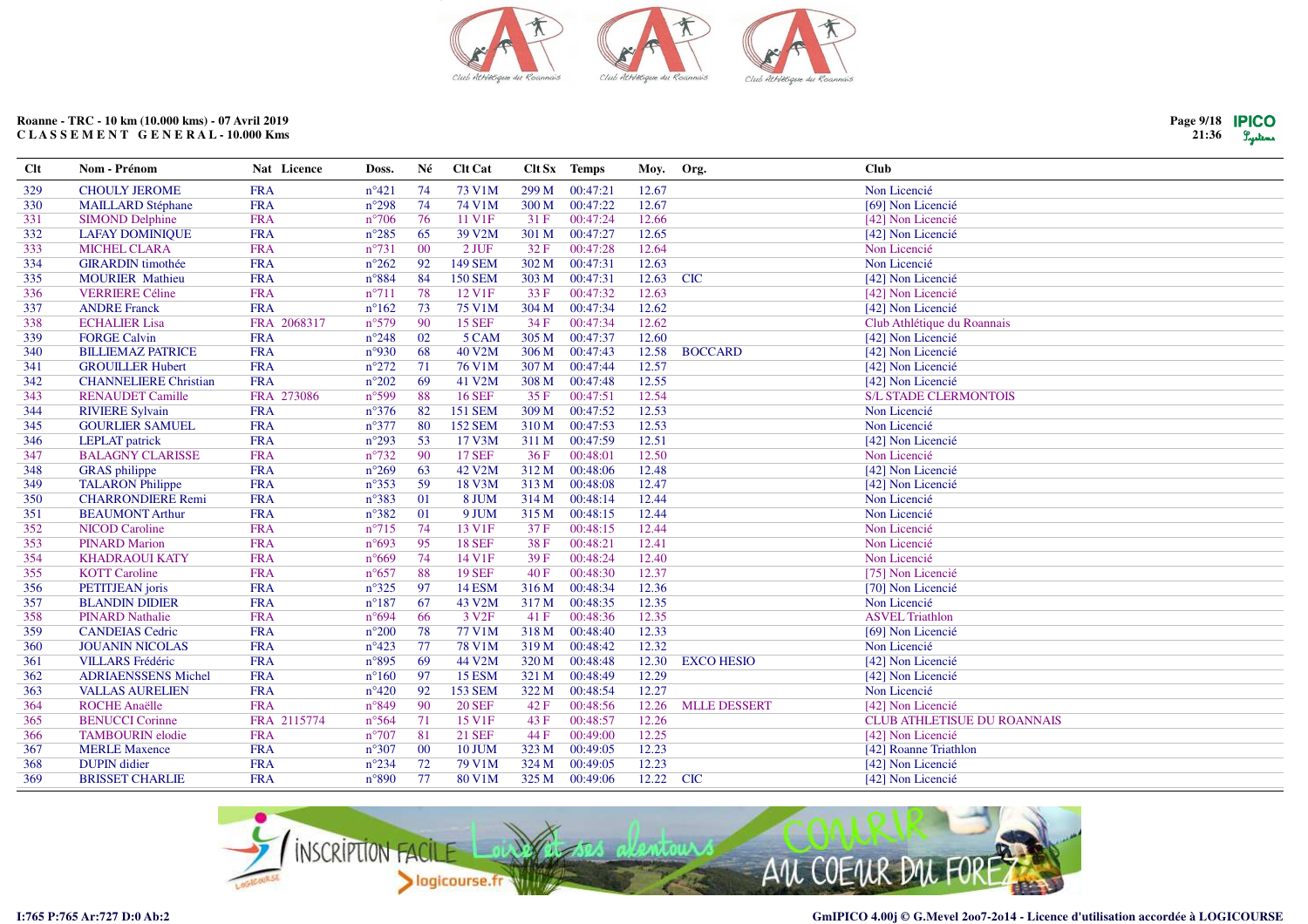

Org.

**Club** 

# Roanne - TRC - 10 km (10.000 kms) - 07 Avril 2019 CLASSEMENT GENERAL-10.000 Kms

Nat Licence

Né

Doss.

Clt Cat

Clt Sx Temps

Nom - Prénom

**Clt** 

| <b>RISI XAVIER</b>         | <b>FRA</b>     | $n^{\circ}403$  | 50 | 19 V3M            | 326 M | 00:49:07 | 12.22 |                          | Non Licencié                       |
|----------------------------|----------------|-----------------|----|-------------------|-------|----------|-------|--------------------------|------------------------------------|
| <b>CHOULY Sébastien</b>    | <b>FRA</b>     | $n^{\circ}210$  | 73 | 81 V1M            | 327 M | 00:49:10 | 12.21 |                          | [42] Non Licencié                  |
| <b>JANDARD OLIVIER</b>     | <b>FRA</b>     | $n^{\circ}817$  | 73 | 82 V1M            | 328 M | 00:49:12 | 12.20 | <b>VILLE DE ROANNE</b>   | [42] Non Licencié                  |
| <b>MALZIEU MARIE</b>       | FRA 214145     | $n^{\circ}730$  | 96 | <b>22 SEF</b>     | 45 F  | 00:49:15 | 12.18 |                          | 422023                             |
| <b>GAY Franck</b>          | FRA 1925566    | $n^{\circ}104$  | 71 | 83 V1M            | 329 M | 00:49:19 | 12.17 |                          | Club Athlétique du Roannais        |
| <b>BERNARDIN</b> dominique | <b>FRA</b>     | $n^{\circ}180$  | 70 | 84 V1M            | 330 M | 00:49:21 | 12.16 |                          | [42] Non Licencié                  |
| <b>TROESTER FREDERIC</b>   | <b>FRA</b>     | n°931           | 83 | <b>154 SEM</b>    | 331 M | 00:49:22 | 12.16 | <b>BOCCARD</b>           | [42] Non Licencié                  |
| <b>LABROSSE</b> Claudine   | <b>FRA</b>     | n°947           | 93 | <b>23 SEF</b>     | 46 F  | 00:49:22 | 12.16 | <b>VALENTIN TRAITEUR</b> | Non Licencié                       |
| <b>ROCHE</b> pascale       | <b>FRA</b>     | $n^{\circ}696$  | 69 | 4 V <sub>2F</sub> | 47F   | 00:49:24 | 12.15 |                          | [42] Non Licencié                  |
| <b>ROCQUET Alison</b>      | <b>FRA</b>     | n°699           | 93 | <b>24 SEF</b>     | 48 F  | 00:49:24 | 12.15 |                          | [42] Non Licencié                  |
| <b>MONARD</b> aurélie      | <b>FRA</b>     | $n^{\circ}675$  | 80 | <b>25 SEF</b>     | 49F   | 00:49:24 | 12.15 |                          | [42] Non Licencié                  |
| <b>GARCIA</b> Christian    | FRA 2132199    | $n^{\circ}101$  | 72 | 85 V1M            | 332 M | 00:49:25 | 12.14 |                          | [42] TEAM CONSEILS COURSEAPIED.COM |
| <b>FAVIER ALBAN</b>        | <b>FRA</b>     | $n^{\circ}805$  | 96 | <b>155 SEM</b>    | 333 M | 00:49:28 | 12.13 | <b>INTERSPORT MABLY</b>  | Non Licencié                       |
| <b>GOURBEYRE</b> gérard    | <b>FRA</b>     | $n^{\circ}265$  | 56 | 20 V3M            | 334 M | 00:49:29 | 12.13 |                          | [42] Non Licencié                  |
| <b>KNAP CARINE</b>         | FRA 1323252    | n°589           | 74 | 16 V1F            | 50F   | 00:49:29 | 12.13 |                          | [42] ASM ST-ETIENNE                |
| DAVAL yannick              | <b>FRA</b>     | $n^{\circ}222$  | 79 | 86 V1M            | 335 M | 00:49:30 | 12.13 |                          | [42] Non Licencié                  |
| <b>GAILLARD</b> Françoise  | <b>FRA</b>     | $n^{\circ}641$  | 74 | 17 V1F            | 51 F  | 00:49:31 | 12.12 |                          | Non Licencié                       |
| <b>PRAS Jean-Paul</b>      | <b>FRA</b>     | $n^{\circ}863$  |    | <b>156 SEM</b>    | 336 M | 00:49:32 | 12.12 | <b>GROUPE DEVEAUX</b>    | Non Licencié                       |
| <b>GUITTARD</b> jerome     | <b>FRA</b>     | $n^{\circ}276$  | 73 | 87 V1M            | 337 M | 00:49:32 | 12.12 |                          | [42] AMAR RENAISON                 |
| <b>ROMANN Marie</b>        | <b>FRA</b>     | $n^{\circ}718$  | 92 | <b>26 SEF</b>     | 52 F  | 00:49:32 | 12.12 |                          | Non Licencié                       |
| <b>LARUE GUILLAUME</b>     | <b>FRA</b>     | $n^{\circ}288$  | 79 | 88 V1M            | 338 M | 00:49:35 | 12.10 |                          | [42] Non Licencié                  |
| <b>MARCELLIN Eric</b>      | FRA 1369896    | $n^{\circ}375$  | 73 | 89 V1M            | 339 M | 00:49:37 | 12.10 |                          | <b>RUNNING CLUB MABLY</b>          |
| <b>LEKIEN Mickael</b>      | <b>FRA</b>     | $n^{\circ}292$  | 78 | 90 V1M            | 340 M | 00:49:38 | 12.09 |                          | [42] Non Licencié                  |
| <b>MALECKI</b> christine   | FRA 2147475    | n°593           | 74 | 18 V1F            | 53 F  | 00:49:38 | 12.09 |                          | [63] AS ROMAGNAT                   |
| <b>HEBRARD J PAUL</b>      | <b>FRA</b>     | $n^{\circ}406$  | 53 | 21 V3M            | 341 M | 00:49:39 | 12.09 |                          | Non Licencié                       |
| <b>CHABROL Julien</b>      | FRA 1475457    | $n^{\circ}379$  | 80 | <b>157 SEM</b>    | 342 M | 00:49:44 | 12.07 |                          | Club Athlétique du Roannais        |
| <b>MATHEAUD</b> catherine  | FRA 4298930880 | $n^{\circ}$ 724 | 64 | 5 V <sub>2F</sub> | 54 F  | 00:49:48 | 12.05 |                          | <b>ORMA</b>                        |
| <b>OLLAGNIER Sebastien</b> | <b>FRA</b>     | $n^{\circ}316$  | 74 | 91 V1M            | 343 M | 00:49:51 | 12.04 |                          | [42] Non Licencié                  |
| <b>MAGAUD Stéphane</b>     | <b>FRA</b>     | $n^{\circ}297$  | 74 | 92 V1M            | 344 M | 00:49:54 | 12.03 |                          | [42] Non Licencié                  |
| <b>MAGNIN CAROLINE</b>     | FRA 1755772    | n°592           | 88 | <b>27 SEF</b>     | 55 F  | 00:49:56 | 12.02 |                          | [42] RUNNING CLUB DE MABLY         |
| <b>MATHELIN Deborah</b>    | FRA 2168539    | n°971           | 86 | <b>28 SEF</b>     | 56F   | 00:49:57 | 12.01 |                          | [42] RUNNING CLUB DE MABLY         |
| <b>LATRICHE</b> valérie    | <b>FRA</b>     | $n^{\circ}662$  | 78 | 19 V1F            | 57 F  | 00:50:08 | 11.97 |                          | Non Licencié                       |
| <b>IDENTITE INCONNUE</b>   | <b>FRA</b>     | $n^{\circ}441$  |    | <b>158 SEM</b>    | 345 M | 00:50:16 | 11.94 |                          | Non Licencié                       |
| PEREZ reda                 | FRA 2091524    | $n^{\circ}130$  | 89 | <b>159 SEM</b>    | 346 M | 00:50:17 | 11.93 |                          | [91] VAL D'ORGE ATHLETIC           |
| <b>ARMANET CLAUDE</b>      | <b>FRA</b>     | $n^{\circ}437$  | 72 | 93 V1M            | 347 M | 00:50:21 | 11.92 |                          | Non Licencié                       |
| <b>ACHOUR Emilie</b>       | <b>FRA</b>     | n°926           | 79 | 20 V1F            | 58 F  | 00:50:23 | 11.91 | <b>TEAM FORMUP</b>       | [42] Non Licencié                  |
| <b>GLATARD SEBASTIEN</b>   | FRA 2108721    | $n^{\circ}426$  | 87 | <b>160 SEM</b>    | 348 M | 00:50:25 | 11.90 |                          | <b>CA ROANNAIS</b>                 |
| <b>DESAUTEL David</b>      | <b>FRA</b>     | $n^{\circ}228$  | 81 | <b>161 SEM</b>    | 349 M | 00:50:26 | 11.90 |                          | [42] Non Licencié                  |
| <b>OVIZE Rnaud</b>         | <b>FRA</b>     | $n^{\circ}318$  | 84 | <b>162 SEM</b>    | 350 M | 00:50:27 | 11.89 |                          | [42] Non Licencié                  |
| <b>OVIZE</b> Anaelle       | <b>FRA</b>     | $n^{\circ}685$  | 85 | <b>29 SEF</b>     | 59F   | 00:50:27 | 11.89 |                          | [42] Non Licencié                  |
| <b>ROMEO YOHANN</b>        | <b>FRA</b>     | $n^{\circ}843$  | 90 | <b>163 SEM</b>    | 351 M | 00:50:31 | 11.88 | <b>SAGG PEUGEOT</b>      | [42] Non Licencié                  |
|                            |                |                 |    |                   |       |          |       |                          |                                    |



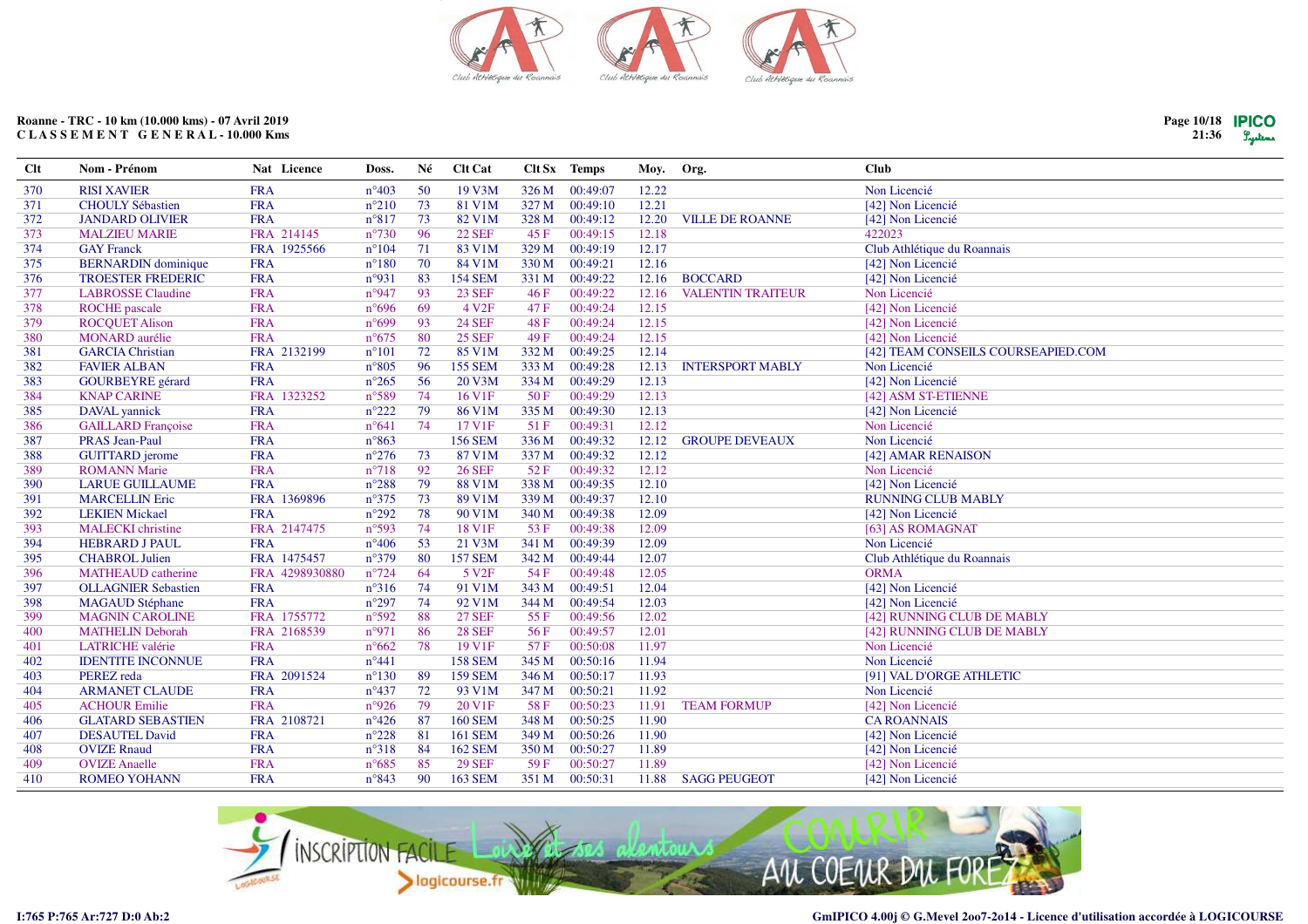

| Page 11/18 <b>PICO</b> |         |
|------------------------|---------|
| 21:36                  | Lystems |

| <b>Clt</b> | Nom - Prénom                   | Nat Licence | Doss.          | Né | <b>Clt Cat</b>     |       | Clt Sx Temps   | Moy.     | Org.                     | <b>Club</b>                            |
|------------|--------------------------------|-------------|----------------|----|--------------------|-------|----------------|----------|--------------------------|----------------------------------------|
| 411        | <b>BERNE</b> patrick           | FRA 1550320 | $n^{\circ}048$ | 60 | 45 V2M             | 352 M | 00:50:32       | 11.88    |                          | [42] LA FOULEE FOREZIENNE <sup>*</sup> |
| 412        | <b>MHADHBI</b> Lotfi           | <b>FRA</b>  | $n^{\circ}956$ | 85 | <b>164 SEM</b>     | 353 M | 00:50:37       | 11.86    | <b>VALENTIN TRAITEUR</b> | Non Licencié                           |
| 413        | <b>BERGIRON Hervé</b>          | <b>FRA</b>  | $n^{\circ}389$ | 74 | 94 V1M             | 354 M | 00:50:38       | 11.85    |                          | Non Licencié                           |
| 414        | <b>GAILLARD Sylvain</b>        | <b>FRA</b>  | $n^{\circ}253$ | 75 | 95 V1M             | 355 M | 00:50:41       | 11.84    |                          | [31] Non Licencié                      |
| 415        | <b>CADILLON</b> Christian      | <b>FRA</b>  | $n^{\circ}199$ | 59 | 22 V3M             | 356 M | 00:50:44       | 11.83    |                          | [42] Non Licencié                      |
| 416        | <b>HATET David</b>             | <b>FRA</b>  | n°961          | 94 | <b>165 SEM</b>     | 357 M | 00:50:45       | 11.83    | <b>SOROFI</b>            | Non Licencié                           |
| 417        | <b>TESSIER PIERRE EDOUARD</b>  | <b>FRA</b>  | $n^{\circ}408$ | 91 | <b>166 SEM</b>     | 358 M | 00:50:46       | 11.82    |                          | Non Licencié                           |
| 418        | <b>PISTER Marine</b>           | <b>FRA</b>  | $n^{\circ}962$ | 97 | $2$ ESF            | 60 F  | 00:50:46       | 11.82    | <b>GROUPE DEVEAUX</b>    | Non Licencié                           |
| 419        | <b>PREHER</b> maurice          | FRA 1268356 | $n^{\circ}135$ | 51 | 23 V3M             | 359 M | 00:50:48       | 11.81    |                          | [42] LA FOULEE FOREZIENNE*             |
| 420        | <b>BOIRE</b> Ludovic           | FRA 2034452 | $n^{\circ}053$ | 80 | <b>167 SEM</b>     | 360 M | 00:51:05       | 11.75    |                          | Club Athlétique du Roannais            |
| 421        | <b>GAUDIN</b> anais            | <b>FRA</b>  | $n^{\circ}642$ | 90 | <b>30 SEF</b>      | 61 F  | 00:51:07       | 11.74    |                          | [71] Non Licencié                      |
| 422        | <b>ARTHAUD Olivier</b>         | <b>FRA</b>  | $n^{\circ}912$ | 72 | 96 V1M             | 361 M | 00:51:12       | 11.72 AA |                          | [42] Non Licencié                      |
| 423        | DI GIUSTO Stéphanie            | FRA 2143610 | $n^{\circ}578$ | 75 | 21 V1F             | 62 F  | 00:51:12       | 11.72    |                          | <b>CLUB ATHLETIQUE DU ROANNAIS</b>     |
| 424        | <b>ACHOUR Sofia</b>            | <b>FRA</b>  | $n^{\circ}604$ | 98 | 3 ESF              | 63 F  | 00:51:14       | 11.71    |                          | Non Licencié                           |
| 425        | <b>DJELLOIL Dinar</b>          | <b>FRA</b>  | $n^{\circ}872$ |    | <b>168 SEM</b>     | 362 M | 00:51:15       | 11.71    | <b>GROUPE DEVEAUX</b>    | Non Licencié                           |
| 426        | <b>BUCHET CAROLINE</b>         | <b>FRA</b>  | $n^{\circ}827$ | 91 | <b>31 SEF</b>      | 64 F  | 00:51:17       | 11.70    | <b>VILLE DE ROANNE</b>   | [42] Non Licencié                      |
| 427        | <b>PERRIN Maryline</b>         | <b>FRA</b>  | $n^{\circ}689$ | 80 | <b>32 SEF</b>      | 65 F  | 00:51:17       | 11.70    |                          | [42] Non Licencié                      |
| 428        | <b>HOARAU</b> Magali           | <b>FRA</b>  | $n^{\circ}957$ | 80 | <b>33 SEF</b>      | 66 F  | 00:51:30       | 11.65    | <b>VALENTIN TRAITEUR</b> | Non Licencié                           |
| 429        | <b>PINTO Adelino</b>           | <b>FRA</b>  | $n^{\circ}328$ | 74 | 97 V1M             | 363 M | 00:51:36       | 11.63    |                          | Non Licencié                           |
| 430        | <b>THEVENIN Stephane</b>       | <b>FRA</b>  | n°955          | 74 | 98 V1M             | 364 M | 00:51:42       | 11.61    | <b>VALENTIN TRAITEUR</b> | Non Licencié                           |
| 431        | <b>DECORAY Marie-Francoise</b> | FRA 307387  | $n^{\circ}576$ | 47 | 1 V <sub>4F</sub>  | 67 F  | 00:51:45       | 11.60    |                          | Club Athlétique du Roannais            |
| 432        | <b>HUCHOT</b> Fabienne         | <b>FRA</b>  | $n^{\circ}714$ | 67 | 6 V <sub>2F</sub>  | 68 F  | 00:51:45       | 11.60    |                          | Non Licencié                           |
| 433        | <b>SOTTON Christophe</b>       | <b>FRA</b>  | $n^{\circ}380$ | 69 | 46 V2M             |       | 365 M 00:51:46 | 11.59    |                          | Non Licencié                           |
| 434        | <b>MURE</b> armand             | <b>FRA</b>  | $n^{\circ}315$ | 47 | 1 V <sub>4</sub> M | 366 M | 00:51:47       | 11.59    |                          | [42] Non Licencié                      |
| 435        | <b>COLAS Gilles</b>            | <b>FRA</b>  | $n^{\circ}860$ |    | <b>169 SEM</b>     | 367 M | 00:51:47       | 11.59    | <b>GROUPE DEVEAUX</b>    | Non Licencié                           |
| 436        | <b>AMOROS Anne-Charlotte</b>   | <b>FRA</b>  | $n^{\circ}606$ | 69 | 7 V <sub>2F</sub>  | 69 F  | 00:51:55       | 11.56    |                          | [42] AMA Renaison                      |
| 437        | <b>STANKIEWICZ Frederic</b>    | FRA 1983816 | $n^{\circ}149$ | 73 | 99 V1M             |       | 368 M 00:51:57 | 11.55    |                          | [71] ATHLE BOURGOGNE SUD               |
| 438        | <b>CORENTHIN LEGENDRE</b>      | <b>FRA</b>  | $n^{\circ}216$ | 96 | <b>170 SEM</b>     | 369 M | 00:51:58       | 11.55    |                          | [42] Non Licencié                      |
| 439        | <b>SAUVIGNET EMMANUELLE</b>    | <b>FRA</b>  | $n^{\circ}704$ | 72 | 22 V1F             | 70 F  | 00:51:58       | 11.55    |                          | [38] Non Licencié                      |
| 440        | <b>CHAUX</b> loic              | <b>FRA</b>  | $n^{\circ}208$ | 76 | 100 V1M            | 370 M | 00:52:02       | 11.53    |                          | [42] Non Licencié                      |
| 441        | <b>BESSEGHIER Nabil</b>        | <b>FRA</b>  | $n^{\circ}183$ | 90 | 171 SEM            | 371 M | 00:52:05       | 11.52    |                          | [42] Non Licencié                      |
| 442        | <b>BRUN</b> Alexia             | <b>FRA</b>  | n°943          | 94 | <b>34 SEF</b>      | 71 F  | 00:52:06       | 11.52    | <b>DEVERNOIS</b>         | Non Licencié                           |
| 443        | <b>MATTERA Jean</b>            | <b>FRA</b>  | $n^{\circ}306$ | 68 | 47 V2M             | 372 M | 00:52:09       | 11.51    |                          | [42] Non Licencié                      |
| 444        | <b>RABIER Véronique</b>        | FRA 2079472 | $n^{\circ}598$ | 75 | 23 V1F             | 72 F  | 00:52:14       | 11.49    |                          | CLUB ATHLETIQUE DU ROANNAIS            |
| 445        | <b>JACQUET Mounira</b>         | FRA 1410340 | $n^{\circ}587$ | 74 | 24 V1F             | 73 F  | 00:52:14       | 11.49    |                          | Club Athlétique du Roannais            |
| 446        | <b>MARIN JULIEN</b>            | <b>FRA</b>  | n°893          | 86 | <b>35 SEF</b>      | 74 F  | 00:52:16       | 11.48    | <b>CIC</b>               | [42] Non Licencié                      |
| 447        | <b>BURG</b> Sandrine           | <b>FRA</b>  | $n^{\circ}621$ | 68 | 8 V <sub>2F</sub>  | 75 F  | 00:52:19       | 11.47    |                          | [39] Non Licencié                      |
| 448        | <b>ROULENDES Sébastien</b>     | <b>FRA</b>  | n°959          | 71 | 101 V1M            | 373 M | 00:52:20       | 11.47    | <b>CARREFOUR MARKET</b>  | [42] Non Licencié                      |
| 449        | <b>GAILLAT</b> Françoise       | FRA 1375873 | $n^{\circ}560$ | 62 | 9 V <sub>2F</sub>  | 76 F  | 00:52:20       | 11.47    | <b>DEVERNOIS</b>         | <b>RC</b> Mably                        |
| 450        | <b>DURIER</b> julien           | <b>FRA</b>  | $n^{\circ}235$ | 82 | <b>172 SEM</b>     | 374 M | 00:52:22       | 11.46    |                          | [42] Non Licencié                      |
| 451        | <b>ANDRE ESTELLE</b>           | <b>FRA</b>  | $n^{\circ}607$ | 81 | <b>36 SEF</b>      | 77 F  | 00:52:25       | 11.45    |                          | [42] Non Licencié                      |

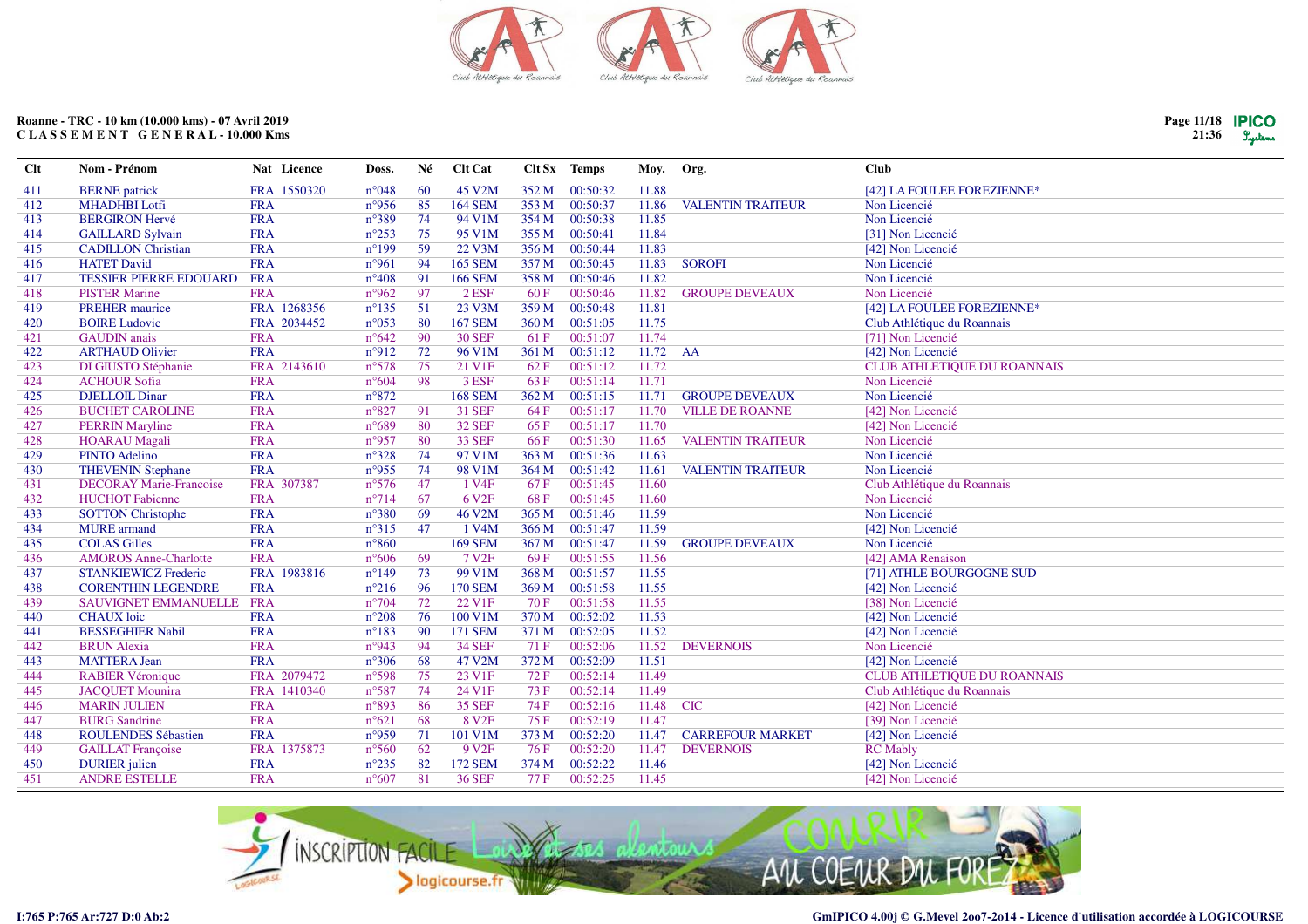

11.42

Org.

**Club** 

Non Licencié

### Roanne - TRC - 10 km (10.000 kms) - 07 Avril 2019 CLASSEMENT GENERAL-10.000 Kms

Nat Licence

**FRA** 

Né

Doss.

 $n^{\circ}722$ 

Clt Cat

**10 V2F** 

Clt Sx Temps

**78 F** 

00:52:32

Nom - Prénom

**BRETTE Anne Marie** 

**Clt** 

| <b>BOUGEOT</b> fabienne     | <b>FRA</b>     | $n^{\circ}619$ | 77 | 25 V1F             | 79 F  | 00:52:35 | 11.41 |                          | [71] Non Licencié                 |
|-----------------------------|----------------|----------------|----|--------------------|-------|----------|-------|--------------------------|-----------------------------------|
| <b>THOMAS FRANCK</b>        | FRA 535336     | $n^{\circ}152$ | 66 | 48 V2M             | 375 M | 00:52:39 | 11.40 |                          | [69] S/L VAL DE SAONE ATHLETISME  |
| <b>GRAS Sylvie</b>          | <b>FRA</b>     | $n^{\circ}848$ | 68 | 11 V <sub>2F</sub> | 80F   | 00:52:43 | 11.38 | <b>MLLE DESSERT</b>      | [42] Non Licencié                 |
| <b>MAILLARD ROMAIN</b>      | <b>FRA</b>     | $n^{\circ}892$ | 79 | 102 V1M            | 376 M | 00:52:43 | 11.38 | <b>CIC</b>               | [42] Non Licencié                 |
| <b>KHADRAOUI SAAD</b>       | <b>FRA</b>     | $n^{\circ}370$ | 70 | 103 V1M            | 377 M | 00:52:52 | 11.35 |                          | Non Licencié                      |
| <b>COMBY Maud</b>           | FRA 4298952224 | $n^{\circ}723$ | 75 | 26 V1F             | 81F   | 00:52:54 | 11.34 |                          | <b>ORMA</b>                       |
| <b>CACHET</b> Adrien        | <b>FRA</b>     | $n^{\circ}198$ | 90 | 173 SEM            | 378 M | 00:53:00 | 11.32 |                          | [42] Non Licencié                 |
| <b>METTÉ</b> Isabelle       | <b>FRA</b>     | $n^{\circ}673$ | 76 | 27 V1F             | 82F   | 00:53:02 | 11.32 | <b>MALGRÉ L'ENDO</b>     | [42] Non Licencié                 |
| <b>GUITTARD SANDRA</b>      | <b>FRA</b>     | $n^{\circ}650$ | 73 | 28 V1F             | 83F   | 00:53:03 | 11.31 |                          | [42] AMAR RENAISON                |
| <b>PICARD Caroline</b>      | <b>FRA</b>     | $n^{\circ}690$ | 84 | <b>37 SEF</b>      | 84 F  | 00:53:04 | 11.31 |                          | [42] Non Licencié                 |
| <b>LAMBERT Thibaud</b>      | <b>FRA</b>     | $n^{\circ}286$ | 69 | 49 V2M             | 379 M | 00:53:04 | 11.31 |                          | [42] Non Licencié                 |
| <b>MERLE Ophelie</b>        | <b>FRA</b>     | $n^{\circ}671$ | 96 | <b>38 SEF</b>      | 85 F  | 00:53:05 | 11.30 |                          | [26] Non Licencié                 |
| <b>FAYOLLE</b> Fred         | <b>FRA</b>     | $n^{\circ}241$ | 85 | <b>174 SEM</b>     | 380 M | 00:53:12 | 11.28 |                          | [42] Non Licencié                 |
| <b>ROFFAT</b> aurelie       | <b>FRA</b>     | $n^{\circ}700$ | 82 | <b>39 SEF</b>      | 86F   | 00:53:16 | 11.26 |                          | Non Licencié                      |
| <b>MERLE VALERIE</b>        | <b>FRA</b>     | $n^{\circ}672$ | 70 | 29 V1F             | 87F   | 00:53:19 | 11.25 |                          | [42] Non Licencié                 |
| <b>MAGNIN Joëlle</b>        | FRA 1022532    | $n^{\circ}558$ | 62 | 12 V <sub>2F</sub> | 88F   | 00:53:21 | 11.25 | <b>MLLE DESSERT</b>      | [42] Running Club de Mably        |
| <b>HEISE Brigitte</b>       | FRA 1216245    | $n^{\circ}583$ | 57 | 2 V3F              | 89F   | 00:53:22 | 11.25 |                          | [71] CLUB ATHLETIQUE DU ROANNAIS* |
| <b>MPENGA Elodie</b>        | <b>FRA</b>     | n°953          | 86 | <b>40 SEF</b>      | 90F   | 00:53:23 | 11.24 | <b>VALENTIN TRAITEUR</b> | Non Licencié                      |
| <b>SANTIER Jean-Charles</b> | <b>FRA</b>     | $n^{\circ}388$ | 93 | <b>175 SEM</b>     | 381 M | 00:53:24 | 11.24 |                          | Non Licencié                      |
| <b>MICHELON Chloé</b>       | <b>FRA</b>     | n°898          | 89 | <b>41 SEF</b>      | 91 F  | 00:53:27 | 11.23 | <b>EXCO HESIO</b>        | [42] Non Licencié                 |
| <b>BAUDRY Manon</b>         | <b>FRA</b>     | $n^{\circ}613$ | 99 | 4 ESF              | 92F   | 00:53:30 | 11.22 |                          | [42] Non Licencié                 |
| <b>DA COSTA ANAIS</b>       | <b>FRA</b>     | $n^{\circ}804$ | 86 | 42 SEF             | 93 F  | 00:53:32 | 11.21 | <b>INTERSPORT MABLY</b>  | Non Licencié                      |
| <b>BURNOT</b> marylene      | <b>FRA</b>     | $n^{\circ}622$ | 94 | 43 SEF             | 94 F  | 00:53:33 | 11.21 |                          | [42] Non Licencié                 |
| <b>ALLEGRE THIERRY</b>      | <b>FRA</b>     | $n^{\circ}814$ | 60 | 50 V2M             | 382 M | 00:53:34 | 11.20 | <b>VILLE DE ROANNE</b>   | [42] Non Licencié                 |
| <b>CHARLAT Gilles</b>       | <b>FRA</b>     | n°905          | 82 | <b>176 SEM</b>     | 383 M | 00:53:34 | 11.20 | AA                       | [42] Non Licencié                 |
| <b>BONJOC ROBERT</b>        | <b>FRA</b>     | $n^{\circ}384$ | 64 | 51 V2M             | 384 M | 00:53:36 | 11.20 |                          | Non Licencié                      |
| <b>ATTIA Frédéric</b>       | <b>FRA</b>     | $n^{\circ}165$ | 80 | <b>177 SEM</b>     | 385 M | 00:53:37 | 11.19 |                          | [42] Non Licencié                 |
| <b>BOICHON Juliette</b>     | <b>FRA</b>     | $n^{\circ}616$ | 01 | 3 JUF              | 95 F  | 00:53:38 | 11.19 |                          | [69] Non Licencié                 |
| <b>BEAUJEAN</b> kevin       | <b>FRA</b>     | $n^{\circ}177$ | 94 | <b>178 SEM</b>     | 386 M | 00:53:39 | 11.19 |                          | [42] Non Licencié                 |
| <b>WALLART MARIKA</b>       | <b>FRA</b>     | $n^{\circ}810$ | 84 | <b>44 SEF</b>      | 96F   | 00:53:40 | 11.18 | <b>INTERSPORT MABLY</b>  | Non Licencié                      |
| <b>RENAUDIN</b> Antoine     | <b>FRA</b>     | $n^{\circ}340$ | 01 | 11 JUM             | 387 M | 00:53:40 | 11.18 |                          | [42] Non Licencié                 |
| <b>HERMER Blandine</b>      | <b>FRA</b>     | $n^{\circ}654$ | 63 | 13 V <sub>2F</sub> | 97 F  | 00:53:41 | 11.18 |                          | [42] Non Licencié                 |
| DEAL amandine               | FRA 2168835    | $n^{\circ}575$ | 84 | <b>45 SEF</b>      | 98F   | 00:53:42 | 11.18 |                          | [42] RUNNING CLUB DE MABLY        |
| <b>DEBOVE BENJAMIN</b>      | <b>FRA</b>     | n°934          | 81 | <b>179 SEM</b>     | 388 M | 00:53:44 | 11.17 | <b>SOROFI</b>            | [42] Non Licencié                 |
| <b>CASENOVE DAMIEN</b>      | FRA 2106026    | $n^{\circ}070$ | 83 | <b>180 SEM</b>     | 389 M | 00:53:48 | 11.15 |                          | [71] GRAND CHALON ATHLETISME      |
| <b>DIDIERJEAN</b> marie     | <b>FRA</b>     | $n^{\circ}632$ | 81 | <b>46 SEF</b>      | 99 F  | 00:53:51 | 11.14 |                          | [42] Non Licencié                 |
| <b>BRUN</b> Charlotte       | <b>FRA</b>     | n°939          | 93 | <b>47 SEF</b>      | 100 F | 00:53:52 | 11.14 | <b>DEVERNOIS</b>         | Non Licencié                      |
| <b>GAUQUELIN ALEXANDRE</b>  | <b>FRA</b>     | $n^{\circ}255$ | 77 | 104 V1M            | 390 M | 00:53:55 | 11.13 |                          | [42] Non Licencié                 |
| <b>MURAT</b> joseph         | <b>FRA</b>     | $n^{\circ}314$ | 61 | 52 V2M             | 391 M | 00:53:56 | 11.13 |                          | [42] Non Licencié                 |
| <b>SAPIN Céline</b>         | FRA 1906226    | $n^{\circ}559$ | 76 | 30 V1F             | 101 F | 00:53:56 | 11.13 | <b>EXCO HESIO</b>        | [42] Club Athlétique du Roannais  |



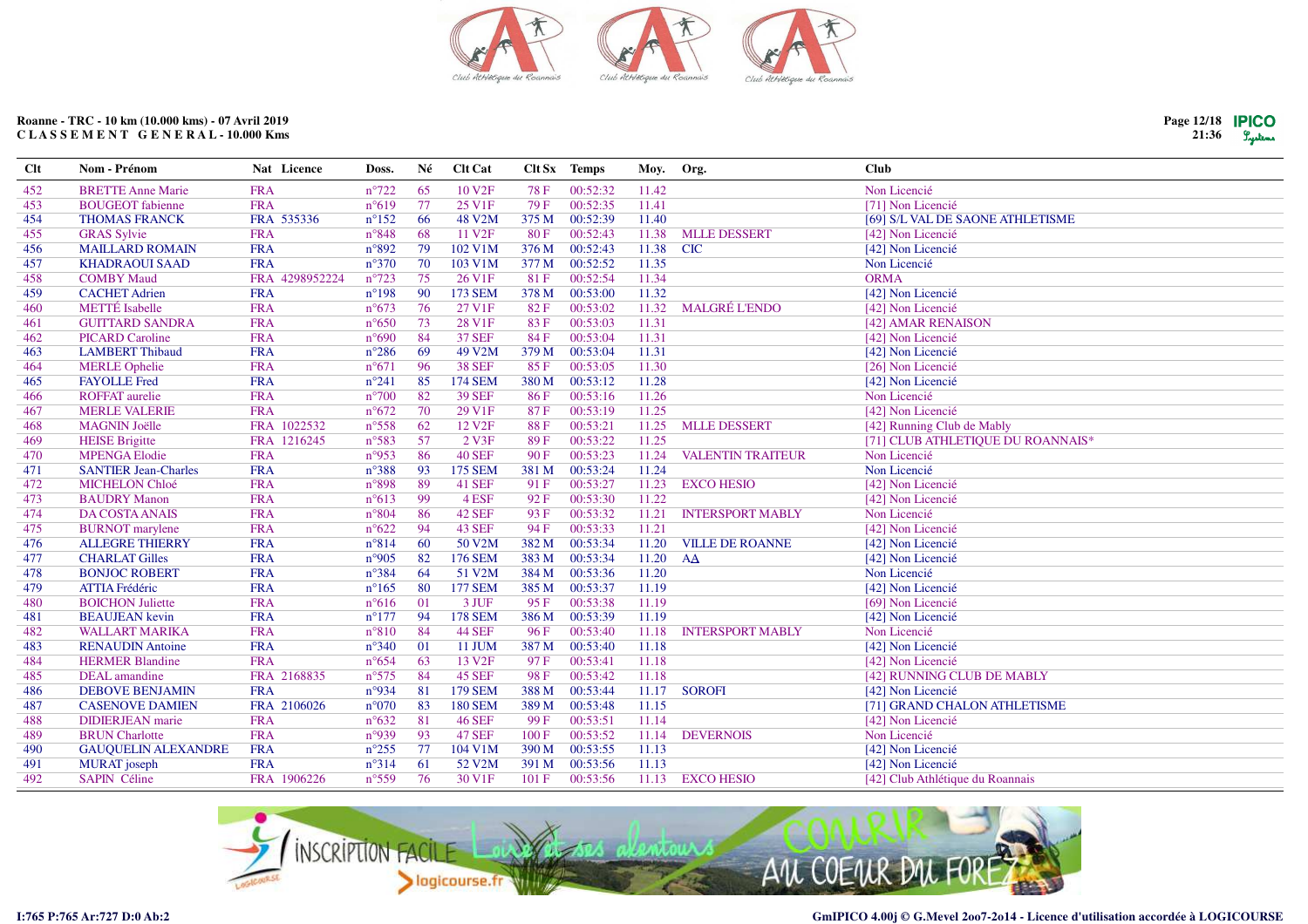

| <b>Clt</b> | Nom - Prénom                 | Nat Licence | Doss.          | Né | <b>Clt Cat</b>     |       | Clt Sx Temps   | Moy.  | Org.                   | <b>Club</b>                        |
|------------|------------------------------|-------------|----------------|----|--------------------|-------|----------------|-------|------------------------|------------------------------------|
| 493        | <b>DESPORTE AGNES</b>        | <b>FRA</b>  | $n^{\circ}807$ | 65 | 14 V <sub>2F</sub> | 102F  | 00:53:57       | 11.12 | <b>VILLE DE ROANNE</b> | [42] Non Licencié                  |
| 494        | <b>BURNOL MARYSE</b>         | <b>FRA</b>  | $n^{\circ}729$ | 71 | 31 V1F             | 103 F | 00:54:03       | 11.10 |                        | Non Licencié                       |
| 495        | <b>MARCHAND</b> olivier      | <b>FRA</b>  | $n^{\circ}301$ | 72 | 105 V1M            | 392 M | 00:54:07       | 11.09 |                        | [42] Non Licencié                  |
| 496        | <b>BURNOT HERVE</b>          | <b>FRA</b>  | $n^{\circ}430$ | 68 | 53 V2M             | 393 M | 00:54:15       | 11.06 |                        | Non Licencié                       |
| 497        | <b>LAURETTI</b> Julien       | <b>FRA</b>  | $n^{\circ}289$ | 92 | <b>181 SEM</b>     | 394 M | 00:54:17       | 11.06 |                        | [42] Non Licencié                  |
| 498        | <b>POULET William</b>        | <b>FRA</b>  | $n^{\circ}331$ | 87 | <b>182 SEM</b>     | 395 M | 00:54:17       | 11.05 |                        | [42] Non Licencié                  |
| 499        | <b>PIASIO Enzo</b>           | <b>FRA</b>  | $n^{\circ}401$ | 02 | 6 CAM              | 396 M | 00:54:20       | 11.05 |                        | Non Licencié                       |
| 500        | <b>RABOUTOT ALLAN</b>        | <b>FRA</b>  | $n^{\circ}369$ | 01 | 12 JUM             | 397 M | 00:54:20       | 11.04 |                        | Non Licencié                       |
| 501        | <b>GUILLOT FLORIAN</b>       | <b>FRA</b>  | $n^{\circ}838$ | 83 | <b>183 SEM</b>     | 398 M | 00:54:23       | 11.03 | <b>SAGG PEUGEOT</b>    | [42] Non Licencié                  |
| 502        | <b>AUBRY ALBERT YVES</b>     | <b>FRA</b>  | $n^{\circ}166$ | 51 | 24 V3M             | 399 M | 00:54:26       | 11.03 |                        | [42] Non Licencié                  |
| 503        | <b>CLEMENT Yoann</b>         | <b>FRA</b>  | $n^{\circ}394$ | 84 | <b>184 SEM</b>     | 400 M | 00:54:27       | 11.02 |                        | Non Licencié                       |
| 504        | <b>FAIVRE Pascal</b>         | <b>FRA</b>  | $n^{\circ}240$ | 63 | 54 V2M             | 401 M | 00:54:28       | 11.02 |                        | [39] Non Licencié                  |
| 505        | <b>CARRE Patrice</b>         | <b>FRA</b>  | $n^{\circ}201$ | 67 | 55 V2M             | 402 M | 00:54:28       | 11.02 |                        | [42] Non Licencié                  |
| 506        | <b>BABIN Karen</b>           | <b>FRA</b>  | $n^{\circ}725$ | 72 | 32 V1F             | 104F  | 00:54:29       | 11.02 |                        | Non Licencié                       |
| 507        | <b>AUGIER MARIE</b>          | <b>FRA</b>  | $n^{\circ}836$ | 70 | 33 V1F             | 105 F | 00:54:29       | 11.01 | <b>SAGG PEUGEOT</b>    | [42] Non Licencié                  |
| 508        | <b>GINET Marine</b>          | <b>FRA</b>  | $n^{\circ}646$ | 96 | <b>48 SEF</b>      | 106 F | 00:54:29       | 11.01 |                        | [42] Non Licencié                  |
| 509        | <b>ROBACH</b> franck         | <b>FRA</b>  | $n^{\circ}342$ | 69 | 56 V2M             | 403 M | 00:54:34       | 11.00 | <b>CONFORAMA</b>       | [42] Non Licencié                  |
| 510        | <b>TAILLARDAT Jean Marc</b>  | FRA 1289707 | $n^{\circ}034$ | 60 | 57 V2M             | 404 M | 00:54:35       | 10.99 | <b>OPHEOR</b>          | [42] Club Athlétique du Roannais   |
| 511        | <b>BLANCHARD Cyrille</b>     | <b>FRA</b>  | $n^{\circ}861$ | 73 | 106 V1M            | 405 M | 00:54:35       | 10.99 | <b>GROUPE DEVEAUX</b>  | Non Licencié                       |
| 512        | <b>ROY David</b>             | <b>FRA</b>  | $n^{\circ}345$ | 79 | 107 V1M            | 406 M | 00:54:38       | 10.98 |                        | [42] Non Licencié                  |
| 513        | <b>BARNAY Nathalie</b>       | <b>FRA</b>  | n°921          | 77 | 34 V1F             | 107F  | 00:54:41       | 10.97 | <b>LE PHÉNIX</b>       | [42] Non Licencié                  |
| 514        | <b>GEORGES</b> Sandrine      | <b>FRA</b>  | $n^{\circ}645$ | 73 | 35 V1F             | 108 F | 00:54:41       | 10.97 |                        | [42] Non Licencié                  |
| 515        | <b>POMMERY Laurent</b>       | <b>FRA</b>  | $n^{\circ}867$ |    | <b>185 SEM</b>     | 407 M | 00:54:44       | 10.97 | <b>GROUPE DEVEAUX</b>  | Non Licencié                       |
| 516        | <b>DUILLON</b> brigitte      | <b>FRA</b>  | $n^{\circ}636$ | 63 | 15 V <sub>2F</sub> | 109F  | 00:54:45       | 10.96 |                        | [42] Non Licencié                  |
| 517        | <b>FOUGERARD Fanny</b>       | FRA 2018708 | $n^{\circ}580$ | 75 | 36 V1F             | 110F  | 00:54:45       | 10.96 |                        | <b>CLUB ATHLETIQUE DU ROANNAIS</b> |
| 518        | <b>THIMONIER</b> bertrand    | <b>FRA</b>  | $n^{\circ}355$ | 79 | 108 V1M            | 408 M | 00:54:48       | 10.95 |                        | Non Licencié                       |
| 519        | <b>JOUX Hélène</b>           | FRA 1938934 | $n^{\circ}588$ | 79 | 37 V1F             | 111F  | 00:54:49       | 10.95 |                        | Club Athlétique du Roannais        |
| 520        | <b>GODIÉ</b> léa             | <b>FRA</b>  | $n^{\circ}648$ | 92 | <b>49 SEF</b>      | 112F  | 00:54:50       | 10.94 |                        | [42] Non Licencié                  |
| 521        | <b>MAUGE</b> Alain           | <b>FRA</b>  | $n^{\circ}393$ | 74 | 109 V1M            | 409 M | 00:54:51       | 10.94 |                        | Non Licencié                       |
| 522        | <b>DA SILVA Jean-Patrick</b> | <b>FRA</b>  | $n^{\circ}220$ | 68 | 58 V2M             | 410 M | 00:54:52       | 10.94 |                        | [42] Non Licencié                  |
| 523        | <b>GOLLIARD</b> raphael      | <b>FRA</b>  | $n^{\circ}264$ | 79 | 110 V1M            | 411 M | 00:54:53       | 10.93 |                        | Non Licencié                       |
| 524        | <b>LASSALLE Pascal</b>       | <b>FRA</b>  | $n^{\circ}387$ | 63 | 59 V2M             | 412 M | 00:55:02       | 10.90 |                        | Non Licencié                       |
| 525        | <b>DOS SANTOS ANTHONY</b>    | <b>FRA</b>  | $n^{\circ}816$ | 87 | <b>186 SEM</b>     | 413 M | 00:55:04       | 10.90 | <b>VILLE DE ROANNE</b> | [42] Non Licencié                  |
| 526        | <b>BRUET BRUNO</b>           | <b>FRA</b>  | $n^{\circ}813$ | 64 | 60 V2M             | 414 M | 00:55:06       | 10.89 | <b>VILLE DE ROANNE</b> | [42] Non Licencié                  |
| 527        | <b>CHARMEAUX Christophe</b>  | <b>FRA</b>  | $n^{\circ}205$ | 77 | 111 V1M            | 415 M | 00:55:08       | 10.89 |                        | Non Licencié                       |
| 528        | <b>BRUN</b> Thierry          | <b>FRA</b>  | n°940          | 63 | 61 V2M             | 416 M | 00:55:10       | 10.88 | <b>DEVERNOIS</b>       | Non Licencié                       |
| 529        | <b>CIROUX Alain</b>          | <b>FRA</b>  | $n^{\circ}211$ | 64 | 62 V2M             | 417 M | 00:55:13       | 10.87 |                        | [42] Non Licencié                  |
| 530        | <b>CHEVALIER</b> guillaume   | <b>FRA</b>  | $n^{\circ}209$ | 75 | 112 V1M            | 418 M | 00:55:18       | 10.85 |                        | [69] Non Licencié                  |
| 531        | <b>MOSNIER</b> Isabelle      | <b>FRA</b>  | $n^{\circ}681$ | 85 | <b>50 SEF</b>      | 113F  | 00:55:19       | 10.85 |                        | Non Licencié                       |
| 532        | <b>HAMYS</b> nathalie        | <b>FRA</b>  | $n^{\circ}651$ | 74 | 38 V1F             | 114F  | 00:55:22       | 10.84 |                        | [42] Non Licencié                  |
| 533        | <b>DUIVON</b> Philippe       | <b>FRA</b>  | $n^{\circ}233$ | 66 | 63 V2M             |       | 419 M 00:55:22 | 10.84 |                        | Non Licencié                       |



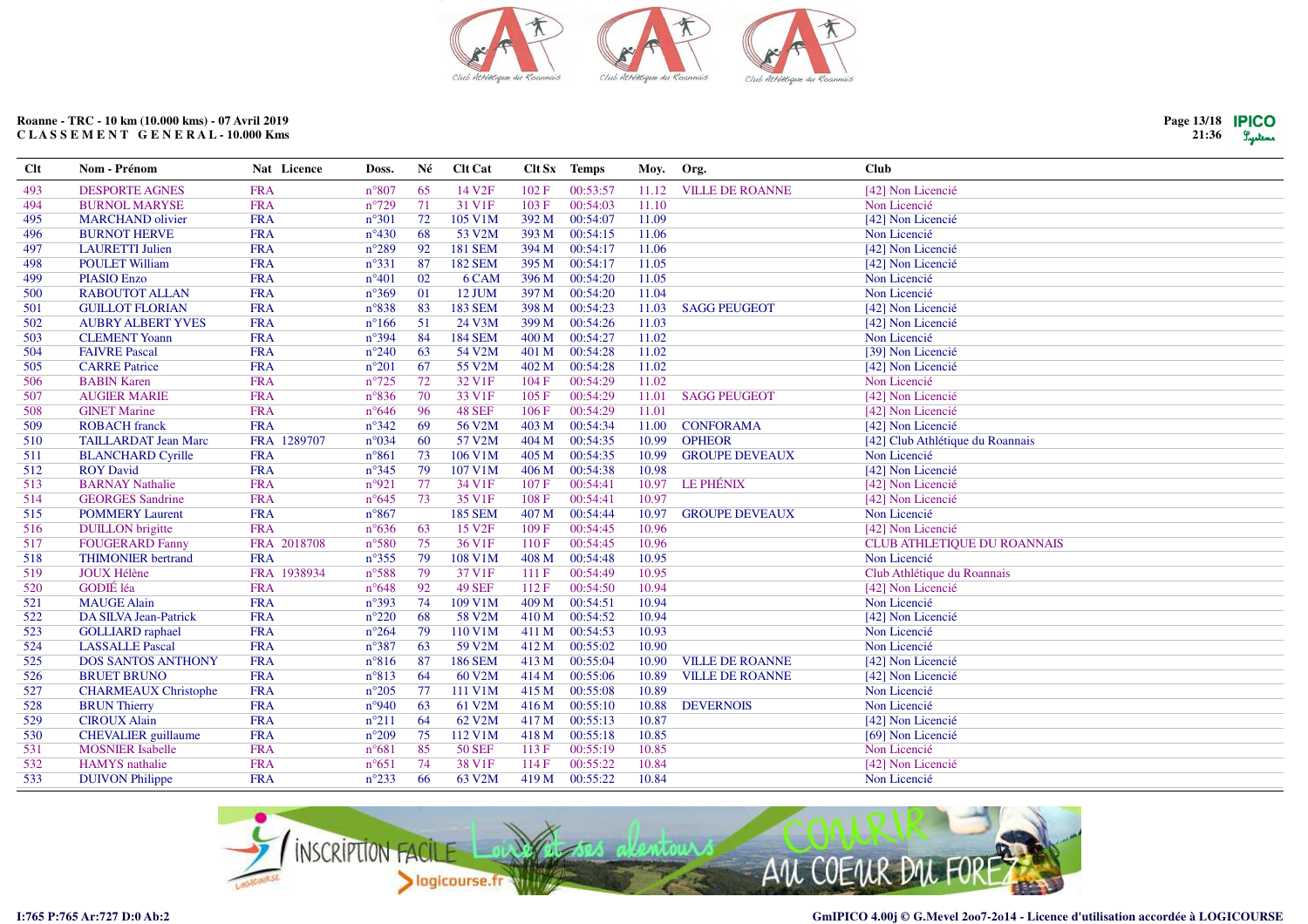

10.84

Org.

**GROUPE DEVEAUX** 

**Club** 

Non Licencié

# Roanne - TRC - 10 km (10.000 kms) - 07 Avril 2019 CLASSEMENT GENERAL-10.000 Kms

Nat Licence

**FRA** 

Né

Doss.

 $n^{\circ}870$ 

Clt Cat

64 V<sub>2</sub>M

Clt Sx Temps

00:55:23

420 M

Nom - Prénom

**BATTISTON Franck** 

**Clt** 

| <b>PATISSIER FRANCK</b>   | <b>FRA</b>  | $n^{\circ}808$ | 70 | 113 V1M            | 421 M | 00:55:25 | 10.83 | <b>VILLE DE ROANNE</b>        | [42] Non Licencié                  |
|---------------------------|-------------|----------------|----|--------------------|-------|----------|-------|-------------------------------|------------------------------------|
| <b>GARCIA</b> gwendoline  | FRA 2147578 | n°582          | 01 | 4 JUF              | 115F  | 00:55:33 | 10.80 |                               | [42] TEAM CONSEILS COURSEAPIED.COM |
| <b>COPPERE Lucas</b>      | <b>FRA</b>  | $n^{\circ}213$ | 95 | <b>187 SEM</b>     | 422 M | 00:55:35 | 10.80 |                               | Non Licencié                       |
| <b>PICHON</b> karine      | FRA 1965877 | $n^{\circ}557$ | 72 | 39 V <sub>1F</sub> | 116F  | 00:55:41 | 10.78 | <b>CEGELEC</b>                | [42] Club Athlétique du Roannais   |
| <b>BAKHTIPOUR Nadine</b>  | <b>FRA</b>  | $n^{\circ}611$ | 72 | 40 V1F             | 117F  | 00:55:42 | 10.77 |                               | [42] Non Licencié                  |
| <b>MURITH Jean Yves</b>   | <b>FRA</b>  | $n^{\circ}373$ | 63 | 65 V2M             | 423 M | 00:55:47 | 10.76 |                               | Non Licencié                       |
| <b>DUGELAY FRANCOIS</b>   | <b>FRA</b>  | $n^{\circ}840$ | 70 | 114 V1M            | 424 M | 00:55:52 | 10.74 | <b>SAGG PEUGEOT</b>           | [42] Non Licencié                  |
| <b>LOMBARD</b> Alexandra  | <b>FRA</b>  | $n^{\circ}664$ | 73 | 41 V1F             | 118F  | 00:55:54 | 10.74 |                               | [42] Non Licencié                  |
| <b>GRANDFILS Jean Pol</b> | <b>FRA</b>  | $n^{\circ}268$ | 43 | 2 V <sub>4</sub> M | 425 M | 00:55:55 | 10.73 |                               | [34] Non Licencié                  |
| <b>SABISCH Frederique</b> | <b>FRA</b>  | $n^{\circ}702$ | 62 | 16 V <sub>2F</sub> | 119F  | 00:55:59 | 10.72 |                               | [63] Non Licencié                  |
| <b>NOUHAUD BENOIT</b>     | <b>FRA</b>  | $n^{\circ}425$ | 91 | <b>188 SEM</b>     | 426 M | 00:56:02 | 10.71 |                               | Non Licencié                       |
| <b>GUINOT Hervé</b>       | <b>FRA</b>  | $n^{\circ}275$ | 89 | <b>189 SEM</b>     | 427 M | 00:56:04 | 10.70 |                               | [42] Non Licencié                  |
| PINA palmira              | <b>FRA</b>  | n°692          | 89 | 51 SEF             | 120F  | 00:56:09 | 10.69 |                               | [42] Non Licencié                  |
| <b>BAUDRY</b> william     | <b>FRA</b>  | $n^{\circ}176$ | 69 | 66 V2M             | 428 M | 00:56:11 | 10.68 |                               | [38] Non Licencié                  |
| <b>LARRAT</b> bertrand    | <b>FRA</b>  | $n^{\circ}402$ | 80 | <b>190 SEM</b>     | 429 M | 00:56:12 | 10.68 |                               | Non Licencié                       |
| <b>LORRILLIARD Pierre</b> | <b>FRA</b>  | $n^{\circ}400$ | 86 | 191 SEM            | 430 M | 00:56:13 | 10.68 |                               | Non Licencié                       |
| <b>DESVERNAY NOEL</b>     | <b>FRA</b>  | $n^{\circ}407$ | 50 | 25 V3M             | 431 M | 00:56:14 | 10.67 |                               | Non Licencié                       |
| <b>SCANO VINCENT</b>      | <b>FRA</b>  | $n^{\circ}839$ | 73 | 115 V1M            | 432 M | 00:56:14 | 10.67 | <b>SAGG PEUGEOT</b>           | [42] Non Licencié                  |
| <b>SAUVIGNET APOLLINE</b> | <b>FRA</b>  | $n^{\circ}703$ | 01 | 5 JUF              | 121 F | 00:56:23 | 10.64 |                               | [38] Non Licencié                  |
| <b>ROCLE</b> Miguel       | <b>FRA</b>  | $n^{\circ}343$ | 72 | 116 V1M            | 433 M | 00:56:28 | 10.63 |                               | [42] Non Licencié                  |
| <b>DELCLOS</b> Sébastien  | <b>FRA</b>  | $n^{\circ}225$ | 85 | <b>192 SEM</b>     | 434 M | 00:56:34 | 10.61 |                               | Non Licencié                       |
| <b>ADAMCZYK PATRICK</b>   | <b>FRA</b>  | $n^{\circ}159$ | 61 | 67 V2M             | 435 M | 00:56:38 | 10.59 |                               | [42] Non Licencié                  |
| <b>VERNET Blandine</b>    | <b>FRA</b>  | n°918          | 75 | 42 V1F             | 122F  | 00:56:40 | 10.59 | <b>LE PHÉNIX</b>              | [42] Non Licencié                  |
| <b>GARCIA AURELIEN</b>    | <b>FRA</b>  | $n^{\circ}818$ | 87 | <b>193 SEM</b>     | 436 M | 00:56:40 | 10.59 | <b>VILLE DE ROANNE</b>        | [42] Non Licencié                  |
| <b>BONNOT</b> marc        | FRA 1749509 | $n^{\circ}055$ | 51 | 26 V3M             | 437 M | 00:56:42 | 10.58 |                               | [42] CLUB ATHLETIQUE DU ROANNAIS*  |
| MINGALIMOVA JANNA         | <b>FRA</b>  | $n^{\circ}674$ | 78 | 43 V1F             | 123F  | 00:56:44 | 10.58 |                               | Non Licencié                       |
| <b>APARD Evelyne</b>      | FRA 1425703 | $n^{\circ}562$ | 66 | 17 V2F             | 124 F | 00:56:44 | 10.58 |                               | Club Athlétique du Roannais        |
| <b>BOUCAUD Vanessa</b>    | <b>FRA</b>  | $n^{\circ}618$ | 78 | 44 V1F             | 125F  | 00:56:46 | 10.57 |                               | [42] Non Licencié                  |
| <b>GONDARD Jean-Luc</b>   | <b>FRA</b>  | $n^{\circ}390$ | 71 | 117 V1M            | 438 M | 00:56:48 | 10.57 |                               | Non Licencié                       |
| <b>CRETIN Marie-Line</b>  | FRA 2097239 | n°574          | 80 | <b>52 SEF</b>      | 126F  | 00:56:52 | 10.55 |                               | [42] ATHLEFORM'42                  |
| FEDEROWICZ Laetitia       | <b>FRA</b>  | n°910          | 82 | <b>53 SEF</b>      | 127 F | 00:56:54 | 10.55 | AA                            | [69] Non Licencié                  |
| <b>KROLL</b> catherine    | <b>FRA</b>  | $n^{\circ}658$ | 71 | 45 V1F             | 128F  | 00:56:56 | 10.54 |                               | [42] Non Licencié                  |
| <b>KROLL JEAN YVES</b>    | <b>FRA</b>  | $n^{\circ}436$ | 71 | 118 V1M            | 439 M | 00:56:56 | 10.54 |                               | Non Licencié                       |
| <b>ARSALE Audrey</b>      | <b>FRA</b>  | $n^{\circ}719$ | 79 | 46 V1F             | 129F  | 00:57:01 | 10.53 |                               | Non Licencié                       |
| <b>GOUTORBE NATHALIE</b>  | <b>FRA</b>  | $n^{\circ}826$ | 72 | 47 V1F             | 130 F | 00:57:03 | 10.52 | <b>VILLE DE ROANNE</b>        | Non Licencié                       |
| <b>TOURAILLE Pascale</b>  | FRA 1011585 | $n^{\circ}602$ | 52 | 3 V3F              | 131 F | 00:57:03 | 10.52 |                               | [63] ASPTT CLERMONT ATHLETISME     |
| <b>GONNET AMANDINE</b>    | <b>FRA</b>  | n°821          | 88 | <b>54 SEF</b>      | 132F  | 00:57:05 | 10.51 | <b>VILLE DE ROANNE</b>        | [42] Non Licencié                  |
| <b>COTE GAYLOR</b>        | <b>FRA</b>  | $n^{\circ}820$ | 91 | <b>194 SEM</b>     | 440 M | 00:57:05 | 10.51 | <b>VILLE DE ROANNE</b>        | [42] Non Licencié                  |
| <b>GONNET Pierre-Luc</b>  | <b>FRA</b>  | $n^{\circ}855$ | 96 | <b>195 SEM</b>     | 441 M | 00:57:06 | 10.51 | <b>GRAND OPTICAL CHARLIEU</b> | Non Licencié                       |
| <b>MENAGER Sandrine</b>   | <b>FRA</b>  | n°938          | 73 | 48 V1F             | 133 F | 00:57:08 | 10.50 | <b>DEVERNOIS</b>              | Non Licencié                       |
|                           |             |                |    |                    |       |          |       |                               |                                    |



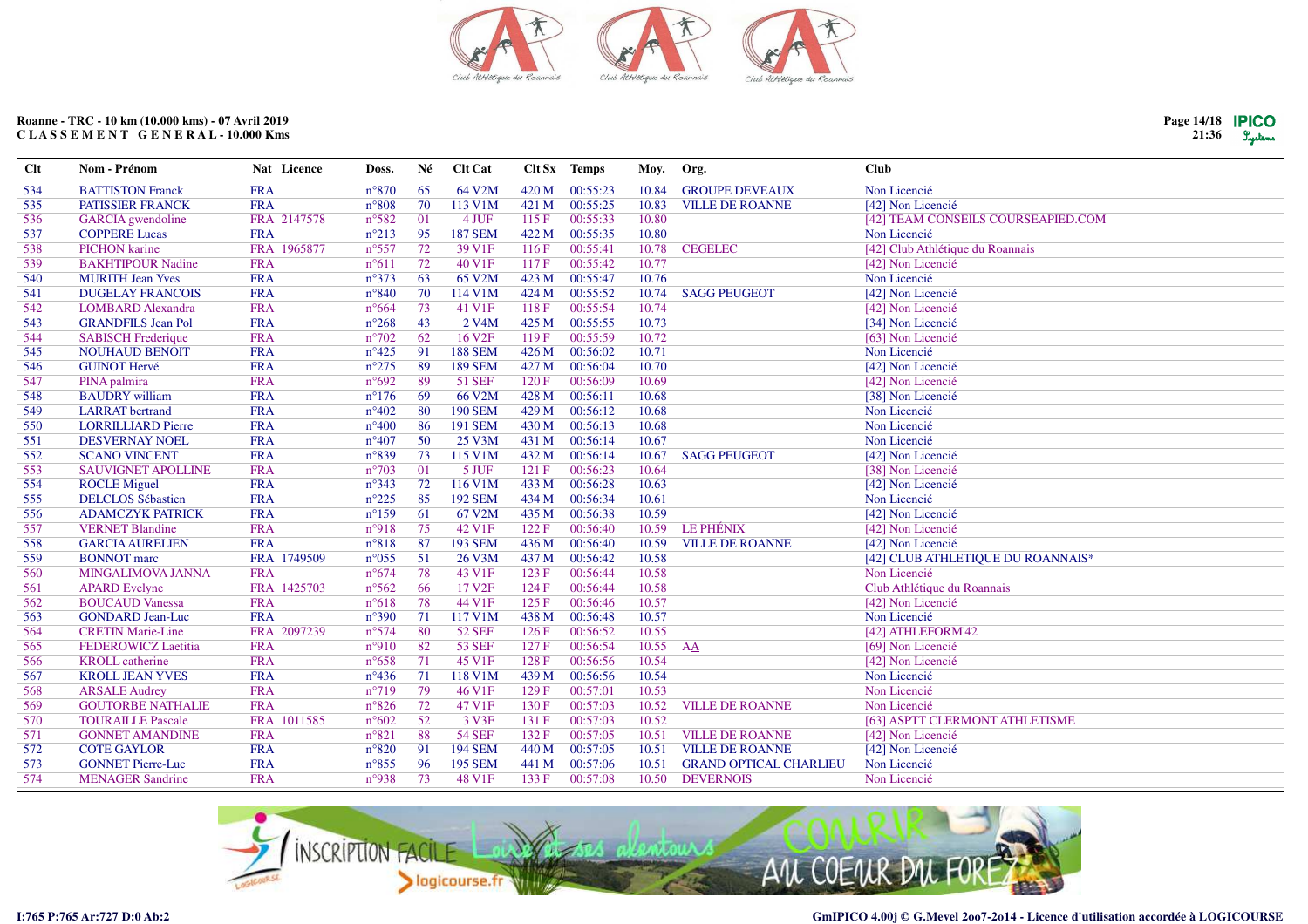

| <b>Clt</b> | Nom - Prénom                | Nat Licence | Doss.          | Né  | <b>Clt Cat</b>     |       | Clt Sx Temps | Moy.  | Org.                   | <b>Club</b>       |
|------------|-----------------------------|-------------|----------------|-----|--------------------|-------|--------------|-------|------------------------|-------------------|
| 575        | <b>ROCLE Nathalie</b>       | <b>FRA</b>  | n°698          | 75  | 49 V1F             | 134 F | 00:57:10     | 10.50 |                        | [42] Non Licencié |
| 576        | <b>CORAZZA</b> christophe   | <b>FRA</b>  | $n^{\circ}215$ | 76  | 119 V1M            | 442 M | 00:57:13     | 10.49 |                        | [42] Non Licencié |
| 577        | <b>COGNO</b> Lucille        | <b>FRA</b>  | $n^{\circ}625$ | 97  | 5 ESF              | 135F  | 00:57:16     | 10.48 |                        | Non Licencié      |
| 578        | <b>PORTEFAIX Marie</b>      | <b>FRA</b>  | n°914          | 93  | 55 SEF             | 136F  | 00:57:17     | 10.48 | <b>LE PHÉNIX</b>       | [42] Non Licencié |
| 579        | <b>LAROCHE</b> fabienne     | <b>FRA</b>  | $n^{\circ}720$ | 76  | 50 V1F             | 137 F | 00:57:17     | 10.48 |                        | Non Licencié      |
| 580        | <b>DUPUIS Sandra</b>        | <b>FRA</b>  | n°900          | 76  | 51 V1F             | 138F  | 00:57:18     | 10.47 | <b>EXCO HESIO</b>      | [42] Non Licencié |
| 581        | DE SA Kevin                 | <b>FRA</b>  | $n^{\circ}883$ | 89  | <b>196 SEM</b>     | 443 M | 00:57:20     | 10.47 | <b>CIC</b>             | [42] Non Licencié |
| 582        | <b>GRIFFON Raoul</b>        | <b>FRA</b>  | $n^{\circ}270$ | 49  | 3 V <sub>4</sub> M | 444 M | 00:57:26     | 10.45 |                        | [42] Non Licencié |
| 583        | <b>DÉROCHE</b> Laure        | <b>FRA</b>  | $n^{\circ}631$ | 71  | 52 V1F             | 139 F | 00:57:36     | 10.42 |                        | [42] Non Licencié |
| 584        | <b>TROUILLET</b> philippe   | <b>FRA</b>  | $n^{\circ}359$ | 68  | 68 V2M             | 445 M | 00:57:41     | 10.40 |                        | [42] Non Licencié |
| 585        | <b>DONDRILLE Margaux</b>    | <b>FRA</b>  | $n^{\circ}859$ | 58  | 4 V3F              | 140 F | 00:57:42     | 10.40 | <b>GROUPE DEVEAUX</b>  | Non Licencié      |
| 586        | <b>BERNAY Florine</b>       | <b>FRA</b>  | $n^{\circ}851$ | 93  | 56 SEF             | 141 F | 00:57:43     | 10.40 | <b>MLLE DESSERT</b>    | [42] Non Licencié |
| 587        | <b>DELAGE CELINE</b>        | <b>FRA</b>  | $n^{\circ}806$ | 77  | 53 V <sub>1F</sub> | 142 F | 00:57:43     | 10.40 | <b>VILLE DE ROANNE</b> | [42] Non Licencié |
| 588        | <b>KNEFEL</b> sylvain       | <b>FRA</b>  | $n^{\circ}283$ | 75  | 120 V1M            | 446 M | 00:57:45     | 10.39 |                        | [42] Non Licencié |
| 589        | <b>COLOTTO Alison</b>       | <b>FRA</b>  | $n^{\circ}626$ | 85  | <b>57 SEF</b>      | 143F  | 00:57:55     | 10.36 |                        | [42] Non Licencié |
| 590        | <b>PORTALIER Caroline</b>   | <b>FRA</b>  | n°902          | 96  | <b>58 SEF</b>      | 144 F | 00:57:59     | 10.35 | AA                     | [69] Non Licencié |
| 591        | <b>MATHIEU Guillaume</b>    | <b>FRA</b>  | n°897          | 88  | <b>197 SEM</b>     | 447 M | 00:57:59     | 10.35 | <b>EXCO HESIO</b>      | [42] Non Licencié |
| 592        | <b>ARNOUX Adeline</b>       | <b>FRA</b>  | n°909          | 83  | 59 SEF             | 145 F | 00:58:03     | 10.34 | AA                     | [69] Non Licencié |
| 593        | <b>SIMOND Clementine</b>    | <b>FRA</b>  | $n^{\circ}705$ | 83  | <b>60 SEF</b>      | 146 F | 00:58:12     | 10.31 |                        | [17] Non Licencié |
| 594        | <b>JANEL Laura</b>          | <b>FRA</b>  | $n^{\circ}856$ |     | <b>61 SEF</b>      | 147 F | 00:58:14     | 10.31 | <b>GROUPE DEVEAUX</b>  | Non Licencié      |
| 595        | <b>GUYENNET Pierre-Eloi</b> | <b>FRA</b>  | n°906          | 88  | <b>198 SEM</b>     | 448 M | 00:58:17     | 10.30 | AA                     | [69] Non Licencié |
| 596        | <b>JULIEN Annie</b>         | <b>FRA</b>  | $n^{\circ}655$ | 57  | 5 V3F              | 148 F | 00:58:17     | 10.30 |                        | Non Licencié      |
| 597        | <b>LAURENT</b> Lisa         | <b>FRA</b>  | n°899          | 88  | <b>62 SEF</b>      | 149 F | 00:58:19     | 10.29 | <b>EXCO HESIO</b>      | [42] Non Licencié |
| 598        | <b>GAILLOT Pauline</b>      | <b>FRA</b>  | $n^{\circ}852$ | 86  | <b>63 SEF</b>      | 150F  | 00:58:25     | 10.27 | <b>MLLE DESSERT</b>    | [42] Non Licencié |
| 599        | <b>PERRIN</b> laetitia      | <b>FRA</b>  | $n^{\circ}688$ | 92  | <b>64 SEF</b>      | 151 F | 00:58:27     | 10.27 |                        | [71] Non Licencié |
| 600        | DUVERGER jean charles       | <b>FRA</b>  | $n^{\circ}236$ | 71  | 121 V1M            | 449 M | 00:58:37     | 10.24 |                        | [42] Non Licencié |
| 601        | <b>REGNARD Ludovic</b>      | <b>FRA</b>  | $n^{\circ}875$ | 70  | 122 V1M            | 450 M | 00:58:41     | 10.23 | MON-HABITAT.COM        | [42] Non Licencié |
| 602        | <b>KOOS</b> marilyn         | <b>FRA</b>  | $n^{\circ}656$ | 80  | <b>65 SEF</b>      | 152F  | 00:58:41     | 10.23 |                        | [42] Non Licencié |
| 603        | <b>CHARLES</b> Jacques      | <b>FRA</b>  | $n^{\circ}204$ | 60  | 69 V2M             | 451 M | 00:58:42     | 10.22 |                        | Non Licencié      |
| 604        | <b>SCANO</b> Aurélie        | <b>FRA</b>  | $n^{\circ}857$ | 78  | 54 V1F             | 153F  | 00:58:43     | 10.22 | <b>GROUPE DEVEAUX</b>  | Non Licencié      |
| 605        | <b>ARDINAT CEDRIC</b>       | <b>FRA</b>  | $n^{\circ}431$ | 73  | 123 V1M            | 452 M | 00:58:44     | 10.22 |                        | Non Licencié      |
| 606        | <b>ROY Delphine</b>         | <b>FRA</b>  | $n^{\circ}701$ | 77  | 55 V1F             | 154 F | 00:58:46     | 10.21 |                        | [69] Non Licencié |
| 607        | <b>LABOURE</b> Florence     | <b>FRA</b>  | $n^{\circ}659$ | 77  | 56 V1F             | 155F  | 00:58:50     | 10.20 |                        | [42] Non Licencié |
| 608        | <b>MAKHLOUF Linda</b>       | <b>FRA</b>  | $n^{\circ}665$ | 78  | 57 V1F             | 156F  | 00:58:52     | 10.20 |                        | Non Licencié      |
| 609        | <b>MUNSCH Charlène</b>      | <b>FRA</b>  | $n^{\circ}683$ | 89  | <b>66 SEF</b>      | 157F  | 00:58:52     | 10.19 |                        | Non Licencié      |
| 610        | <b>DEMONTFAUCON Léonie</b>  | <b>FRA</b>  | $n^{\circ}630$ | -96 | <b>67 SEF</b>      | 158F  | 00:59:08     | 10.15 |                        | [42] Non Licencié |
| 611        | POCHET cedric               | <b>FRA</b>  | $n^{\circ}329$ | 83  | <b>199 SEM</b>     | 453 M | 00:59:16     | 10.12 |                        | [42] Non Licencié |
| 612        | <b>ATTIA Marilyne</b>       | <b>FRA</b>  | $n^{\circ}609$ | 87  | <b>68 SEF</b>      | 159F  | 00:59:24     | 10.10 |                        | Non Licencié      |
| 613        | <b>MONCORGE</b> christine   | <b>FRA</b>  | $n^{\circ}676$ | 67  | 18 V <sub>2F</sub> | 160 F | 00:59:29     | 10.09 |                        | [42] Non Licencié |
| 614        | <b>REBILLARD Jean</b>       | <b>FRA</b>  | $n^{\circ}338$ | 94  | <b>200 SEM</b>     | 454 M | 00:59:29     | 10.09 |                        | Non Licencié      |
| 615        | PERARD FRANCIS              | <b>FRA</b>  | $n^{\circ}405$ | 61  | 70 V2M             | 455 M | 00:59:34     | 10.07 |                        | Non Licencié      |
|            |                             |             |                |     |                    |       |              |       |                        |                   |



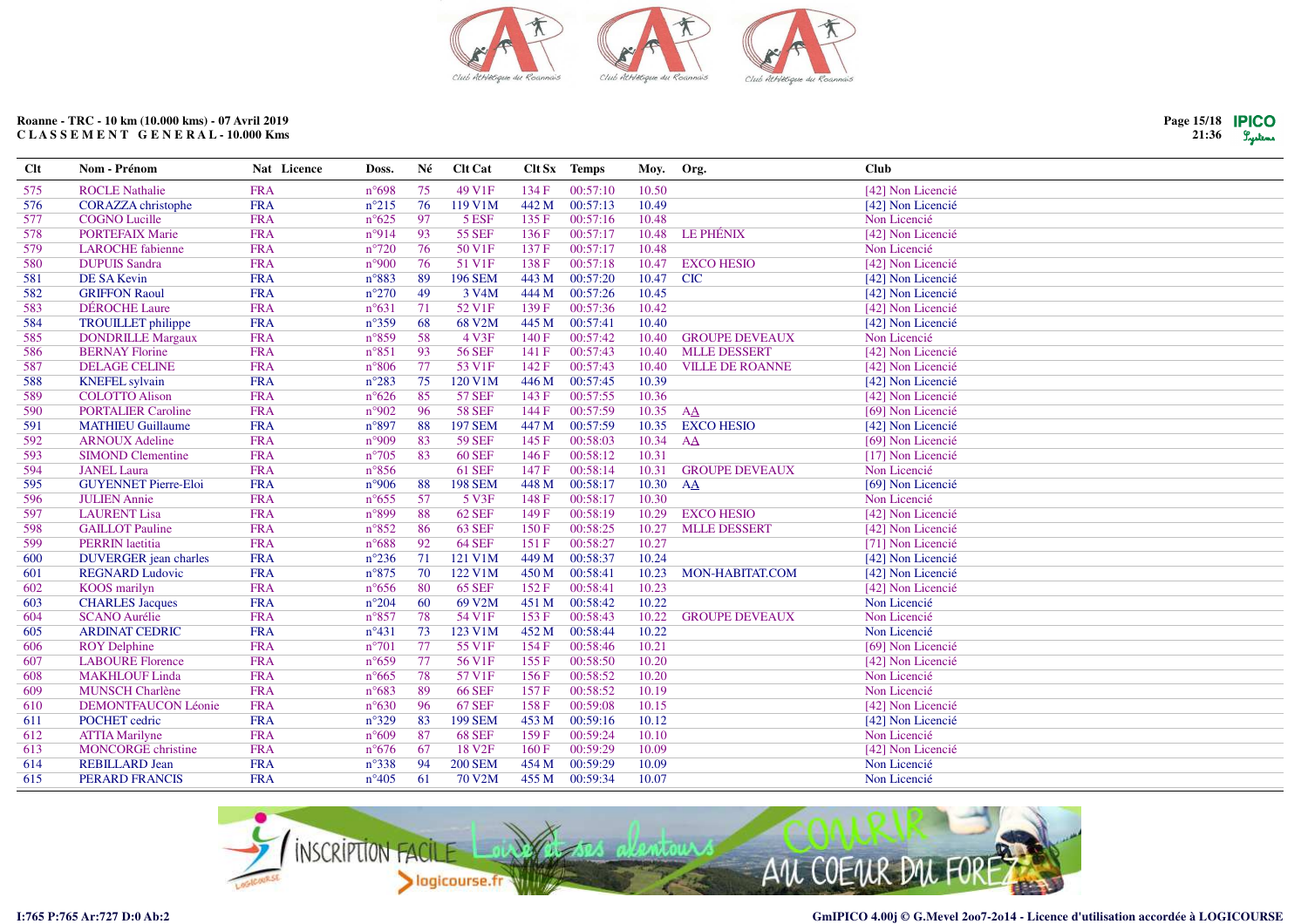

| <b>Clt</b> | Nom - Prénom                 | Nat Licence | Doss.           | Né  | <b>Clt Cat</b>     |       | Clt Sx Temps | Moy.  | Org.                    | <b>Club</b>                       |
|------------|------------------------------|-------------|-----------------|-----|--------------------|-------|--------------|-------|-------------------------|-----------------------------------|
| 616        | <b>DE CAMPOS Florian</b>     | <b>FRA</b>  | $n^{\circ}397$  | 03  | 7 CAM              | 456 M | 00:59:35     | 10.07 |                         | Non Licencié                      |
| 617        | <b>BOUQUET Amandine</b>      | <b>FRA</b>  | $n^{\circ}620$  | 82  | <b>69 SEF</b>      | 161 F | 00:59:36     | 10.07 |                         | Non Licencié                      |
| 618        | <b>BONNETAIN</b> carole      | FRA 1880459 | $n^{\circ}$ 565 | 73  | 58 V1F             | 162F  | 00:59:39     | 10.06 |                         | [71] ATHLE BOURGOGNE SUD          |
| 619        | <b>MOTTET Carole</b>         | <b>FRA</b>  | $n^{\circ}682$  | 81  | <b>70 SEF</b>      | 163F  | 00:59:40     | 10.06 |                         | [42] Non Licencié                 |
| 620        | <b>COTTIN ALAIN</b>          | <b>FRA</b>  | $n^{\circ}427$  | 50  | 27 V3M             | 457 M | 00:59:45     | 10.04 |                         | Non Licencié                      |
| 621        | <b>TUCI LIONEL</b>           | <b>FRA</b>  | n°891           | 83  | <b>201 SEM</b>     | 458 M | 00:59:48     | 10.03 | <b>CIC</b>              | [42] Non Licencié                 |
| 622        | <b>CHALAMETTE Marc</b>       | FRA 1292805 | $n^{\circ}158$  | 50  | 28 V3M             | 459 M | 00:59:50     | 10.03 |                         | [42] CLUB ATHLETIQUE DU ROANNAIS* |
| 623        | <b>REVERET Nicolas</b>       | <b>FRA</b>  | $n^{\circ}832$  | 82  | <b>202 SEM</b>     | 460 M | 00:59:55     | 10.01 | <b>OPHEOR</b>           | [42] Non Licencié                 |
| 624        | <b>VIAL Vincente</b>         | <b>FRA</b>  | $n^{\circ}829$  | 71  | 59 V1F             | 164F  | 00:59:56     | 10.01 | <b>OPHEOR</b>           | [42] Non Licencié                 |
| 625        | <b>TRONCY CAROLE</b>         | <b>FRA</b>  | n°904           | 80  | <b>71 SEF</b>      | 165F  | 01:00:03     | 9.99  | AA                      | [71] Non Licencié                 |
| 626        | <b>VALETY Gwenaëlle</b>      | <b>FRA</b>  | $n^{\circ}710$  | 85  | <b>72 SEF</b>      | 166F  | 01:00:22     | 9.94  |                         | <b>AMAR RENAISON</b>              |
| 627        | <b>FERRARI</b> Carine        | <b>FRA</b>  | $n^{\circ}639$  | 84  | <b>73 SEF</b>      | 167F  | 01:00:22     | 9.94  |                         | [42] Non Licencié                 |
| 628        | <b>MONDELIIN Pascal</b>      | <b>FRA</b>  | n°941           | 66  | 71 V2M             | 461 M | 01:00:26     | 9.93  | <b>DEVERNOIS</b>        | Non Licencié                      |
| 629        | <b>PERRIN Nicolas</b>        | <b>FRA</b>  | n°919           | 80  | <b>203 SEM</b>     | 462 M | 01:00:29     | 9.92  | <b>LE PHÉNIX</b>        | [42] Non Licencié                 |
| 630        | <b>LAMBERT Marie Pierre</b>  | <b>FRA</b>  | $n^{\circ}661$  | 70  | 60 V1F             | 168F  | 01:00:38     | 9.90  |                         | [42] Non Licencié                 |
| 631        | <b>MARON</b> Priscillia      | <b>FRA</b>  | $n^{\circ}667$  | 84  | <b>74 SEF</b>      | 169F  | 01:00:48     | 9.87  |                         | Non Licencié                      |
| 632        | <b>ANGELINI Jean patrick</b> | <b>FRA</b>  | $n^{\circ}163$  | 88  | <b>204 SEM</b>     | 463 M | 01:00:48     | 9.87  |                         | [42] Non Licencié                 |
| 633        | <b>GONZALEZ Susana</b>       | <b>FRA</b>  | $n^{\circ}850$  | 73  | 61 V1F             | 170F  | 01:01:27     | 9.77  | <b>MLLE DESSERT</b>     | [42] Non Licencié                 |
| 634        | <b>MOREL Marlène</b>         | <b>FRA</b>  | $n^{\circ}680$  | 76  | 62 V1F             | 171 F | 01:01:29     | 9.76  |                         | [71] Non Licencié                 |
| 635        | <b>COMAS</b> Sophie          | <b>FRA</b>  | n°936           | 72  | 63 V1F             | 172F  | 01:01:30     | 9.76  | <b>DEVERNOIS</b>        | Non Licencié                      |
| 636        | <b>DUARTE Nathalia</b>       | <b>FRA</b>  | $n^{\circ}937$  | 73  | 64 V1F             | 173 F | 01:01:30     | 9.76  | <b>DEVERNOIS</b>        | Non Licencié                      |
| 637        | <b>DUARTE Alonso</b>         | <b>FRA</b>  | n°942           | 68  | 72 V2M             | 464 M | 01:01:30     | 9.76  | <b>DEVERNOIS</b>        | Non Licencié                      |
| 638        | <b>MONOD FANNY</b>           | <b>FRA</b>  | $n^{\circ}677$  | 03  | $2$ CAF            | 174 F | 01:01:42     | 9.73  |                         | [42] Non Licencié                 |
| 639        | <b>DAUNE</b> Adeline         | <b>FRA</b>  | $n^{\circ}629$  | 87  | <b>75 SEF</b>      | 175F  | 01:01:42     | 9.73  |                         | Non Licencié                      |
| 640        | <b>PATISSIER Marion</b>      | <b>FRA</b>  | n°924           | 98  | 6 ESF              | 176F  | 01:01:47     | 9.71  | <b>TEAM FORMUP</b>      | [42] Non Licencié                 |
| 641        | <b>DURAND Christine</b>      | <b>FRA</b>  | n°923           | 66  | 19 V <sub>2F</sub> | 177 F | 01:01:47     | 9.71  | <b>TEAM FORMUP</b>      | [42] Non Licencié                 |
| 642        | <b>DUBOIS</b> Benjamin       | FRA 270936  | n°039           | 84  | <b>205 SEM</b>     | 465 M | 01:01:48     | 9.71  | <b>TEAM FORMUP</b>      | [42] Club Athlétique du Roannais  |
| 643        | <b>ITETRAT Sébatien</b>      | FRA cm échu | $n^{\circ}888$  | 77  | 124 V1M            | 466 M | 01:01:52     | 9.70  | <b>CARREFOUR MARKET</b> | [69] Non Licencié                 |
| 644        | <b>AOUAREM Dalila</b>        | <b>FRA</b>  | $n^{\circ}830$  | 59  | 6 V3F              | 178F  | 01:01:55     | 9.69  | <b>OPHEOR</b>           | [42] Non Licencié                 |
| 645        | <b>MENADIER Jean Yves</b>    | <b>FRA</b>  | $n^{\circ}835$  | 63  | 73 V2M             | 467 M | 01:01:56     | 9.69  | <b>OPHEOR</b>           | [42] Non Licencié                 |
| 646        | <b>DUCHENE Emilie</b>        | <b>FRA</b>  | $n^{\circ}635$  | 92  | <b>76 SEF</b>      | 179F  | 01:02:08     | 9.66  |                         | [42] Non Licencié                 |
| 647        | <b>DUBOST ALEXANDRA</b>      | <b>FRA</b>  | $n^{\circ}733$  | 83  | <b>77 SEF</b>      | 180F  | 01:02:18     | 9.63  |                         | Non Licencié                      |
| 648        | <b>CARRION Claire</b>        | <b>FRA</b>  | $n^{\circ}623$  | 77  | 65 V <sub>1F</sub> | 181 F | 01:02:23     | 9.62  |                         | [42] Non Licencié                 |
| 649        | <b>MARCUCCILLI</b> agathe    | <b>FRA</b>  | $n^{\circ}666$  | 86  | <b>78 SEF</b>      | 182F  | 01:02:25     | 9.61  |                         | [42] Non Licencié                 |
| 650        | <b>BONNARDOT Loanne</b>      | <b>FRA</b>  | $n^{\circ}617$  | 03  | 3 CAF              | 183F  | 01:02:26     | 9.61  |                         | [42] Non Licencié                 |
| 651        | <b>PAPILLON Adeline</b>      | <b>FRA</b>  | $n^{\circ}686$  | 97  | 7 ESF              | 184 F | 01:02:30     | 9.60  |                         | [42] Non Licencié                 |
| 652        | <b>VADEBOIN Nadine</b>       | <b>FRA</b>  | $n^{\circ}709$  | 90  | <b>79 SEF</b>      | 185F  | 01:02:33     | 9.59  |                         | Non Licencié                      |
| 653        | <b>BUJARD J-Christophe</b>   | <b>FRA</b>  | $n^{\circ}195$  | -60 | 74 V2M             | 468 M | 01:02:34     | 9.59  |                         | [42] Non Licencié                 |
| 654        | <b>COTE Eric Michel</b>      | <b>FRA</b>  | n°960           | 69  | 75 V2M             | 469 M | 01:02:51     | 9.55  | <b>CARREFOUR MARKET</b> | [42] Non Licencié                 |
| 655        | <b>CHELLE Marie-Clotilde</b> | <b>FRA</b>  | $n^{\circ}624$  | 95  | <b>80 SEF</b>      | 186F  | 01:02:57     | 9.53  |                         | [42] Non Licencié                 |
| 656        | <b>BUJARD</b> Christina      | FRA 1848335 | $n^{\circ}569$  | 59  | 7 V3F              | 187F  | 01:03:05     | 9.51  |                         | <b>CLUB ATHETIQUE DU ROANNAIS</b> |



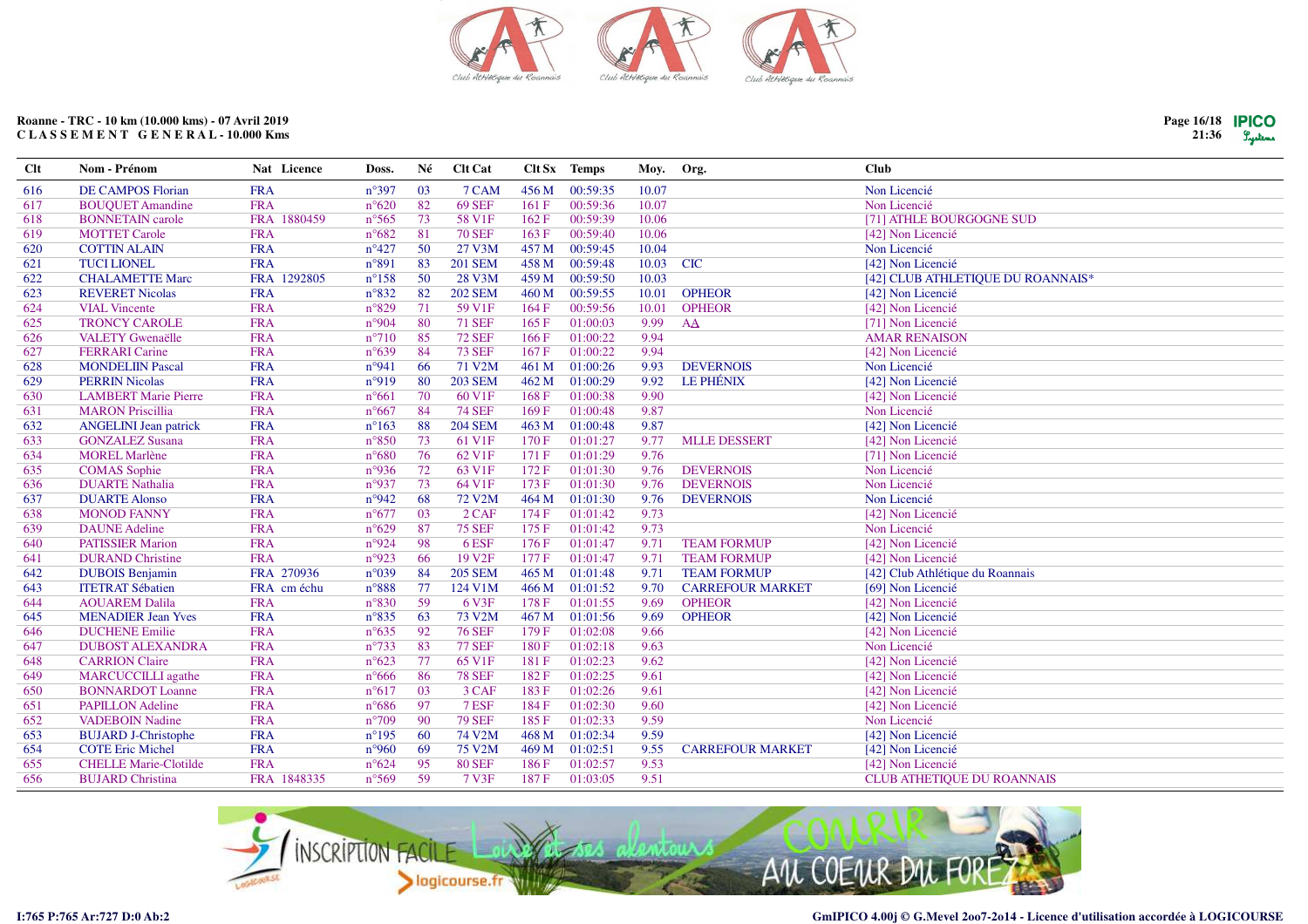

Moy. Org.

 $Club$ 

#### Roanne - TRC - 10 km (10.000 kms) - 07 Avril 2019 CLASSEMENT GENERAL-10.000 Kms

Nat Licence

Doss.

Né

Clt Cat

Clt Sx Temps

Nom - Prénom

**Clt** 

| 657 | <b>ROUX CAROLINE</b>        | <b>FRA</b>  | $n^{\circ}881$ | 97     | 8 ESF              | 188F  | 01:03:55 | 9.39 | <b>CIC</b>               | [71] Non Licencié                   |
|-----|-----------------------------|-------------|----------------|--------|--------------------|-------|----------|------|--------------------------|-------------------------------------|
| 658 | <b>GOUTARD Elodie</b>       | <b>FRA</b>  | $n^{\circ}649$ | 83     | <b>81 SEF</b>      | 189F  | 01:03:58 | 9.38 |                          | [42] Non Licencié                   |
| 659 | <b>GOUTARD</b> raphael      | <b>FRA</b>  | $n^{\circ}266$ | 82     | <b>206 SEM</b>     | 470 M | 01:03:58 | 9.38 |                          | [42] Non Licencié                   |
| 660 | <b>DESCHAINTRES Jérôme</b>  | <b>FRA</b>  | $n^{\circ}229$ | 96     | <b>207 SEM</b>     | 471 M | 01:03:59 | 9.38 |                          | [71] Non Licencié                   |
| 661 | <b>ZEPHIR Hambourg</b>      | <b>FRA</b>  | $n^{\circ}367$ | 77     | 125 V1M            | 472 M | 01:04:03 | 9.37 |                          | [42] Non Licencié                   |
| 662 | <b>TARLET Aymeric</b>       | <b>FRA</b>  | $n^{\circ}873$ | 76     | 126 V1M            | 473 M | 01:04:03 | 9.37 | <b>MON-HABITAT.COM</b>   | [42] Non Licencié                   |
| 663 | <b>CHATTELARD MARIE</b>     | <b>FRA</b>  | $n^{\circ}828$ | 86     | <b>82 SEF</b>      | 190F  | 01:04:04 | 9.37 | <b>VILLE DE ROANNE</b>   | [42] Non Licencié                   |
| 664 | <b>MERLE AURELIA</b>        | <b>FRA</b>  | n°894          | 78     | 66 V1F             | 191 F | 01:04:06 | 9.36 | <b>CIC</b>               | [42] Non Licencié                   |
| 665 | <b>HAMYS</b> sophie         | <b>FRA</b>  | $n^{\circ}652$ | 80     | <b>83 SEF</b>      | 192 F | 01:04:08 | 9.36 |                          | [42] Non Licencié                   |
| 666 | <b>BENIGAUD</b> anthony     | <b>FRA</b>  | $n^{\circ}385$ | 96     | <b>208 SEM</b>     | 474 M | 01:04:09 | 9.36 |                          | Non Licencié                        |
| 667 | <b>FERREIRA</b> Samantha    | <b>FRA</b>  | $n^{\circ}721$ | $00\,$ | 6 JUF              | 193 F | 01:04:09 | 9.35 |                          | Non Licencié                        |
| 668 | <b>LEPINE Céline</b>        | <b>FRA</b>  | n°913          | 84     | <b>84 SEF</b>      | 194 F | 01:04:26 | 9.31 | AA                       | [69] Non Licencié                   |
| 669 | <b>PROST Karen</b>          | <b>FRA</b>  | $n^{\circ}695$ | 75     | 67 V1F             | 195F  | 01:04:30 | 9.30 |                          | [42] Non Licencié                   |
| 670 | <b>GAUTHIER Anne-claire</b> | <b>FRA</b>  | $n^{\circ}644$ | 80     | <b>85 SEF</b>      | 196F  | 01:04:30 | 9.30 |                          | [42] Non Licencié                   |
| 671 | <b>NOEL Virginie</b>        | <b>FRA</b>  | $n^{\circ}717$ | 74     | 68 V1F             | 197 F | 01:04:31 | 9.30 |                          | Non Licencié                        |
| 672 | <b>OBLETTE GEORGES</b>      | <b>FRA</b>  | $n^{\circ}819$ | 59     | 29 V3M             | 475 M | 01:04:35 | 9.29 | <b>VILLE DE ROANNE</b>   | [42] Non Licencié                   |
| 673 | <b>THOUY Alexandre</b>      | <b>FRA</b>  | n°948          | 93     | <b>209 SEM</b>     | 476 M | 01:04:51 | 9.25 | <b>VALENTIN TRAITEUR</b> | Non Licencié                        |
| 674 | <b>ROCHER Emmanuelle</b>    | <b>FRA</b>  | n°949          | 91     | <b>86 SEF</b>      | 198F  | 01:04:51 | 9.25 | <b>VALENTIN TRAITEUR</b> | Non Licencié                        |
| 675 | <b>COGNET Béatrice</b>      | FRA 1966479 | $n^{\circ}572$ | 66     | 20 V <sub>2F</sub> | 199F  | 01:04:52 | 9.25 |                          | <b>CLUB ATHLETIQUE DU ROANNAIS*</b> |
| 676 | <b>DUVERNAY Sandrine</b>    | <b>FRA</b>  | $n^{\circ}637$ | 76     | 69 V1F             | 200 F | 01:04:56 | 9.24 |                          | [42] Non Licencié                   |
| 677 | <b>LAROCHE MELINA</b>       | <b>FRA</b>  | $n^{\circ}824$ | 86     | <b>87 SEF</b>      | 201 F | 01:04:57 | 9.24 | <b>VILLE DE ROANNE</b>   | [42] Non Licencié                   |
| 678 | <b>BETHOLLET PAUL</b>       | <b>FRA</b>  | $n^{\circ}414$ | 63     | 76 V2M             | 477 M | 01:05:02 | 9.23 |                          | Non Licencié                        |
| 679 | <b>HENNEVEUX FLORENCE</b>   | <b>FRA</b>  | $n^{\circ}653$ | 69     | 21 V <sub>2F</sub> | 202 F | 01:05:05 | 9.22 |                          | [42] Non Licencié                   |
| 680 | <b>DETOUR CATHERINE</b>     | <b>FRA</b>  | $n^{\circ}802$ | 88     | <b>88 SEF</b>      | 203 F | 01:05:09 | 9.21 | <b>TEMPO ONE</b>         | [42] Non Licencié                   |
| 681 | <b>MONTET Sophie</b>        | <b>FRA</b>  | $n^{\circ}678$ | 89     | <b>89 SEF</b>      | 204 F | 01:05:12 | 9.20 |                          | Non Licencié                        |
| 682 | <b>DUBOIS Tamara</b>        | <b>FRA</b>  | $n^{\circ}634$ | 88     | <b>90 SEF</b>      | 205 F | 01:05:12 | 9.20 |                          | [49] Non Licencié                   |
| 683 | <b>SEYCHAL Laurent</b>      | <b>FRA</b>  | $n^{\circ}874$ | 80     | <b>210 SEM</b>     | 478 M | 01:05:18 | 9.19 | <b>MON-HABITAT.COM</b>   | [42] Non Licencié                   |
| 684 | <b>CHANCRIN Julien</b>      | <b>FRA</b>  | n°916          | 84     | 211 SEM            | 479 M | 01:05:29 | 9.16 | <b>LE PHÉNIX</b>         | [42] Non Licencié                   |
| 685 | <b>PRUNARET Anaïs</b>       | <b>FRA</b>  | n°917          | 86     | <b>91 SEF</b>      | 206F  | 01:05:46 | 9.12 | <b>LE PHÉNIX</b>         | [42] Non Licencié                   |
| 686 | <b>SI MOHAMED Rachid</b>    | <b>FRA</b>  | $n^{\circ}915$ | 68     | 77 V2M             | 480 M | 01:05:46 | 9.12 | LE PHÉNIX                | [42] Non Licencié                   |
| 687 | <b>FAYE</b> Corinne         | <b>FRA</b>  | $n^{\circ}638$ | 74     | 70 V1F             | 207 F | 01:05:52 | 9.11 |                          | [42] Non Licencié                   |
| 688 | <b>MARCOLINO JASON</b>      | <b>FRA</b>  | $n^{\circ}889$ | 90     | <b>212 SEM</b>     | 481 M | 01:05:55 | 9.10 | <b>CIC</b>               | [42] Non Licencié                   |
| 689 | <b>LARTET LUCIE</b>         | <b>FRA</b>  | $n^{\circ}887$ | 85     | <b>92 SEF</b>      | 208 F | 01:05:55 | 9.10 | <b>CIC</b>               | [42] Non Licencié                   |
| 690 | <b>GIVRE Clemence</b>       | <b>FRA</b>  | $n^{\circ}647$ | 91     | 93 SEF             | 209F  | 01:05:57 | 9.10 | <b>ERGALIS</b>           | [42] Non Licencié                   |
| 691 | <b>TALBOTIER Maud</b>       | FRA 2136831 | $n^{\circ}601$ | 83     | <b>94 SEF</b>      | 210F  | 01:05:58 | 9.10 |                          | [42] LA FOULEE FOREZIENNE*          |
| 692 | <b>DIGONNET</b> karine      | <b>FRA</b>  | $n^{\circ}633$ | 87     | <b>95 SEF</b>      | 211 F | 01:06:00 | 9.09 |                          | [42] Non Licencié                   |
| 693 | <b>SAUVENEE Michel</b>      | <b>FRA</b>  | $n^{\circ}348$ | 66     | 78 V2M             | 482 M | 01:06:20 | 9.05 |                          | Non Licencié                        |
| 694 | <b>BESSON Mathilde</b>      | <b>FRA</b>  | n°944          | 96     | <b>96 SEF</b>      | 212F  | 01:06:27 | 9.03 | <b>VALENTIN TRAITEUR</b> | Non Licencié                        |
| 695 | <b>BROCHOT</b> Emmanuel     | <b>FRA</b>  | $n^{\circ}896$ | -67    | 79 V2M             | 483 M | 01:06:39 | 9.00 | <b>VALENTIN TRAITEUR</b> | Non Licencié                        |
| 696 | <b>LAIMECHE</b> Laetitia    | <b>FRA</b>  | $n^{\circ}660$ | 86     | <b>97 SEF</b>      | 213 F | 01:07:12 | 8.93 |                          | Non Licencié                        |
| 697 | <b>IMBERT</b> Maelis        | <b>FRA</b>  | $n^{\circ}945$ | 93     | <b>98 SEF</b>      | 214F  | 01:07:42 | 8.86 | <b>VALENTIN TRAITEUR</b> | Non Licencié                        |
|     |                             |             |                |        |                    |       |          |      |                          |                                     |